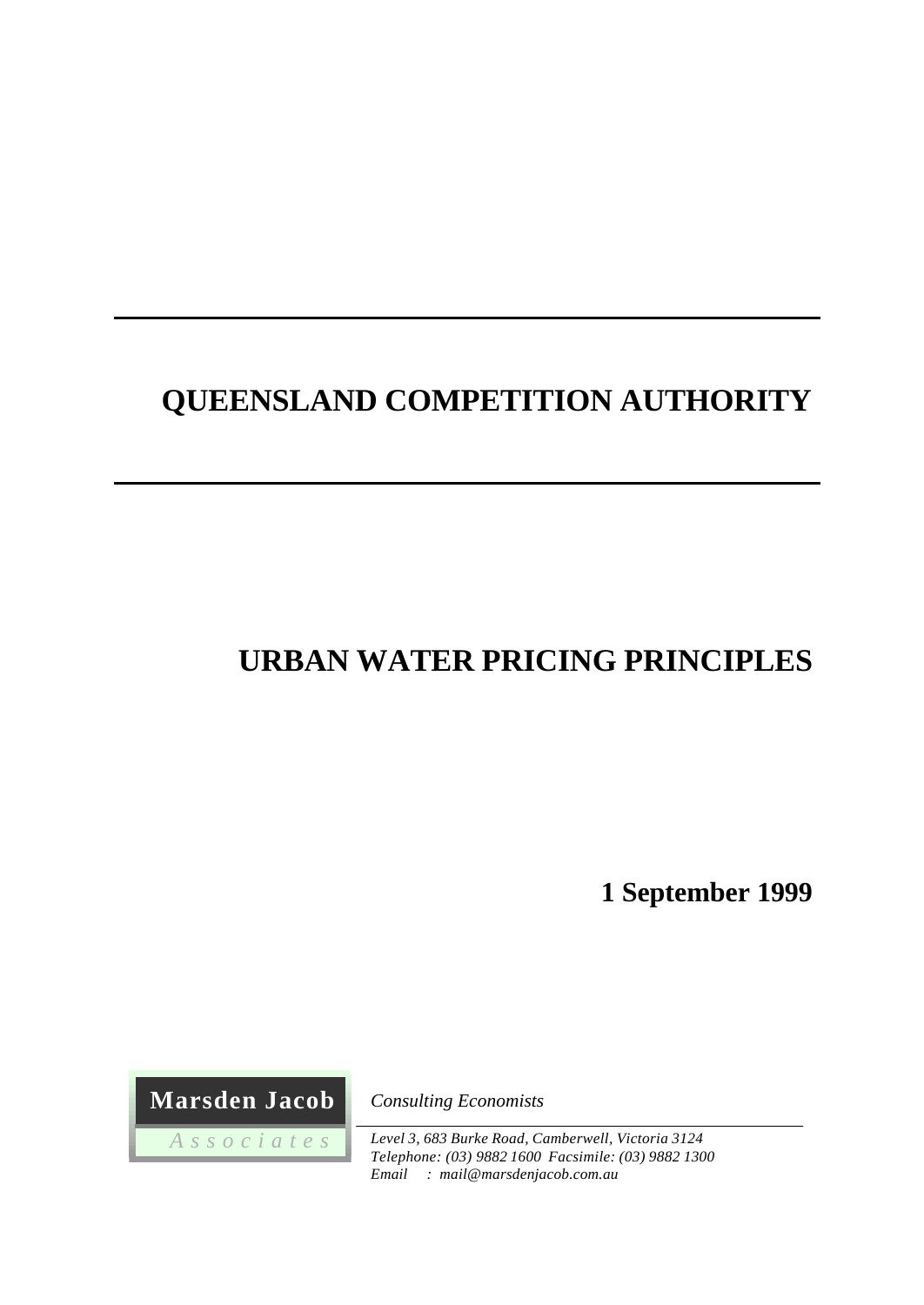## **TABLE OF CONTENTS**

| 1. |                                                                |  |
|----|----------------------------------------------------------------|--|
|    |                                                                |  |
| 2. |                                                                |  |
|    |                                                                |  |
|    |                                                                |  |
|    |                                                                |  |
|    |                                                                |  |
|    |                                                                |  |
|    |                                                                |  |
|    |                                                                |  |
|    |                                                                |  |
|    |                                                                |  |
| 3. | <b>APPROACHES TO PRICE REGULATION - OVERSEAS EXPERIENCE 16</b> |  |
|    |                                                                |  |
|    |                                                                |  |
|    |                                                                |  |
|    |                                                                |  |
|    |                                                                |  |
|    |                                                                |  |
|    |                                                                |  |
|    |                                                                |  |
|    |                                                                |  |
|    |                                                                |  |
|    |                                                                |  |
|    |                                                                |  |
|    |                                                                |  |
|    |                                                                |  |
|    |                                                                |  |
|    |                                                                |  |
|    |                                                                |  |
|    | 3.5.4. Water                                                   |  |
|    |                                                                |  |
| 4. |                                                                |  |
|    |                                                                |  |
|    |                                                                |  |
|    |                                                                |  |
|    |                                                                |  |
|    |                                                                |  |
|    |                                                                |  |
|    |                                                                |  |
|    |                                                                |  |
|    |                                                                |  |
|    |                                                                |  |

## Page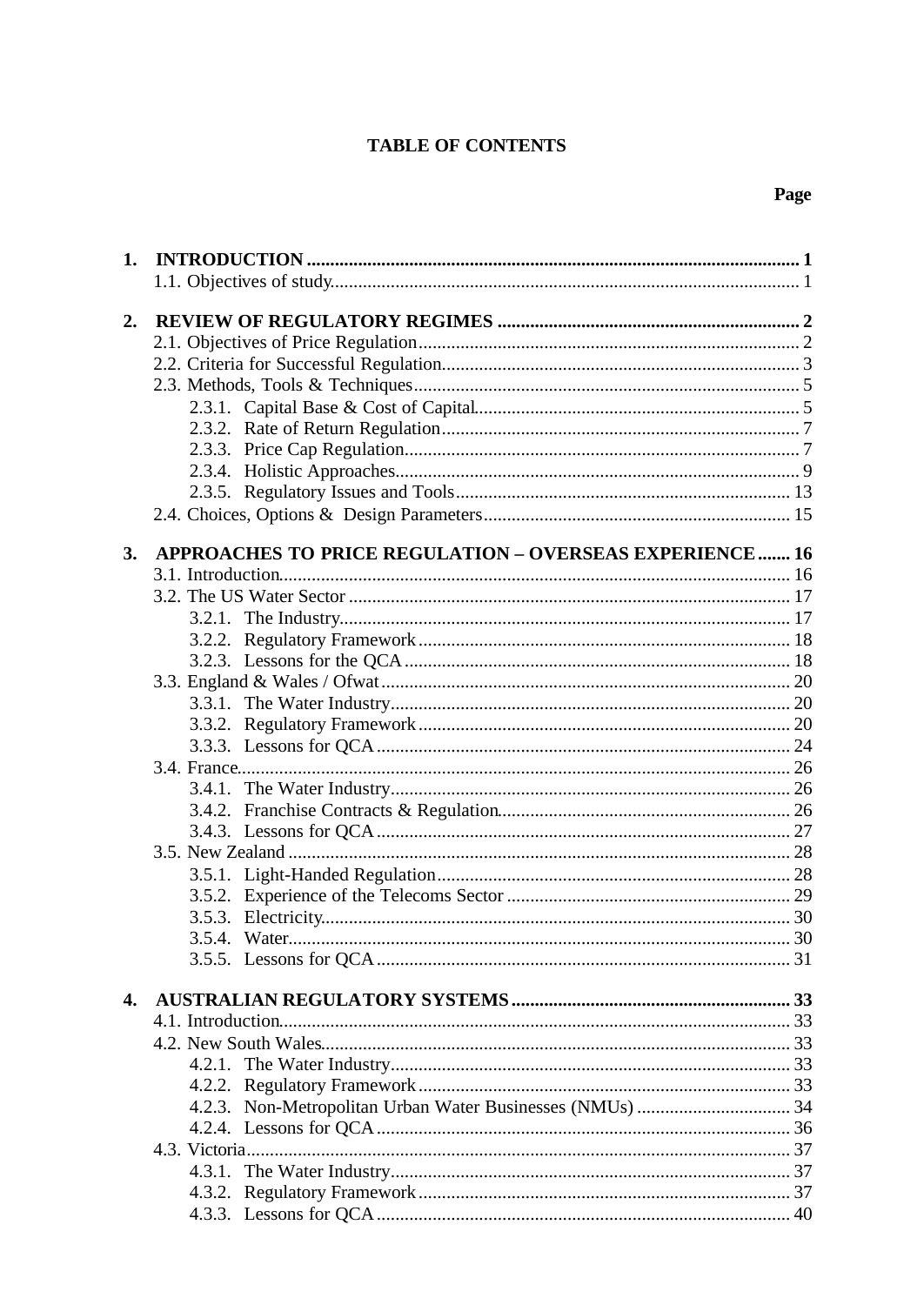| 5. |  |
|----|--|
|    |  |
|    |  |
|    |  |
|    |  |
|    |  |
|    |  |
|    |  |
|    |  |
| 6. |  |
|    |  |
|    |  |
|    |  |
|    |  |
|    |  |
|    |  |
|    |  |
|    |  |
|    |  |
|    |  |
|    |  |
| 7. |  |
|    |  |
|    |  |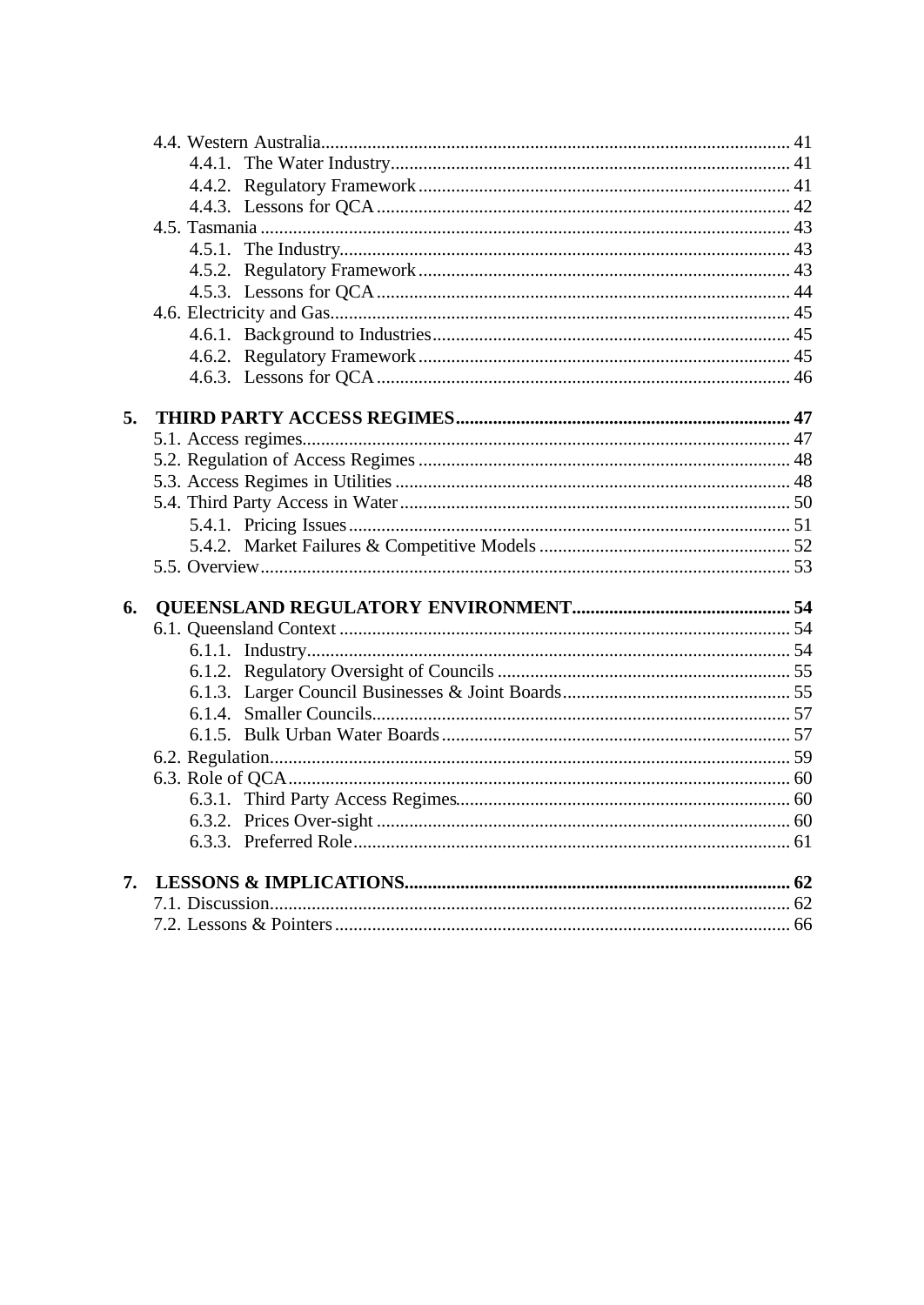# **1. INTRODUCTION**

The Queensland Government is currently considering a proposal to extend the prices oversight responsibilities of the Queensland Competition Authority (QCA) to the water sector, including local government water business activities. In order to facilitate effective implementation of these new duties, the QCA has been directed by the Queensland Government to prepare a report on water pricing principles and, in particular, on pricing issues for local governments.

Marsden Jacob Associates (MJA), specialist utility economists, have been retained by the QCA to assist in preparing this report on regulatory principles for urban water pricing.

## **1.1. OBJECTIVES OF STUDY**

The objectives of the study are to provide the QCA with:

- a critical appraisal of relevant overseas and Australian economic regulatory arrangements for the urban water industry, with a particular focus on pricing frameworks for monopoly prices oversight and third party access; and
- an associated discussion of the relative advantages and disadvantages of these different models as they might be applied in Queensland, given the current structure of the urban water sector, and the existing and proposed regulatory framework.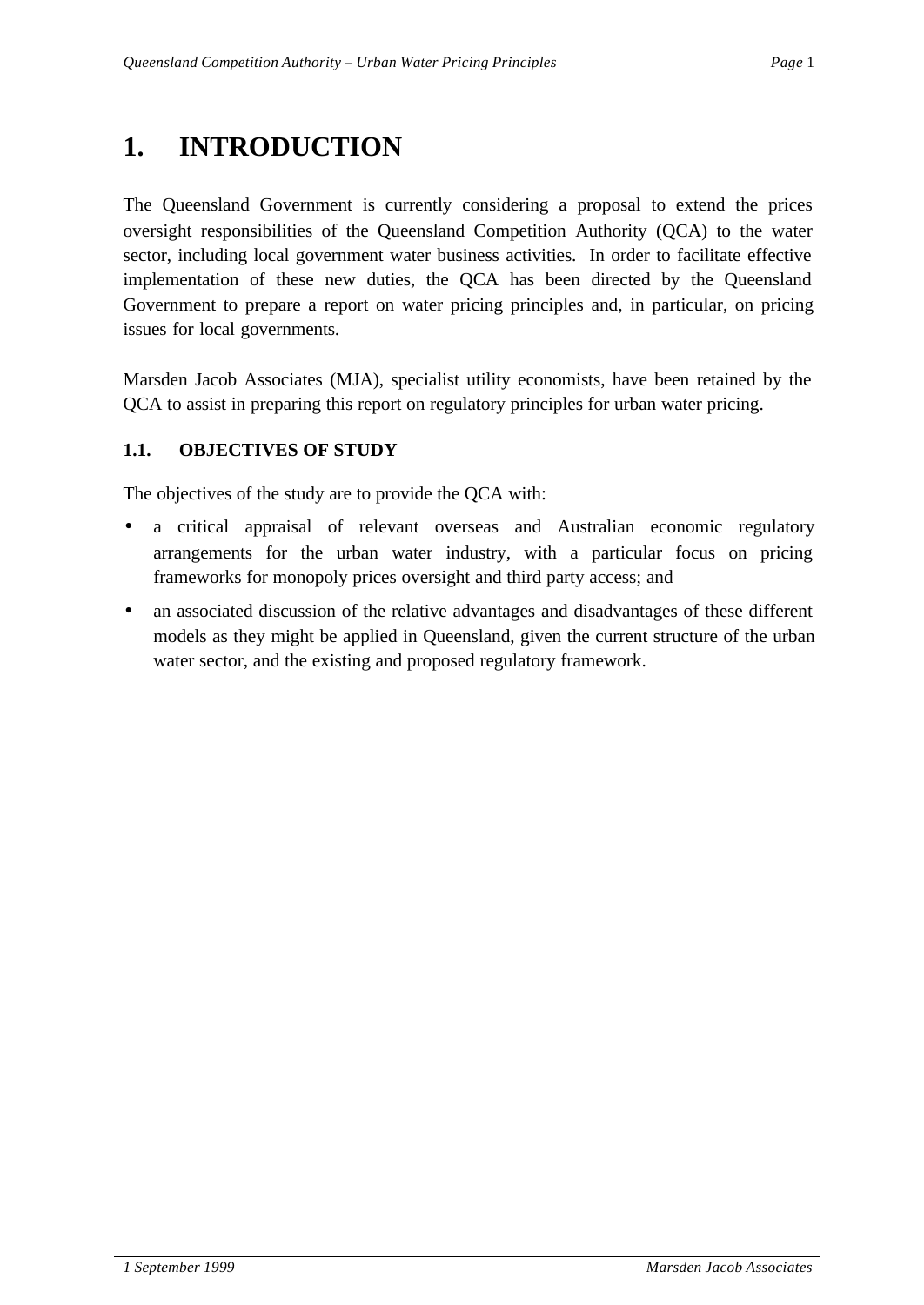## **2. REVIEW OF REGULATORY REGIMES**

To review and assess regulatory pricing regimes for urban water requires a clear framework including:

- **clarity in the objectives of price regulation** in the context of the water industry − this implies an appreciation of how the water industry differs from other utilities ie. electricity, gas and telecommunications;
- **specific criteria** that an effective and efficient regulatory framework for urban water prices should meet;
- **a clear outline of methods, tools and techniques** available to provide and test price/revenue estimates; and
- an understanding of the choices, options and design parameters for price regulatory systems and how these are influenced by the characteristics of the industry and the relevant jurisdiction.

## **2.1. OBJECTIVES OF PRICE REGULATION**

Price/revenue regulation is a surrogate for competition. In the absence of competition, customers are exposed to the risks of monopoly supply. Regulation is required to provide protection for the customer to, in particular:

- ensure the provision of adequate standards of services; and
- prevent over or under-pricing.

Over-pricing will mean that total available resources in the community are not allocated efficiently. Over-pricing may arise from charges being set to extract monopoly rents or from levels of expenditure being inefficient – due to the absence of competition.

Under-pricing will send misleading signals to customers about the real costs of supply and tend to encourage over-use of the resource. It is also likely to result in the business recovering insufficient revenue to ensure continued asset serviceability or sustainable business viability. Steep price rises at some later date can restore asset condition and provide for commercial viability, but may place the cost burden unfairly on subsequent generations.

An objective, therefore, of any regulatory framework and associated principles for urban water pricing is to ensure that price/revenue levels are efficient in terms of preventing monopoly exploitation of customers while ensuring that the monopoly business is sustainable.

However, regulators often have wider responsibilities than simply mimicking the competitive market. For instance, where quality and security of supply are absolute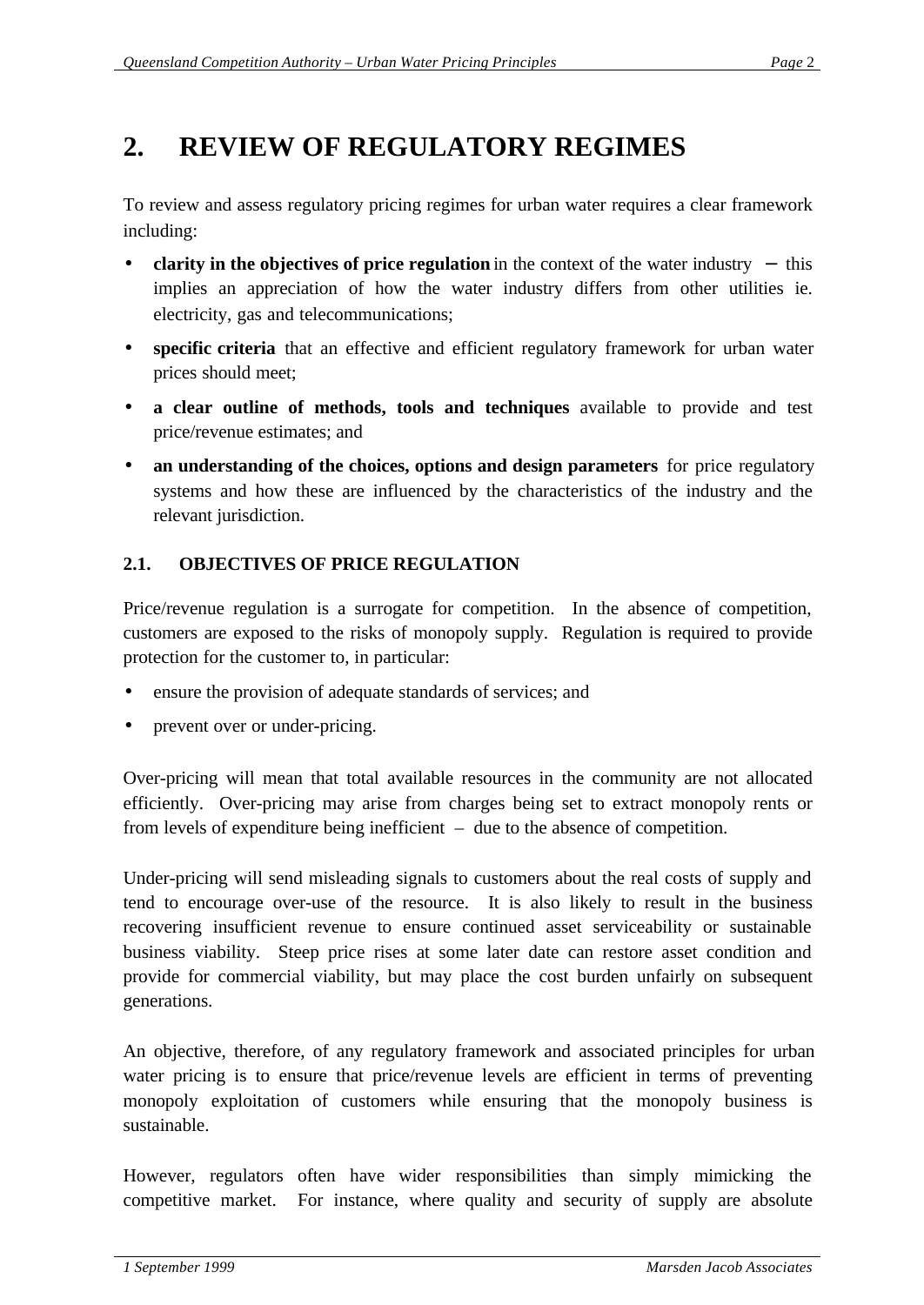priorities, driven by environmental and health requirements, regulators may need to follow a more lenient path to ensure they do not weaken the business leading to financial crisis and, if a private utility, bankruptcy.

Indeed, in the UK, the water regulatory body, Ofwat, is legally required to ensure that businesses can finance their functions.<sup>1</sup> This legislative requirement is unique to the water sector and reflects the fact that:

*"…water and sewerage provision is the most obvious sector where protection of the public is likely to override simple efficiency based considerations."<sup>2</sup>*

In the Australian context, the same differences between electricity, gas and telecommunications on the one hand, and water on the other, are implicitly recognised in the regulatory pricing approaches. Price/revenue levels for the former group of utilities are based on the cost of capital and the capital base, ie. the formula approach. In contrast, the SCARM/ARMCANZ guidelines for water pricing allow for greater flexibility and require explicit consideration of the commercial viability of the water businesses.

## **2.2. CRITERIA FOR SUCCESSFUL REGULATION**

Regulation requires information and authority on the part of regulators. The choice of regulatory systems and principles ultimately comes to striking a balance between the costs of imperfect information and poor regulatory process on the one hand, and the costs of obtaining better information, incentive structures and regulatory outcomes on the other.

Prime criteria to be considered when assessing the strengths and weaknesses of any system of price/revenue regulation include the extent to which regulation:

- is limited to the specific areas of market failure and monopoly power;
- provides **incentives for efficiency**, with the objective to improve community welfare. Regulatory pricing frameworks which prevent monopoly pricing may nonetheless lead to severe distortion of incentives for investment and operational efficiency. Good regulatory frameworks minimise the cost of distorting impacts on incentives;
- **minimises regulatory risk.** Any regime needs to operate in a transparent and predictable way to provide regulatory certainty. This is particularly important in the water industry where investment programs tend to be lumpy and assets are long lived. An uncertain and unpredictable regulatory framework will not provide companies with the medium-term horizon necessary to ensure optimal investment decisions. In the

 <sup>1</sup> Director-General, Water Services who heads the Office of Water Services (Ofwat) is obliged under the Water Industry Act 1991, "*to secure that companies are … able (in particular by securing reasonable returns on their capital) to finance the proper carrying out of [their] functions.*"

<sup>&</sup>lt;sup>2</sup> Alexander, I., and Mayer, C. (1997), "Incentives on Private Infrastructure Companies", World Bank Discussion Paper, prepared for the Private Sector Development Department, Private Participation in Infrastructure Group.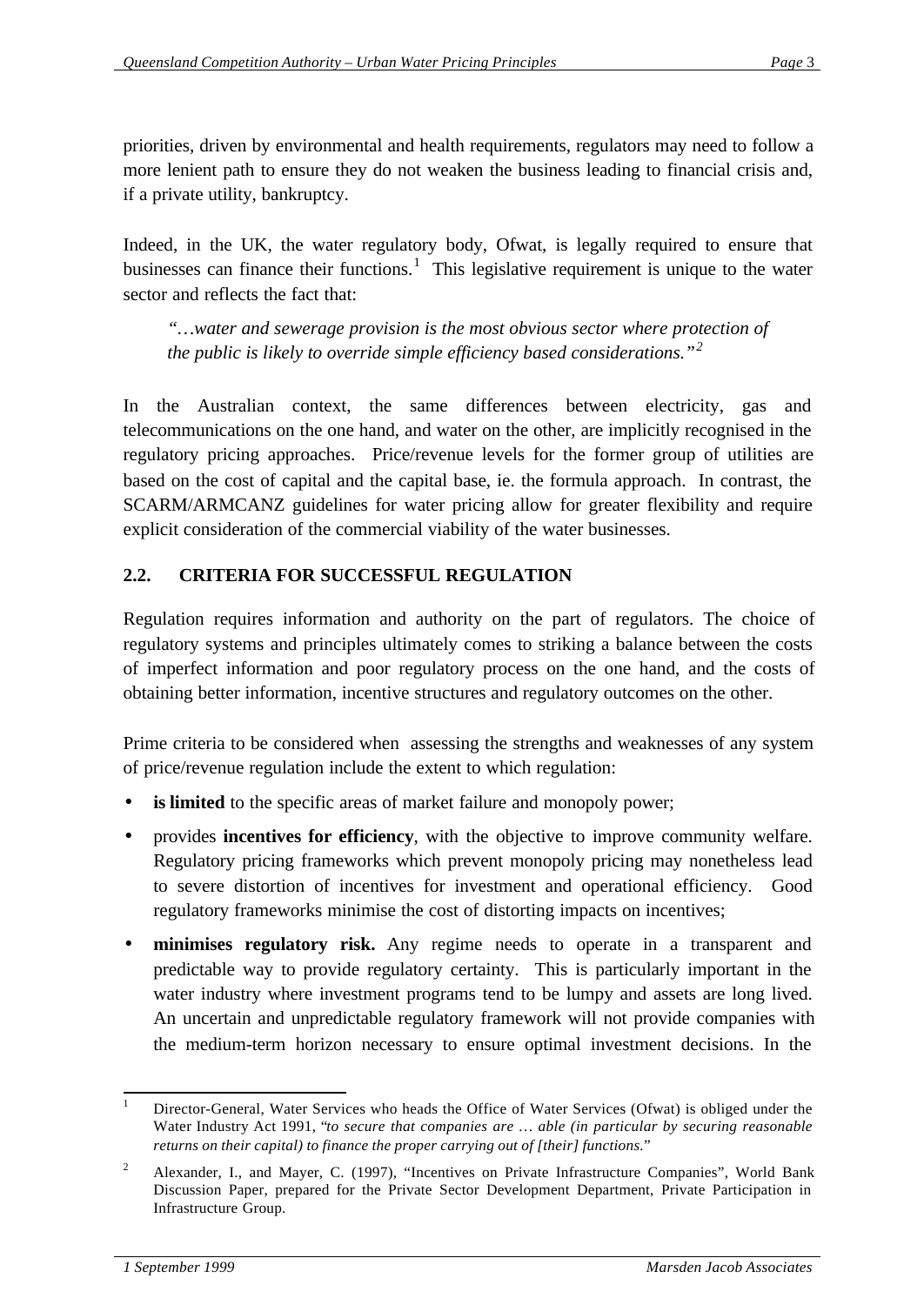privatised sector, where market forces are more critical, regulatory uncertainty will also drive up the cost of capital and therefore charges to customers;

- **avoids costly disputes** between utilities and regulators and between incumbents and new entrants;
- minimises the direct **cost of regulation** to government and to the regulated businesses and the indirect costs in terms of poor incentives and opportunities forgone;
- is reflective of risk. High costs and risks from poor regulatory outcomes justify a higher investment in regulatory effort. Conversely, low costs and risks do not.
	- For instance, the failure of the UK Government to restructure the utility industries and markets prior to privatisation is generally seen as necessitating a bigger regulatory effort than would otherwise be required.

Moreover, because the UK water businesses are fully privatised and several are owned by large multi-national companies, over-pricing benefits shareholders in other locations or countries. In contrast, in Queensland, the water businesses are part of local government and the customers and owners are effectively the same. As a result, there is, at least, the potential for close observation and feedback to the local community, and the income redistribution from under or overpricing is internalised within the local community – although such pricing will still result in inefficient resource allocation,

- risk also depends on whether costs and charges are rising or stable; ie. whether the companies are in a phase of active asset creation, and associated high capital expenditure (when intensive regulation may be required to validate costs and charges), or are in a mature, established phase, providing continued asset management (when a more hands-off regime may be sufficient).
- is **realistic and flexible**, able to respond to diverse and changing circumstances, including the size range of businesses to be oversighted, increasing demands for higher standards for the environment and public health, uncertainty over resource security, the implications of climate change and so on; and
- reinforces **business drivers and the management of risk**. For example, information flows for the regulator must be based on data which the company needs for its own internal use, rather than being a separate category collected solely for the regulator. For instance, in the Queensland setting where the industry is embedded in a local government framework, it would be sensible to rely, wherever appropriate, on that framework to provide most of the process required for regulatory oversight.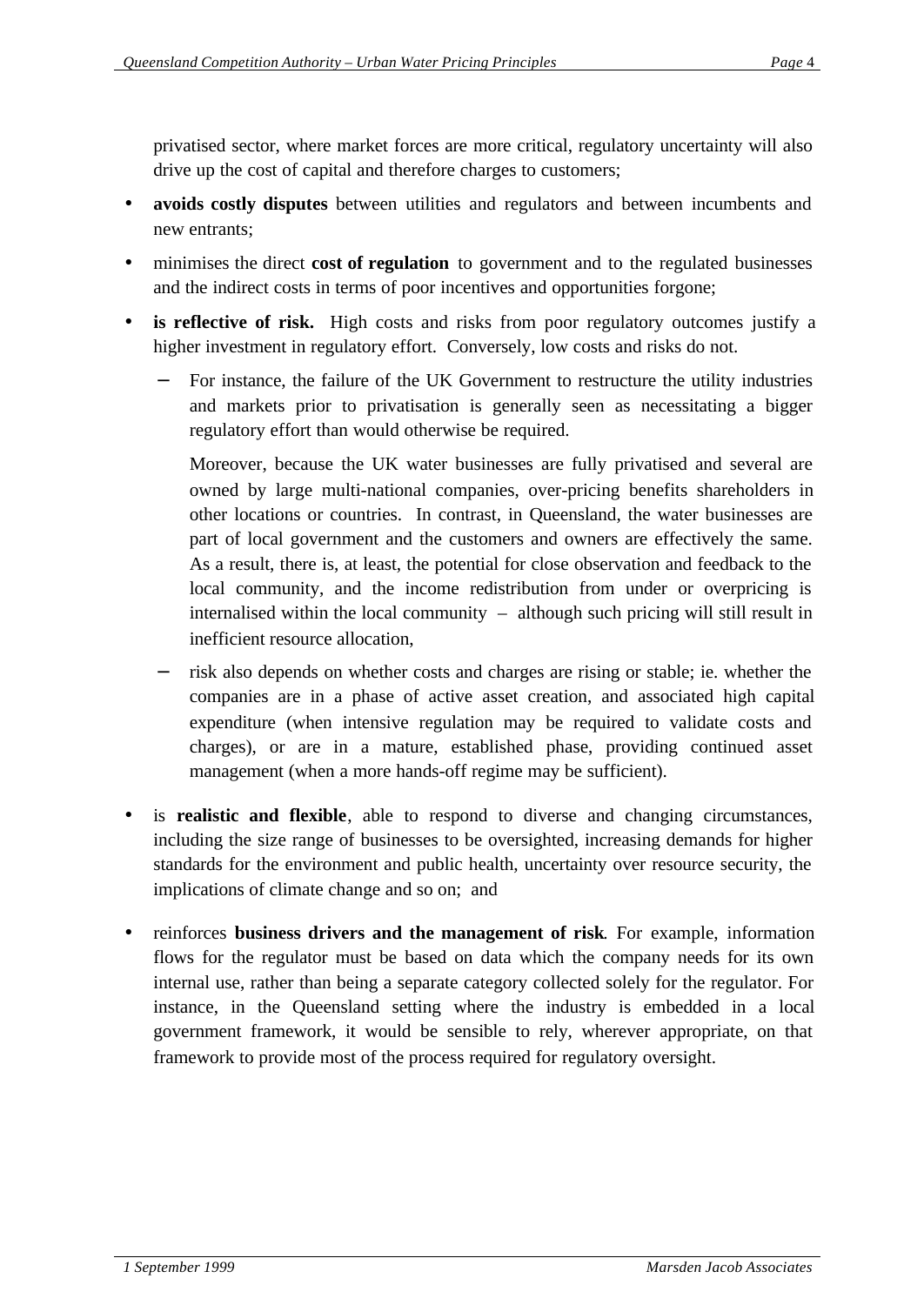## **2.3. METHODS, TOOLS & TECHNIQUES**

Principal methods applied by both utilities and regulators to determine prices and revenues include:

- rate of return regulation;
- price cap regulation including CPI-X; and
- a range of supporting tools including customer consultation, benchmarking, data envelop analysis and assessments of total factor productivity.

While the professional literature tends to discuss the advantages and disadvantages of these methods and tools as if they were mutually exclusive alternatives, in practice they tend to be complementary and provide the regulator with alternative perspectives and a range of tools rather than outright choices.

Common inputs to both 'rate-of-return regulation' and to the most common form of 'pricecap regulation' are estimates of the regulatory capital base and the cost of capital. Since these are common inputs involving major conceptual and practical issues, we comment briefly on these before discussing the particular methods and techniques in which they are frequently incorporated.

#### **2.3.1. CAPITAL BASE & COST OF CAPITAL**

The value of **the regulatory capital** sets the base on which the investor can reasonably expect a return. Policy makers, regulators and utility owners have given considerable attention to different concepts and measures of capital, none of which have been found to be entirely satisfactory. Particular attention has been applied to the concept of deprival value, defined in simplified terms as the minimum of replacement cost and economic value<sup>3</sup>. However, the incorporation of economic value into the capital base introduces an inevitable circularity: the capital base determines the regulated income, but the capitalised value of the net income stream determines the capital value!

These traditional and long-standing problems are explored at length in texts such as Bonbright<sup>4</sup> or more recent papers such as Gaffikin and Johnstone for IPART/ the Centre for Accounting Excellence<sup>5</sup>. Despite the major theoretical and practical difficulties in definition of measurement of capital, the concept of regulatory capital remains central to rate of return regulation, and indeed, to price cap regulation.

 <sup>3</sup> Bonbright, J.C. (1937) "Valuation of Property" New York: McGraw Hill.

<sup>4</sup> Bonbright, J.C., Danielsen, A.L, Kamerschen, D. R. (1988) "Principles of Public Utility Rates" Public Utilities Reports Inc, Arlington Virginia.

<sup>5</sup> Johnstone D.J. & Gaffikin M.J.R. (1995) "Review of the Asset Valuation Guidelines of the Steering Committee on National Performance Monitoring of GTEs".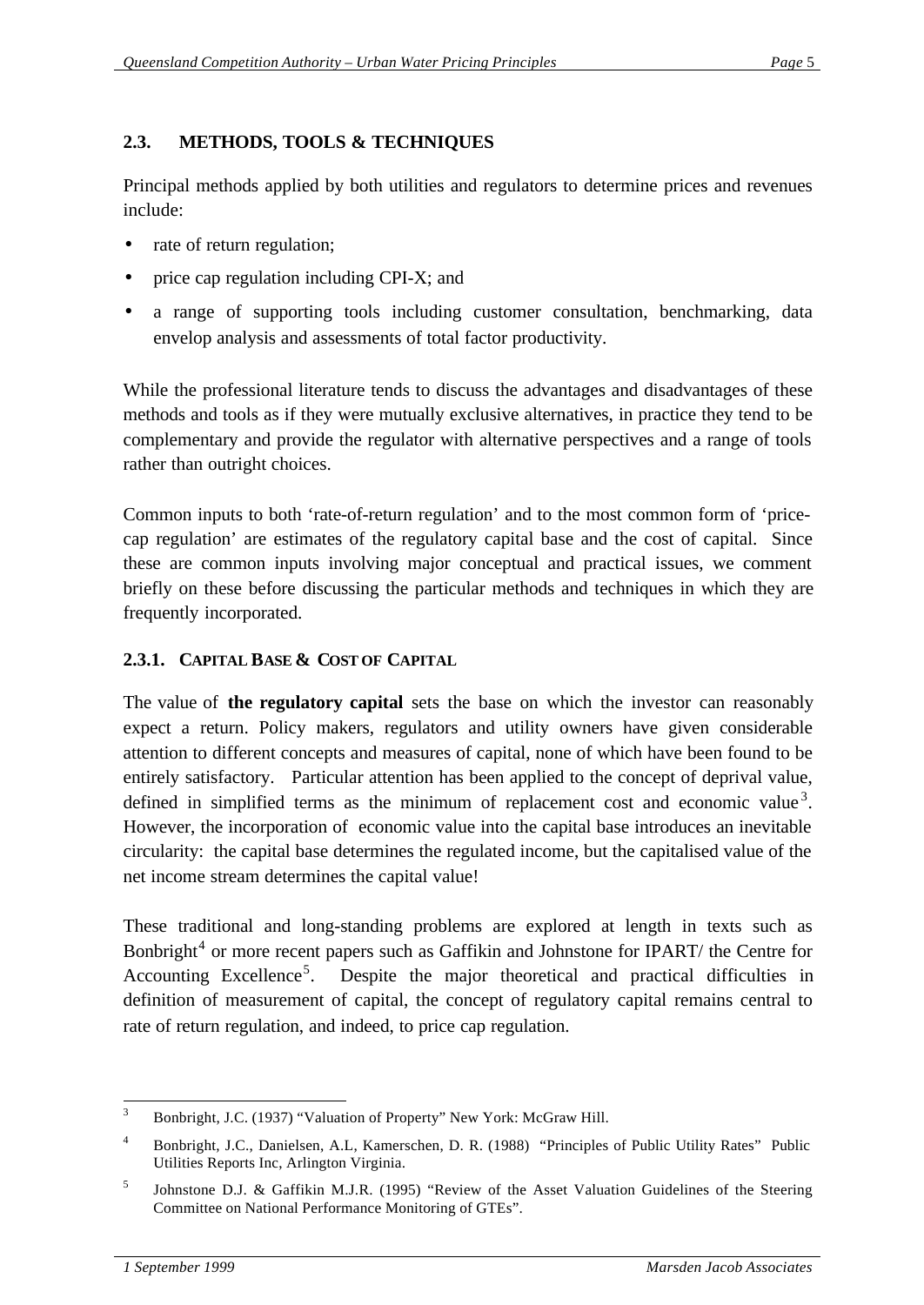The **cost of capital** is the minimum return that an investor must expect in order to invest funds in that activity. Obviously, higher risk activities require higher expected rates of return. The cost of capital is generally estimated by either of two methods, the dividend growth model or the capital asset pricing model (CAPM), leading to estimates of the Weighted Average Cost of Capital (WACC).

Despite the importance of this index, and extensive theoretical and analytical investigations, the professional assessment is equally critical of the validity of estimates of capital value:

*"CAPM has been castigated on both theoretical and practical problems ….surveys...conclude that as of now CAPM is inaccurate, incomplete and unreliable as a measure of a firm's equity cost of capital ."<sup>6</sup>*

Despite these concerns, at both a theoretical and practical level, CAPM is generally accepted as the most useful methodology for deriving a single figure to represent the average cost-of-capital for a company and is widely used both by regulators and credit agencies. The dividend growth model is equally subject to criticism. Although, in practice, many agencies use both these and a range of other approaches to come to a balanced view on the overall capital requirements of the business.

In practice, there is a substantial variation in cost of capital estimates for the same activity and the same business, allowing very substantial variations in price/revenue and profit. As an example, Chart 2.1, below, confirms the range of figures for the WACC for gas distribution businesses proposed by applicants and regulators during recent negotiations. A variance of 4% to 5% between the parties is not uncommon.

| <b>EPD</b> Proposal<br>for gas | <b>ACCC</b> draft<br>determination for | <b>Great Southern</b><br>Energy proposal | EPD proposal<br>for gas | <b>ORG</b> Gas<br>Distribution | <b>IPART</b> proposal<br>Albury Gas |
|--------------------------------|----------------------------------------|------------------------------------------|-------------------------|--------------------------------|-------------------------------------|
| transmission                   | gas transmission                       |                                          | distribution            | determination                  |                                     |
| 1997                           | 1998                                   | 1998                                     | 1997                    | 1998                           | 1998                                |
| 9.73%                          | 6.7%                                   | 11.1%                                    | 10.16%                  | $5.5 - 7.5\%$                  | 7.5-9.5%                            |

**CHART 2.1 : REAL PRE-TAX WACC PROPOSED FOR GAS DISTRIBUTION**

*Source*: IPART (1999) "Pricing for Electricity Networks and Retail Supply : Issues Paper"

Difficulties encountered in measuring and agreeing estimates of the cost of capital and the appropriate capital base are not, however, restricted to rate-of-return regulation, occurring also in price-cap regulation and, indeed, in virtually any form of regulation which does more than set a price path from some pre-existing price.

The key lesson for regulatory bodies is that the apparent certainty of these parameters can be deceptive and that in practice any regulatory decision will involve considerable judgment and discretion.

 <sup>6</sup> Bonbright, J.C., Danielsen, A.L, Kamerschen, D.R. (1988), op cit. pages 327 328.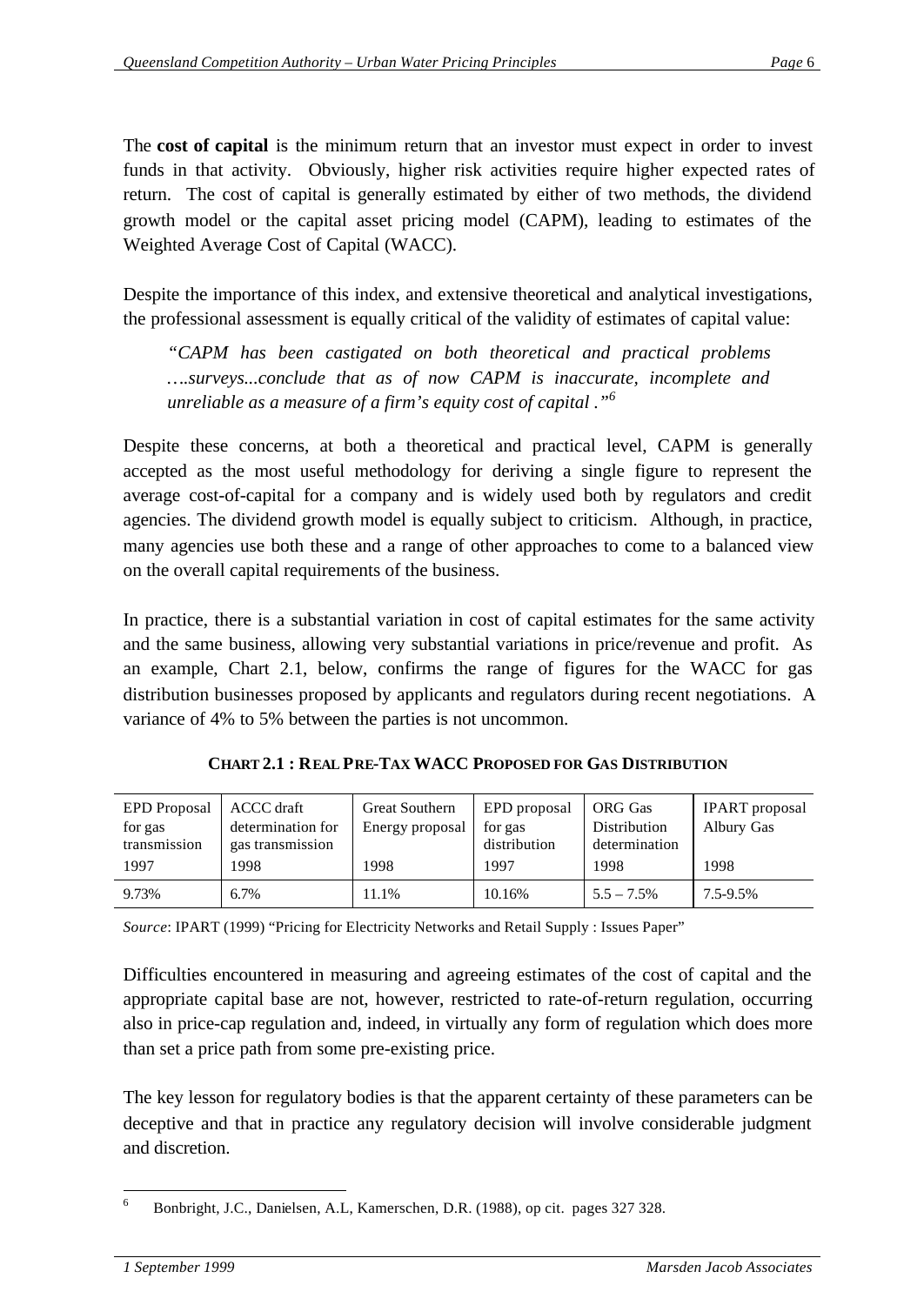## **2.3.2. RATE OF RETURN REGULATION**

Rate of return regulation (which focuses on the return to capital employed, rather than the total revenue required or allowed) has been the dominant form of monopoly price regulation for utilities in the United States. The rationale is simple: monopolists seek to earn excessive rates of return, and therefore, the rates of return should be regulated. In principle, the main information requirements are a knowledge of the cost of capital and the capital base. The substantial practical difficulties arising in estimating and agreeing both aggregates have already been noted.

Rate of return regulation has specific disadvantages in terms of incentives and risk. In particular, it redirects the attention of directors and management of monopoly businesses away from efficiency:

encouraging inefficient asset creation;

*"…since rates of return are computed on the capital base of the firm, by expanding the value of assets employed utilities can earn higher profits. Rate of return regulation therefore provides undue incentives to invest."<sup>7</sup>*

• creating few incentives for efficiency improvements;

*"…by offering utilities a fixed rate of return, regulation provides little incentive to improve efficiency. If improvements to operating efficiency provoke lower prices to achieve target rates of return, then utilities will have no incentives to improve efficiency in the first place."<sup>8</sup>* and

• requiring extensive regulatory intervention. Regulated utilities find the review process bureaucratic, complex, finely detailed and involving considerable second-guessing of expenditure decisions.<sup>9</sup>

## **2.3.3. PRICE CAP REGULATION**

Reflecting concerns over the poor incentive properties of rate-of-return regulation, Stephen Littlechild drew attention to the advantages of price-cap regulation, particularly in the form of RPI- $X^{10}$ . In its generic form, price cap regulation sets a total price revenue level for the utility which allows the shareholders to gain from any productivity or efficiency gains achieved which lead to lower costs, and therefore, higher profits. The price-cap sets a control for the medium term (normally a minimum of five years) to encourage optimal investment decisions and to give sufficient time to stimulate efficiency gains $^{11}$ .

 <sup>7</sup> Bishop, M., Kay, J. and Mayer, C., (1995) The Regulatory Challenge, Oxford University Press, p.4

 $8$  Bishop, M., Kay, J. and Mayer, C., (1995), p.4

<sup>9</sup> California Public Utilities Commission, Report from Henry M Duque, Commissioner, April 22, 1999.

<sup>&</sup>lt;sup>10</sup> Littlechild, S.C. (1983) "Regulation of British Telecommunications Profitability", London HMSO.

<sup>&</sup>lt;sup>11</sup> Prices Surveillance Authority (1994), "Price Capping: Design and Implementation Issues", June.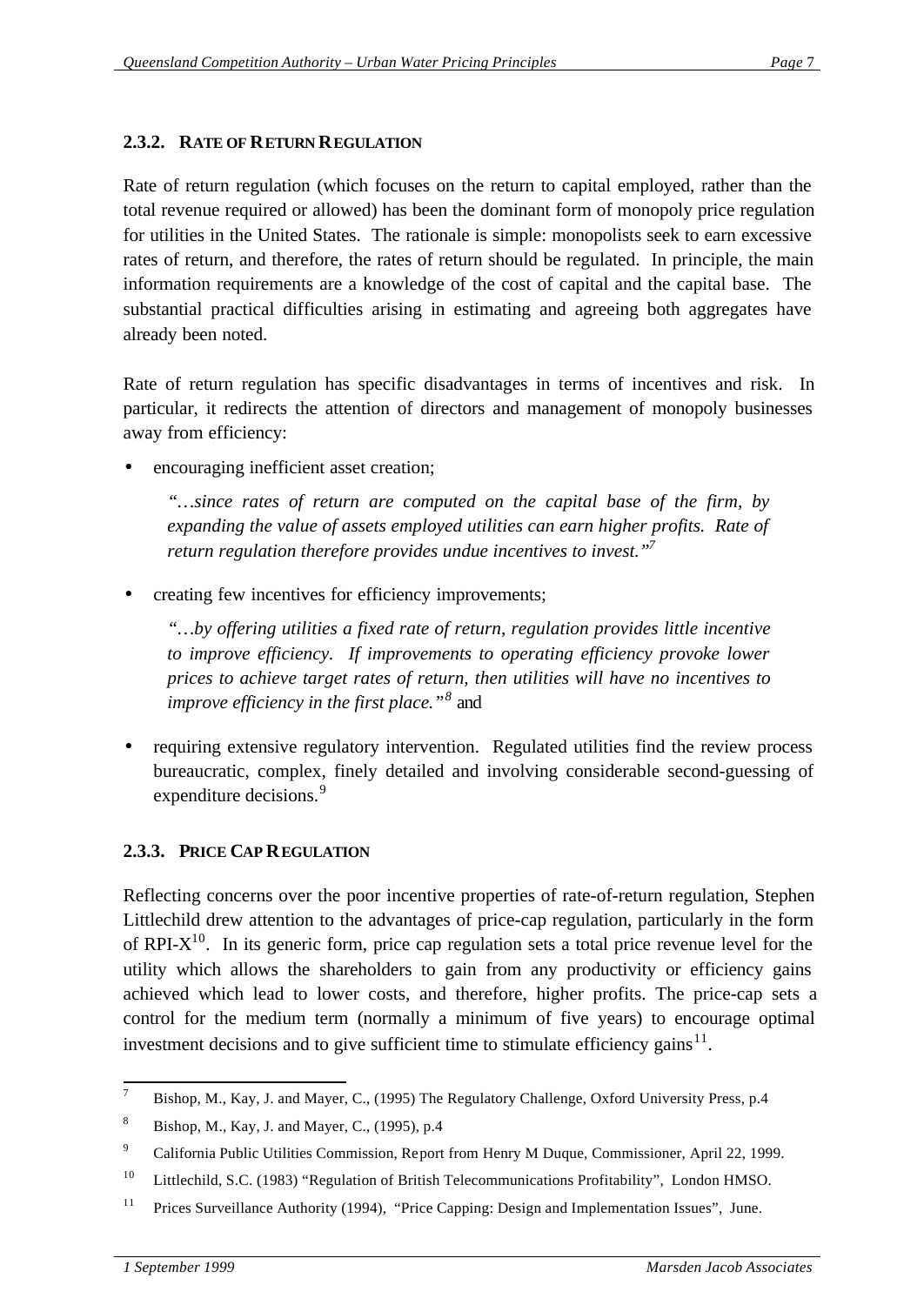The most common method of setting the price cap is as the sum of operations, maintenance, administration and depreciation costs, and the minimum level of profits that the business requires to reward shareholders adequately, ie. the product of the cost of capital and the value of assets employed. (The precise definition varies between jurisdictions according to current preferences for capital definitions and the treatment of depreciation.) This modular approach is commonly referred to as 'building-block' price-setting and ties the charges of a company closely to an assessment of efficient costs at the company level.

This approach to setting the price caps is also typically applied, in the context of access pricing, when setting arbitrated prices for access to individual pieces of infrastructure in a network.

Whereas rate of return regulation does not provide strong incentives for owners to pursue efficiency gains, price cap regulation certainly does. But it also provides stronger incentives, therefore, to undermine operating standards. As a result, price cap regulation requires stronger controls to ensure delivery of specified outputs.

The RPI-X form of price cap regulation attempts to simulate the operation of the competitive market by recognising that in a competitive market, competitors also enjoy productivity and efficiency gains and should be able to lower their prices in real terms. Consequently, over time, prices should be expected to fall in real terms due to productivity gains  $-$  the X factor  $-$  even though rising with general inflation as measured by the retail price index (RPI) or in Australian terms, the consumer price index (CPI).

Littlechild assumed that the X-factor would be set primarily by reference to efficiency benchmarks established by comparing the relative performance of the different players in the industry. This was the basis of 'competition by comparison'.

Changes in operating standards, public health requirements and so on need to be reflected in the price cap and can be introduced either in the base revenue determination, or through incorporation in annual percentage adjustments known as the K factor. In this case, the RPI-X becomes RPI-X  $+$  K. The importance of the K factor is that it is forward looking (focussing on additional capital and operational expenditures to be incurred in future years).

The original enthusiasm for the RPI-X method of varying price caps has shifted to a more cautionary approach.

*"At first sight the RPI-X method of price control looks simple, different from, and superior to rate-of-return regulation, with good incentives for cost efficiency, minimal regulatory burden, and low risk of capture.*

*However, a number of parameters have to be set and from time to time reset: the coverage of the price cap; construction of the price indeed; whether and how much cost passthrough to allow; the level of X; the extent to which individual prices are*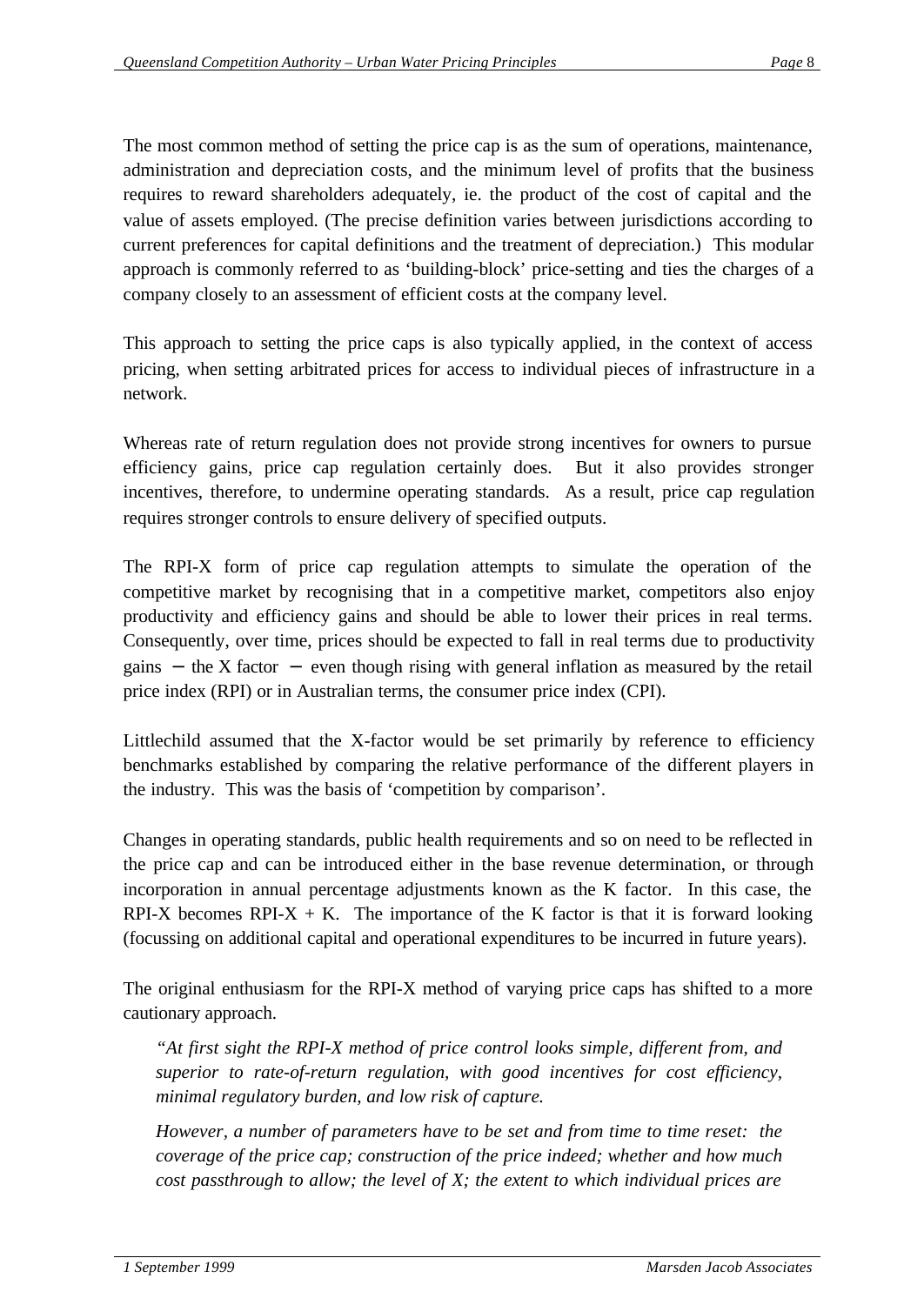*made subject to regulation; the frequency of price reviews; and controls on quality, to name only the most obvious.*

*This is not to say that the RPI-X system is the same as rate-of-return regulation. It does however mean that RPI-X price regulation is more complex and problematic than its original advocates appeared to believe."<sup>12</sup>*

Given these concerns on complexity and the level of intervention required in standard pricecap regulation, several utility regulators in the US are now exploring a less interventionist approach. Under this approach the efficiency factor in the RPI –  $X$  equation is set by reference to the total factor productivity demonstrated by the industry at a state or national level, rather than by analysis of the costs of the individual company<sup>13</sup>. A standard price cap then applies to all companies within an industry sector.

This approach relies on a well-established baseline and high-quality comparative data on the industry and its efficiency trends over time. It is also difficult to apply an industry-wide price-cap where distribution businesses demonstrate widely differing external environments. The merits of this new approach have been debated both in NSW and Victoria<sup>14</sup>. At this stage both ORG and IPART are maintaining a commitment to a building–block approach to price–cap regulation, although both have indicated an interest in developing the capability to adopt elements of the revised methodology as time passes.

Because utilities in the UK and USA are wholly or predominantly private companies, the focus in the US and UK literature is on price-cap regulation as an alternative to rate of return regulation. However, the maximum price cap is likely to be of much less relevance where the entities are either state government or local government owned. Indeed, much of the concern of COAG in the early 1990s was on the inadequacy of cost recovery in the water sector. In the Australian context attention needs to be given to both price caps and price floors. This is now reflected in the SCARM/ARMCANZ guidelines.

#### **2.3.4. HOLISTIC APPROACHES**

While the price cap/RPI-X approach has been extensively adopted in the UK, the regulators rely on a full suite of methods and tools in order to validate their decisions. This involves consideration not only of the price-cap, calculated on the above formula approach (product of capital base and the WACC), but also extensive cash flow analysis to test the viability and robustness of the resulting business outcomes. The assessment is also supported by a wide range of independent analyses relating to comparative performance, productivity gains

 $12$ <sup>12</sup> Rees, Ray and Vickers, John, RPI-X Price Cap Regulation in Bishop, M., Kay, J. and Mayer, Colin., (1995) "The Regulatory Challenge" OUP.

<sup>13</sup> Kaufmann, L. & Lowry M., (1997), "Updating Price Controls for Victoria's Power Distributors", available at reggen.vic.gov.au/electricity.

<sup>&</sup>lt;sup>14</sup> ORG (1998) "Finalising the framework: 2001 electricity distribution price review", section 3; and IPART (1999) "Pricing for Electricity Networks and Retail Supply" Chapter 3.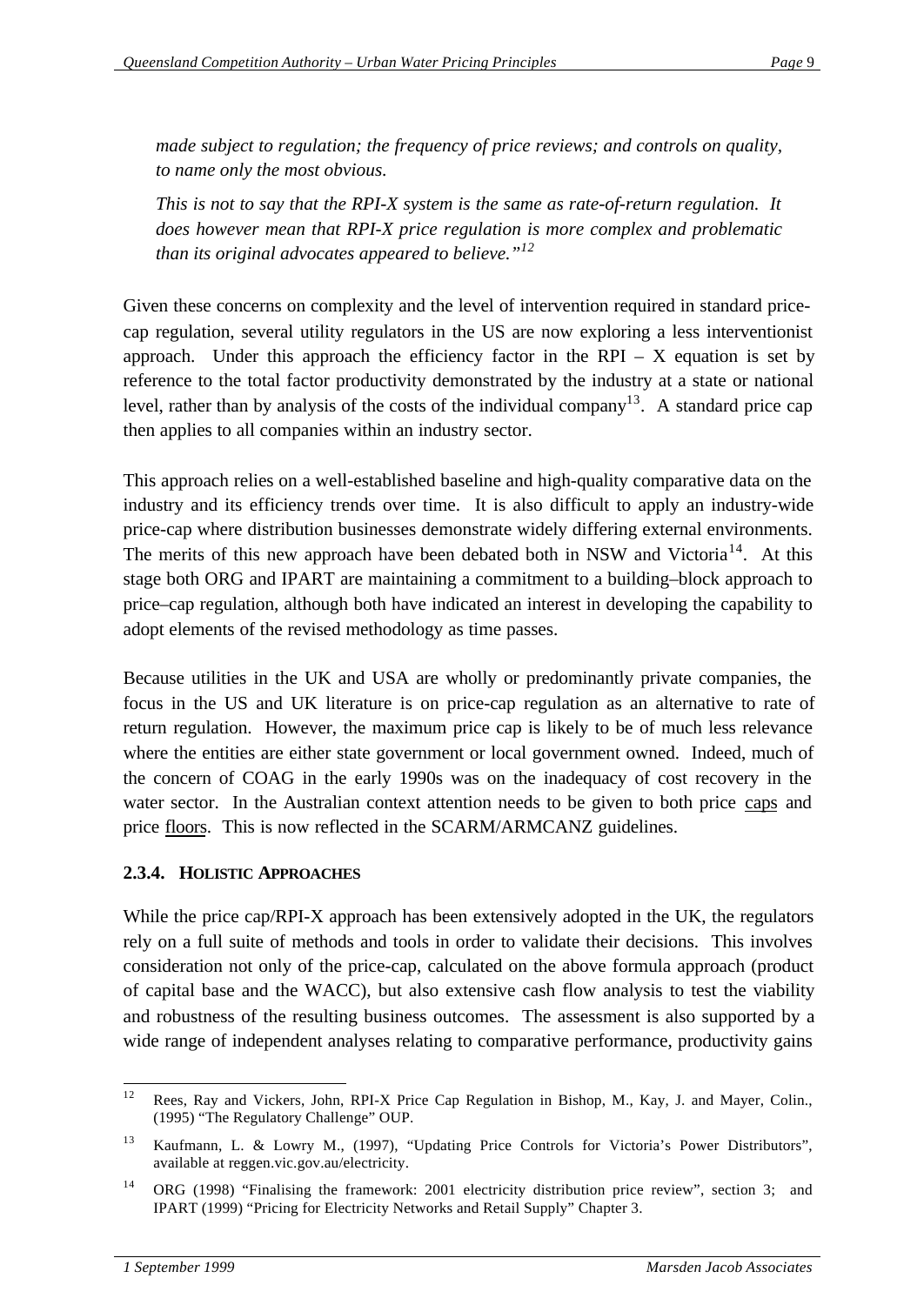and other benchmarks. The approach of Ofwat, in particular, might best be described as intensive and holistic, with the Director General's resultant judgements expressed within an RPI-X framework.

The evolution of water pricing principles from the original rigid rate-of-return formula advocated by the COAG Expert Group, to the endorsement of a less prescriptive approach (involving the need to assess both rates of return and commercial viability) indicates movement towards a similar holistic approach in Australia.

New regulatory pricing principles for water were endorsed by SCARM/ARMCANZ at its Hobart meeting in February 1998, following reports by the COAG Expert Group, Ernst & Young and Marsden Jacob Associates.

*"When all of this work is taken into account, it becomes clear that a prescriptive approach that can be universally applied is not practicable. Indeed to apply a rigid formula to cost recovery* [as originally suggested by the COAG Expert Group] *is likely to cause unintended consequences in pricing.<sup>15</sup>*

*ARMCANZ agreed the guidelines should be applicable to the Council's assessments and should be endorsed by COAG as the minimum requirements. These guidelines maintain the integrity of the COAG reforms but recognise the range of circumstances peculiar to each water authority that should be considered in determining whether the full cost recovery test is met."<sup>16</sup>*

The core principles adopted by SCARM/ARMCANZ are that:

*"To avoid monopoly rents, a water business should not recover more than the operational, maintenance and administrative costs,* [incurred] *externalities, taxes or TERs* [tax equivalent regime], *provision for the cost of asset consumption and cost of capital, the latter being calculated using a WACC*."

(We refer to this first principle as the COAG formula.)

*"To be viable, a water business should recover, at least, the operational, maintenance and administrative costs, externalities, taxes or TERs, not including income tax, the interest cost on debt, dividends (if any) and make provision for future asset refurbishment/replacement … Dividends should be set at a level that reflects commercial realities and stimulates a competitive market outcome."<sup>17</sup>*

(We refer to the second principle as "commercial viability".)

 $15$ National Competition Council (1998), "Compendium of National Competition Policy Agreements" – Second Edition, June 1998, p. 111

<sup>16</sup> *ibid..*, page 112.

<sup>17</sup> *Ibid.*., page 112.*.*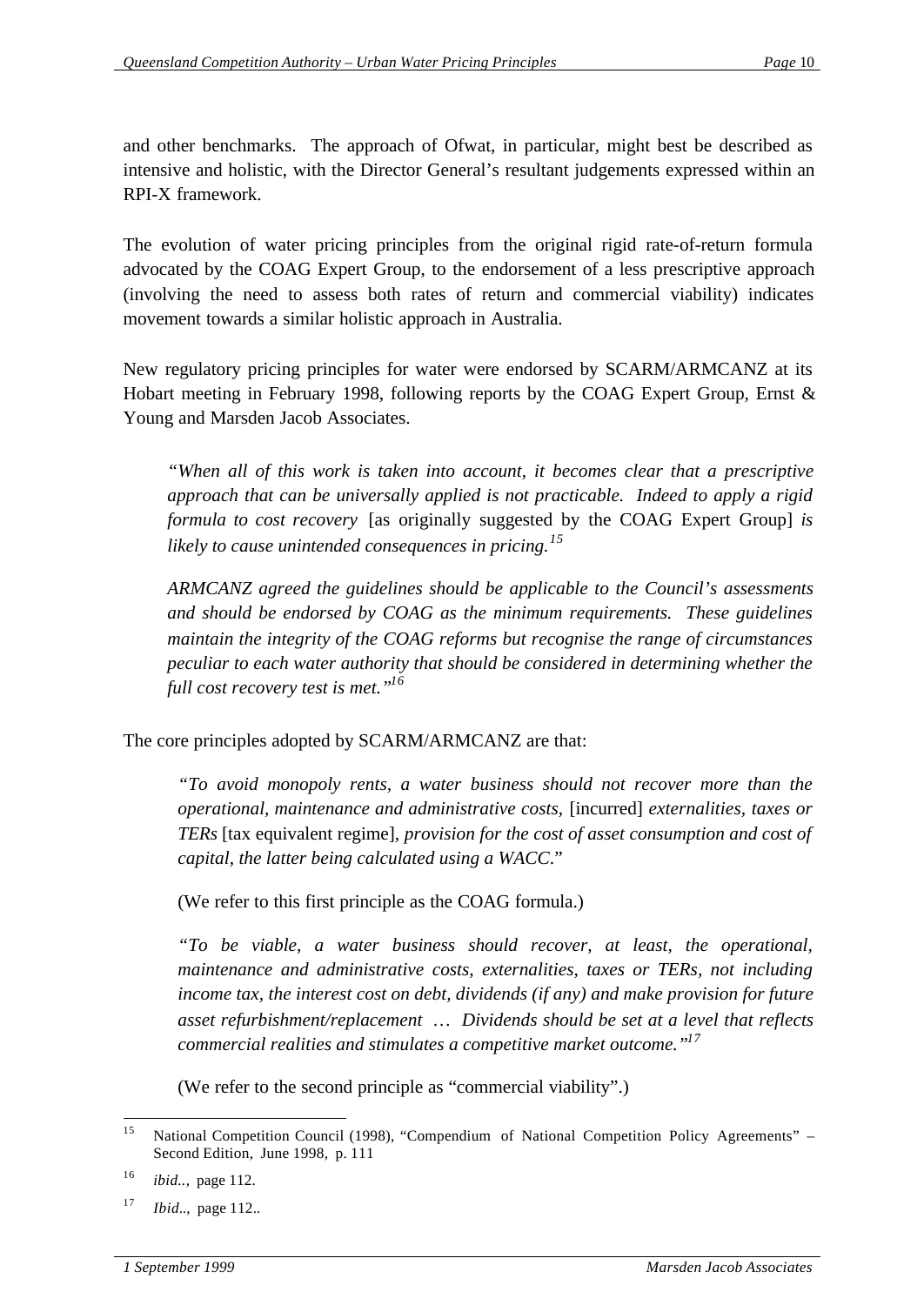Most frequently, the formula approach results in a revenue level substantially above the level of revenue required for commercial viability, giving an upper and lower bound. However, this ranking need not always apply, especially where a small water business is required to expand substantially and rapidly.

The integration of these two principles is that maximum prices should be equal to the higher of:

- (a) the amount required to deliver the service in a commercially viable sustainable manner; and
- (b) the amount derived by the "COAG" formula.<sup>18</sup>

Minimum prices should be no lower than those required for the business to be commercially viable/sustainable.

Recognition of the importance of commercial viability was the key feature of successful submissions, which were based directly on the report, "*Pricing Principles for Competitive Water Businesses*", prepared by Marsden Jacob Associates.<sup>19</sup>

The "COAG formula" is a backward looking accounting approach focussing on past capital expenditure. The magnitude of that past capital expenditure is the prime determinant of the capital base to which the WACC is applied and the magnitude of depreciation.

Questions relating to the definition and size of the relevant asset base, therefore, directly affect revenue estimates derived through the "COAG formula".

In contrast, commercial viability is a forward looking concept focussed on the adequacy of cash flows. That is, the ability of the entity to meet its current and ongoing responsibilities and liabilities. The commercial viability of a water or sewerage system must reflect the substantial costs of ongoing asset maintenance and future refurbishment and replacement.

However, the "commercial viability" approach to revenue requirement is determined not by the size of past investments, but by the size of the future commitments to maintain, replace and upgrade. Particularly for small water businesses, where major asset replacement is irregular and lumpy, this requires that substantial reserves must be accumulated ahead of major replacement expenditures.

Typically, the gap between revenue estimates generated by the costs formula and the commercial viability approach is substantial. Chart 2.2 indicates the impact on prices which would result from applying the COAG formula rule to the revenue requirements of a number of the Victorian non-metropolitan urban water authorities.

 See NCC Compendium 1998, p. 112

<sup>&</sup>lt;sup>19</sup> MJA (1997), "Pricing Principles for Competitive Water Businesses".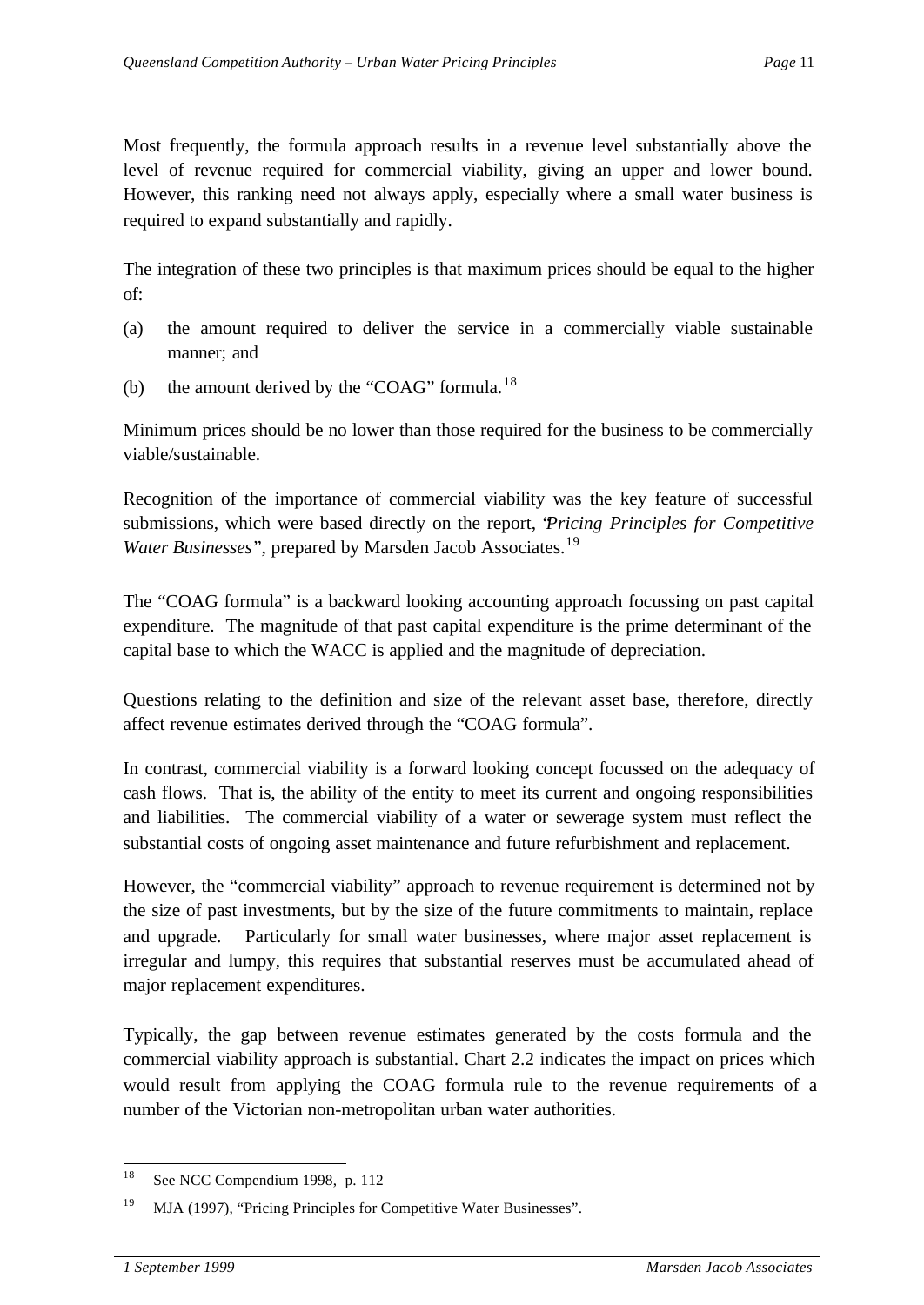|                       | <b>CV REVENUE FOR</b>                | <b>COAG RULE</b>                     |                  |  |
|-----------------------|--------------------------------------|--------------------------------------|------------------|--|
| <b>AUTHORITY</b>      | <b>EXISTING</b><br><b>BUSINESSES</b> | $CAPITAL =$<br><b>ECONOMIC VALUE</b> | $CAPITAL = ODRC$ |  |
|                       | <b>INDEX</b>                         | % OF CURRENT                         | % OF CURRENT     |  |
| Western Water         | 100                                  | 94                                   | 160              |  |
| Coliban               | 100                                  | 105                                  | 315              |  |
| Goulburn Valley       | 100                                  | 101                                  | 240              |  |
| <b>East Gippsland</b> | 100                                  | 97                                   | 155              |  |
| Otway                 | 100                                  | 118                                  | 168              |  |

#### **CHART 2.2 : PRICE IMPACTS OF COAG RULE (EXISTING BUSINESS ONLY, NOMINAL WACC)**

*Source:* Marsden Jacob Associates "Pricing Principles for Competitive Water Businesses", July 1997

In principle, the use of deprival method for asset valuation might be expected to close a substantial part of the usual gap between the COAG formula estimates and the revenue needs generated by a commercial viability/cash flow analysis.

In the water industry, deprival valuations rigorously applied will generally be determined by the economic value of the business − since this is typically lower than the optimised replacement cost of the assets in aggregate. But to use the economic value of the business to set its revenue level (ie. the capitalised value of future income streams) is obviously circular. Moreover, economic values for sub-components of network assets can be misleading and do not avoid the circularity.

In practice, the economic value is, in fact, often not calculated which means the "deprival value" reverts to the optimised depreciated replacement cost (ODRC). However, within the water industry, asset valuations typically involve very little optimisation often limited to the treatment plant, pipeline materials and the obvious, but rare, stranded assets. This situation is not unique to the water industry.

The IPART survey of deprival valuation practices actually employed by major utilities found that most claimed to apply deprival valuation but few actually did.<sup>20</sup> At best, the so called deprival valuations might be described as very lightly optimised replacement valuations.

The more fundamental reason why the COAG formula/building block approach for an established water business typically generates a substantially higher revenue estimate than does the commercial viability approach is that :

 $20$ <sup>20</sup> Public Sector Accounting Centre of Excellence "Asset Valuation by Government Trading Enterprises: An Evaluation of Pricing Issues" (1996), A research project sponsored by the Independent Pricing and Regulatory Tribunal of NSW.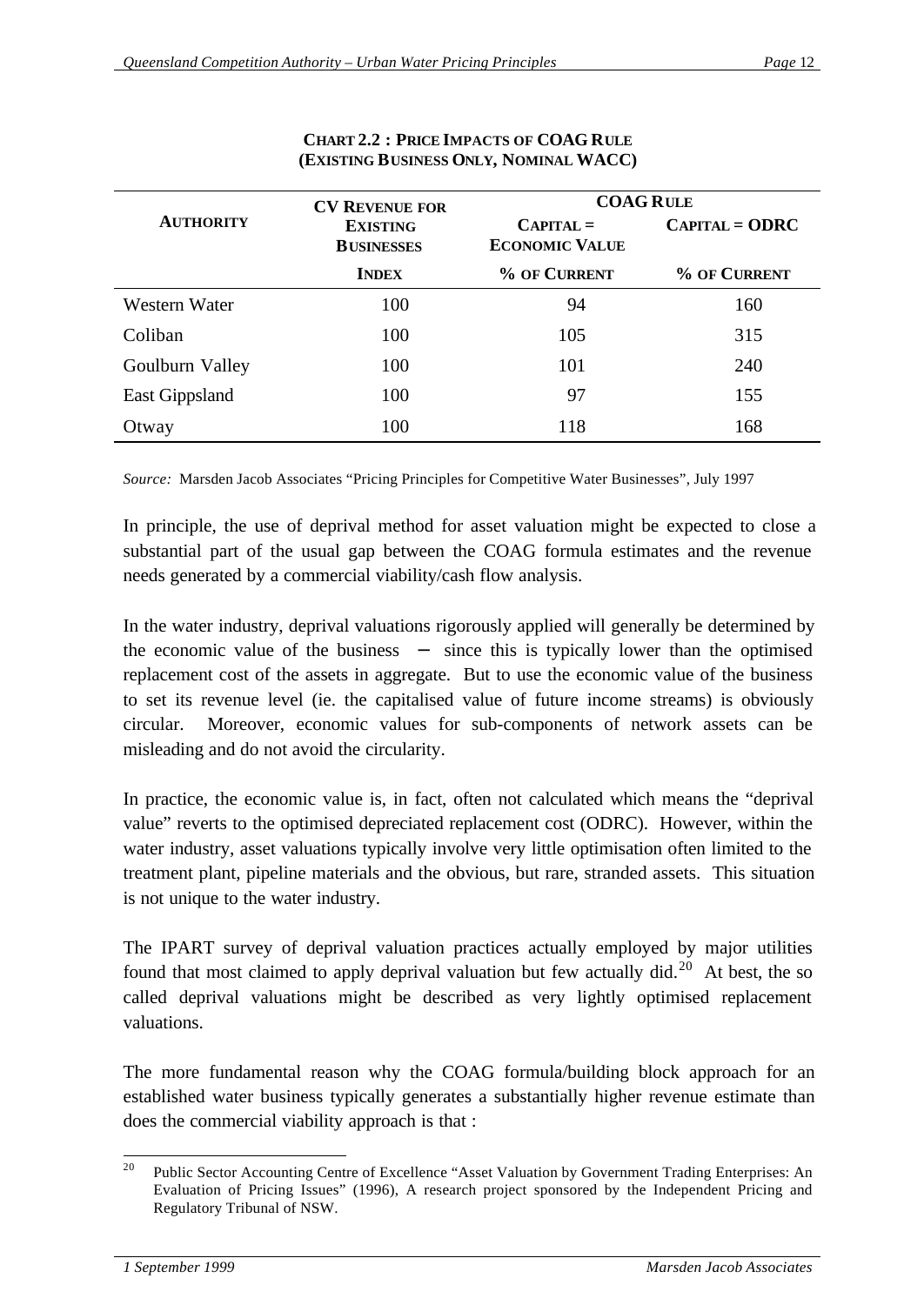- the formula approach attempts to estimate the cost at which an efficient **new** competitor could provide the full service, ie. what capital and operating expenses would need to be incurred to set up − afresh − an equivalent business; and
- the commercial viability approach, in contrast, takes a medium to long term perspective (typically 20:30 years minimum) and examines the revenue levels required to keep the existing business fully operational, meeting all ongoing and future obligations including refurbishment and growth/capacity expansions.

Commercial viability treats past investments as bygones and need not require a full return on sunk assets. Note that sunk assets tend to be much more important in the water industry than in other utility sectors.

As a result, the gap between the revenue level required for commercial viability and the level required to encourage entry by an efficient new competitor is substantial − even where deprival valuation is fully and correctly applied.

The fact that past investments may be treated as such does not preclude future investments from being required (and priced) to meet appropriate hurdles rates reflecting the cost of capital.

Moreover, to the extent that all customers use the existing infrastructure they all benefit from lower pricing of that infrastructure even though incremental customers may not be paying their own incremental costs and all customers pay for health and environmental upgrades.

## **2.3.5. REGULATORY ISSUES AND TOOLS**

Price-setting raises a number of issues which the regulator will have to consider across different methodologies.

**Efficiency Comparisons:** using comparative competition to set prices is problematic when the regulator has only a limited number of companies as it is difficult to determine whether the companies' prices are efficient. In Tasmania, GPOC has recently expressed concern as to the relative efficiency of the bulk water suppliers bodies under review, and noted that it was difficult to determine 'efficient prices' when there was little comparative benchmarking  $data<sup>21</sup>$ .

In its recent price determination for the NSW electricity distribution businesses (DBs), IPART could only make comparisons between six DBs, whilst in Victoria the Office of the Regulator General can only review five separate entities. Moreover, in each case, those DBs fall into discrete categories as either CBD, urban or rural companies. This further reduces the comparability of the different entities. IPART has recently announced price

 <sup>21</sup> GPOC (1998) "Investigation into the pricing policies of Hobart Water, North West Regional Water Authority and Esk Water", Final Report, December.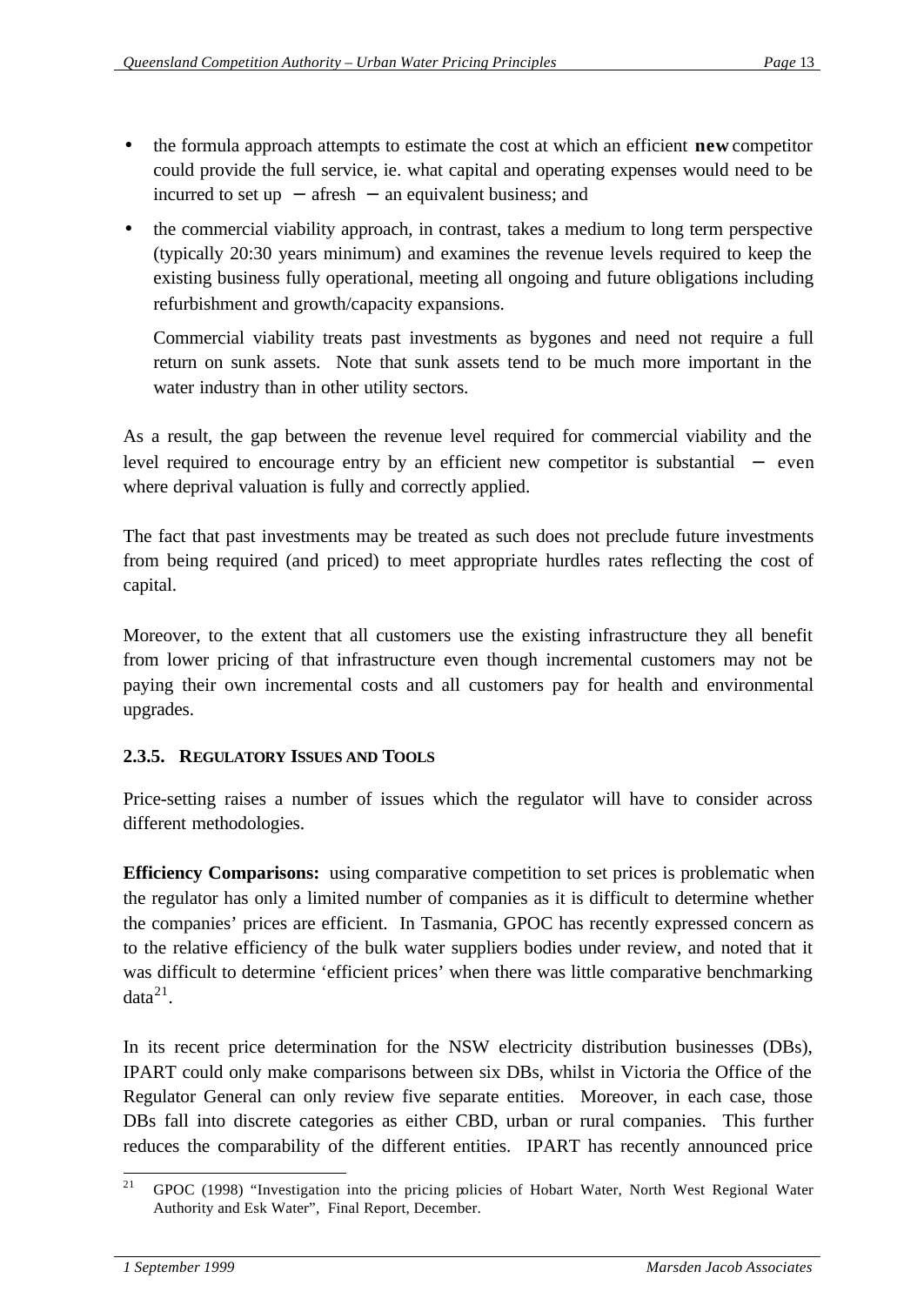reductions of 16% on average over the next five years. This can be compared with the UK where following criticism of an earlier price review, Offer, has just announced a 30% reduction in year one of the new price period for electricity customers in the UK. The wider availability of comparative entities in the UK was one factor in providing the regulator with the evidence to justify a tighter price path.

**Price Control Mechanisms:** once an annual average revenue requirement has been determined there are a number of different controls which can be applied to the future movement of regulated prices. The choice depends on the nature of the industry and the extent to which costs vary with the level of demand:

- **Revenue Cap:** this provides the company with a guaranteed income, irrespective of the volume sold. This approach is used for transmission businesses where there is little correlation between the volumes supplied and the costs of the business, and where other mechanisms exist to send signals for system augmentation. Correction factors are required to adjust for any over or under recovery against a set revenue target. This approach tends to rate-of-return regulation and may send signals to encourage asset creation;
- **Revenue Yield:** this places a cap on the average revenue per unit of output. The company, therefore, has incentives to reduce costs and increase outputs. This is valuable where there is an objective to encourage system augmentation. However, the cap may create perverse incentives to encourage inefficient asset growth and utilisation in areas of low unit cost. This is the form of price control adopted to date for the distribution businesses in Victoria in both the gas and electricity industries;
- **Tariff Basket:** this controls prices rather than revenue and places a limit on the weighted average of the prices of a 'basket of services'. This reduces some of the incentives to inefficient system growth and should encourage efficient pricing strategies. There are some incentives to seek growth preferentially in higher tariff categories. It also protects the company from some of the risks from demand volatility. This is the approach adopted by Ofwat in the UK and is most suited to water businesses where there are a range of business services/products.

**Sharing Benefits:** incentive based regulation provides an opportunity for the utility to retain additional profits generated by outperforming the regulator's efficiency targets. The regulator then needs to decide how and when those benefits should be shared between shareholders and customers<sup>22</sup>.

The general consensus is for a policy of no clawback, ie. profits should be retained up to the next price review (unless they result from incorrect data in the decision) and are then gradually wound out over the next five years, on an even 'glide-path'. The temptation is then to try and develop an elaborate process to distinguish between those efficiency gains which arose from management effort and those which were the result of exogenous factors.

 ORG (1998) Consultation Paper No 3: electricity price review 2001.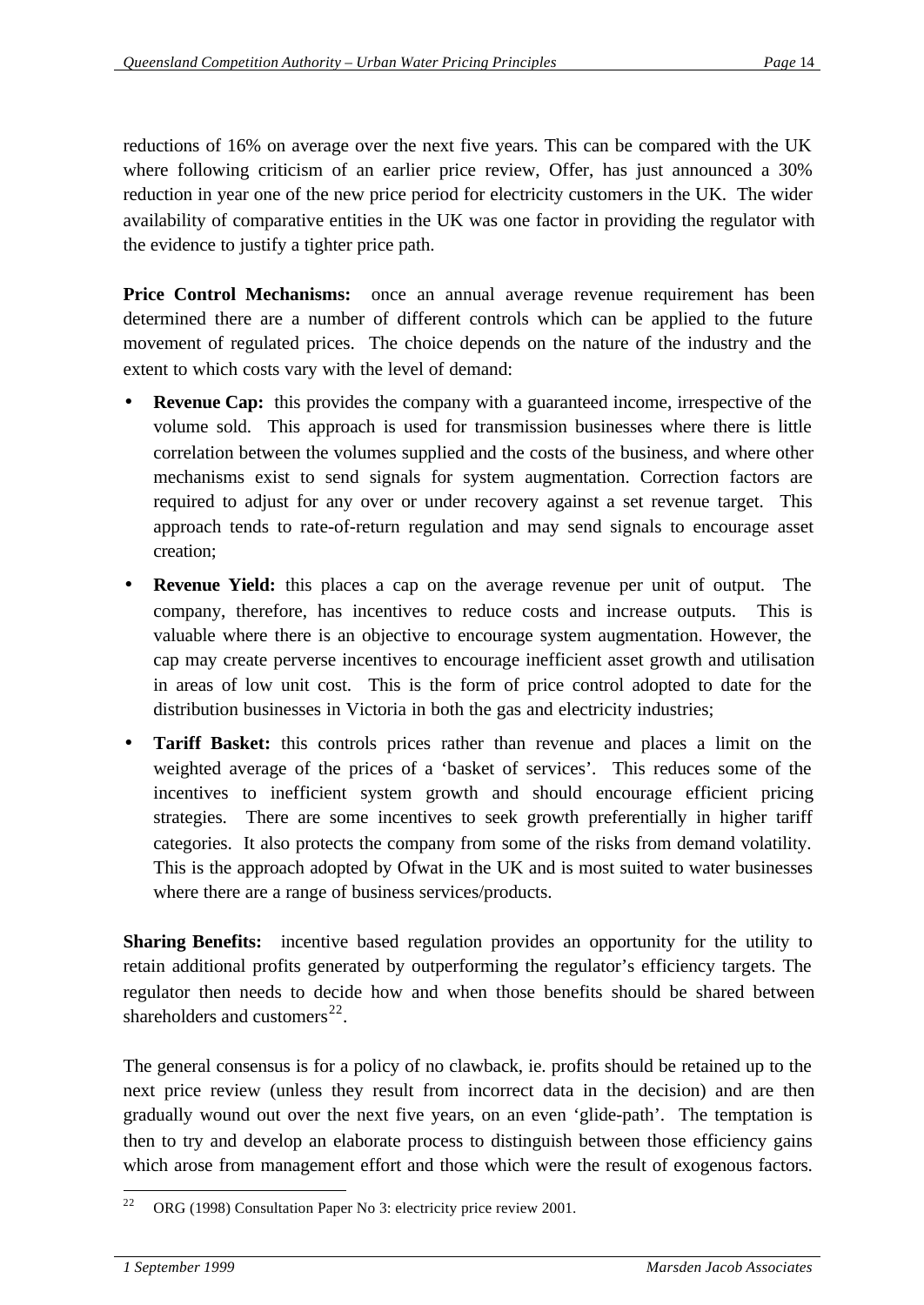The consensus appears to be that creating a simple, standard approach to all such gains is likely to promote greater savings, by strengthening incentives, than would be won through attempting to recoup a higher percentage of efficiency gains at an earlier stage.

## **2.4. CHOICES, OPTIONS & DESIGN PARAMETERS**

Important choices must be made on how regulation is to be applied. Some of the key choices include:

• should there be **one system and approach only** for all utilities or all water businesses? IPART recognised the challenge of reconciling the objective of developing consistent principles, intended to apply across all entities, with the need to retain sufficient flexibility to respond to local circumstances.

*"Local water authorities often face vastly different local hydrologic, geographic and demographic conditions. Some authorities service a great many small villages across large areas, while others service relatively large urban centres. Some supply water and manage waste water without direct access to natural water courses, while others directly access large coastal rivers. Some service communities in economic decline, while others service regional centres or rapidly growing coastal towns. The major challenge of this Inquiry has been to develop a consistent set of basic pricing principles while recognising and accommodating the great variety of local conditions."<sup>23</sup>*

The US initiative to develop industry-wide, rather than company specific, price-caps may suit the regulation of industries which demonstrate relatively consistent cost structures and operating environments, such as telecoms. It is not appropriate as an approach to the prices-oversight of an industry, such as water, where different businesses face very different operating environments.

- Should the system pursue as much **certainty** as possible with the regulator auditing and judging every assumption and input into the price calculations or, should the system of regulation be essentially **passive**, merely relying on regulatory guidelines and the good offices of the utility's management?
- Should the system of regulation seek **tailored information** or seek to rely on preexisting information to the maximum extent possible?
- Should the system of regulation seek to review **all entities** covered, or should it seek to rely on **exception reporting** and review only those businesses which fall outside the guidelines?

The Queensland Competition Authority has already indicated preferences on some of these choices.

 <sup>23</sup> IPART (1996), "Pricing Principles for Local Water Authorities", Foreword, June 1996.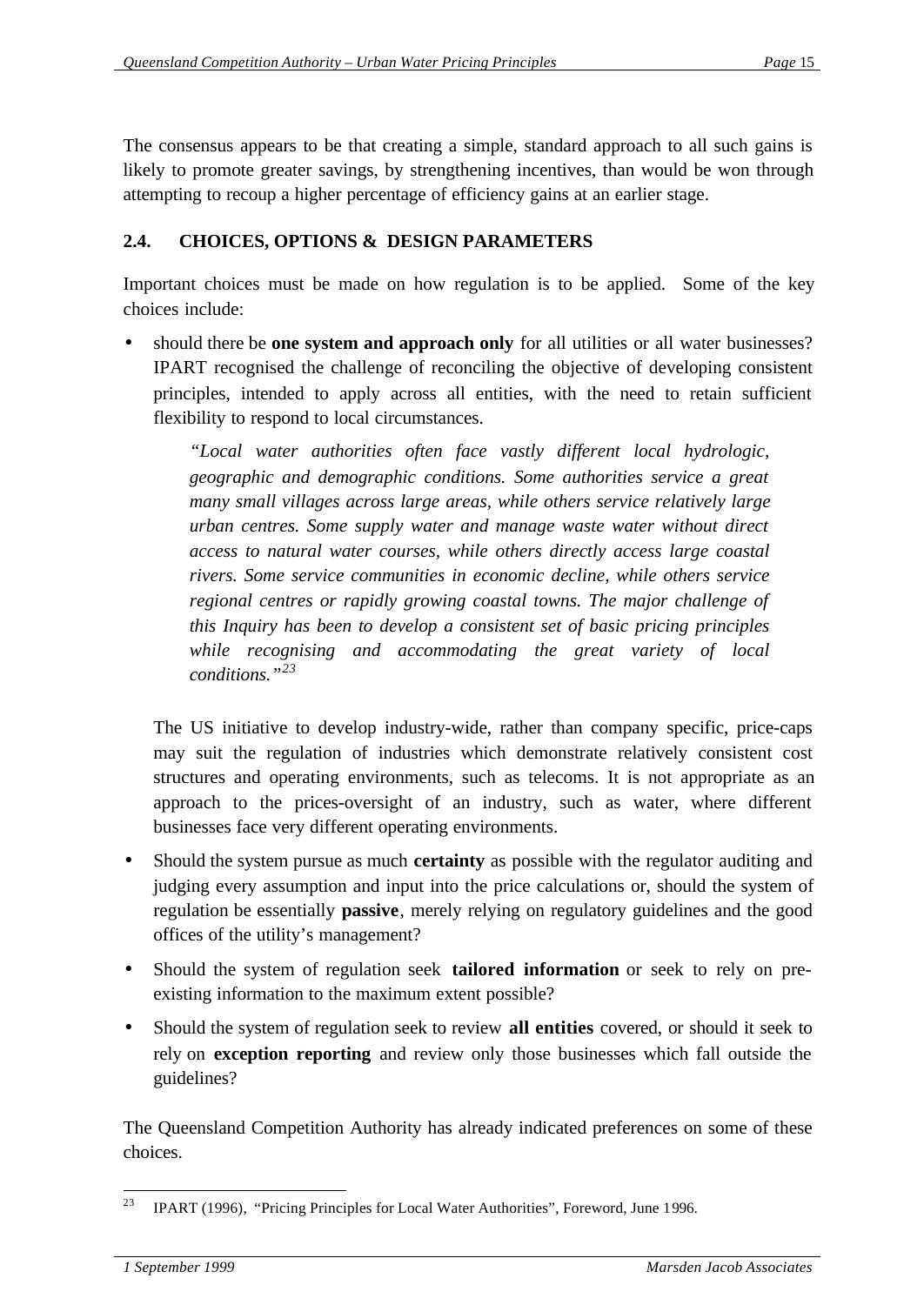## **3. APPROACHES TO PRICE REGULATION – OVERSEAS EXPERIENCE**

## **3.1. INTRODUCTION**

This chapter provides an overview of the experience and approach to regulation adopted by a number of key overseas countries. Four main models are explored in detail:

- the USA, where a fragmented and scattered industry is mainly delivered in urban areas through public sector bodies, subject to regulation by state-based Public Utility Commissions, who implement prices oversight through rate-of-return regulation;
- the UK, where Ofwat has established a highly interventionist regulatory regime, for the privatised water companies, based on price-cap incentive regulation and comparative competition;
- France, where many of the local municipalities franchise out the operation of their water businesses, through a system of leases and concessions, to private sector water companies, thereby replacing price regulation with periodic competition; and
- New Zealand, where light-handed regulation has been attempted.

A recent OECD publication provides a useful review of the state of play regarding water pricing across most OECD member states<sup>24</sup>. A series of broad issues can be distinguished:

- charges are increasingly set to cover "full long-run costs, including a return on assets";
- adoption of consumption based pricing with two-part tariffs rather than a fixed charge with a free-allocation;
- increasing pressure for higher expenditure to meet more stringent standards for drinking water and sewage treatment, such as the Safe Water Drinking Act in the USA, and the European Urban Waste Water Treatment Directive; and
- an increase in the involvement of the private sector through the French model of concessions and through greater use of BOOT type projects.

OECD recommend the adoption of two-part tariffs, with the volumetric element based largely on the long-run marginal cost of supply in order to send effective signals for efficient use of the resource.

 <sup>24</sup> OECD (1999) "Household Water Pricing in OECD Countries", ENV/EPOC/GEEI(98)12/FINAL.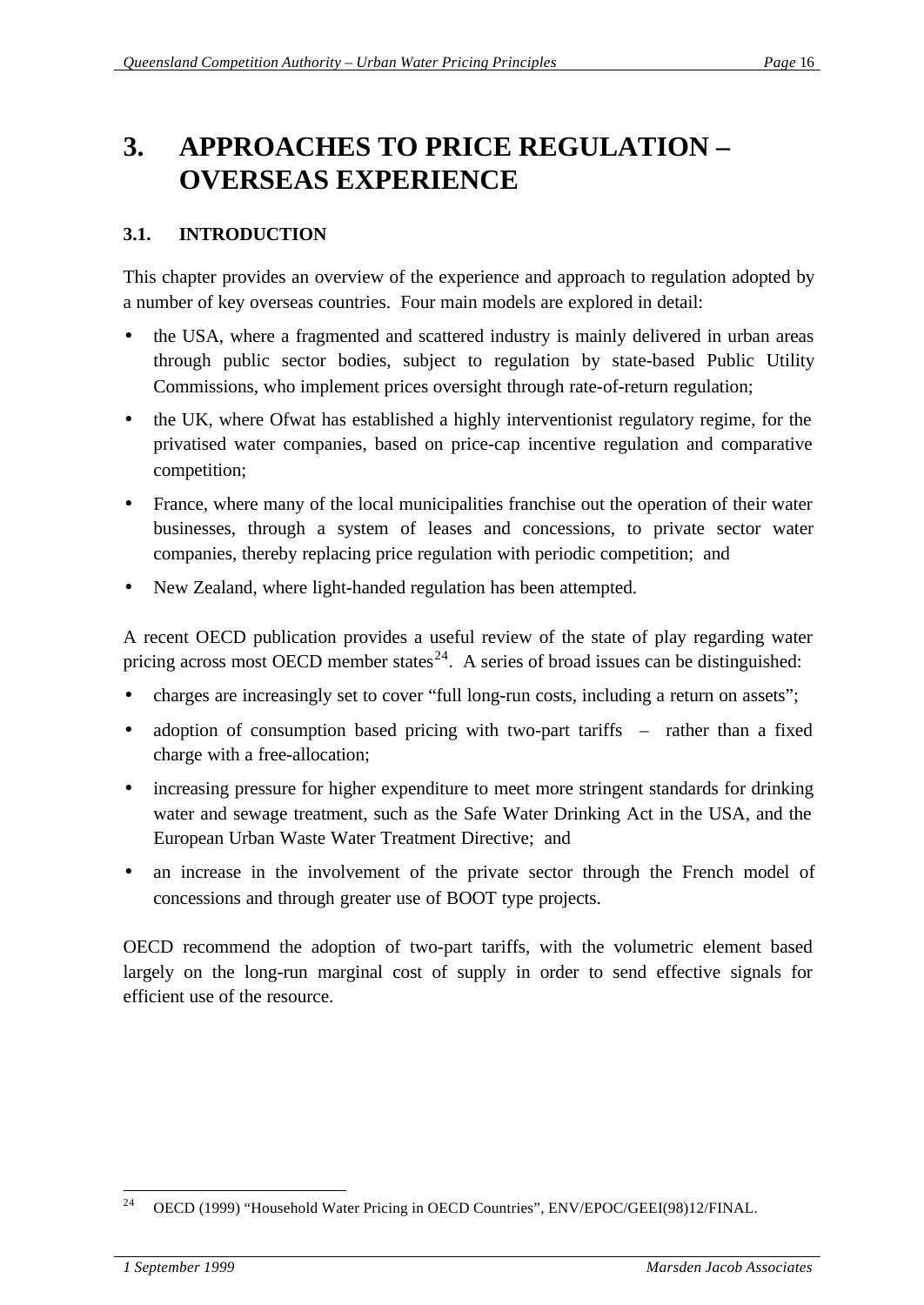#### **3.2. THE US WATER SECTOR**

#### **3.2.1. THE INDUSTRY**

The provision of water and sewerage services in the USA is piecemeal and fragmented across the states, with more than 52,000 separate water supply companies:

- 46% are publicly owned. These public companies serve 85% of the population, especially in the large cities;
- 28% are privately owned. Though these tend to be much smaller entities, normally focussed on supplying small residential communities; and
- 26% are ancillary to functions such as hospitals or other institutions.

### **Municipalities**

The large publicly owned entities face many of the problems experienced in other countries:

- demands to improve standards for drinking water and sewage treatment; ie. the recent amendments to the federal Safe Water Drinking Act;
- the need for increased expenditure. According to the EPA, improvements to the USA's water and wastewater systems will cost about \$260 billion over the next 20 years;  $^{25}$
- tariffs are often low, with a history of subsidies and there is political sensitivity about increasing them; and
- there is ever increasing budgetary pressures on the municipalities.

Responsibility for investment and service delivery is therefore increasingly contracted out by municipalities to specialist service companies or larger neighbouring entities. For example United Water now manages water and waste water facilities and provision for 25 major cities across the States including: Atlanta, Milwaukee, Indianapolis, Jersey City, Houston and Hoboken.<sup>26</sup> United Water is partly owned by the French water company Lyonnaise des Eaux (LdeE) which is currently negotiating a \$1 billion buy out.

The other dynamic has been the merger and acquisition of smaller entities by larger water businesses:

*"These developments are consistent with our policy goal that water utilities operate at the size and scale needed to meet both the financial and operating requirements posted by the Safe Drinking Water Act Amendments."*<sup>27</sup>

 <sup>25</sup> http://www.epa.gov/OGWDW/ssafford.html#tfb

<sup>26</sup> www.unitedwater.com

<sup>&</sup>lt;sup>27</sup> California Public Utilities Commission, Report fro m Henry M Duque, Commissioner, April 22, 1999.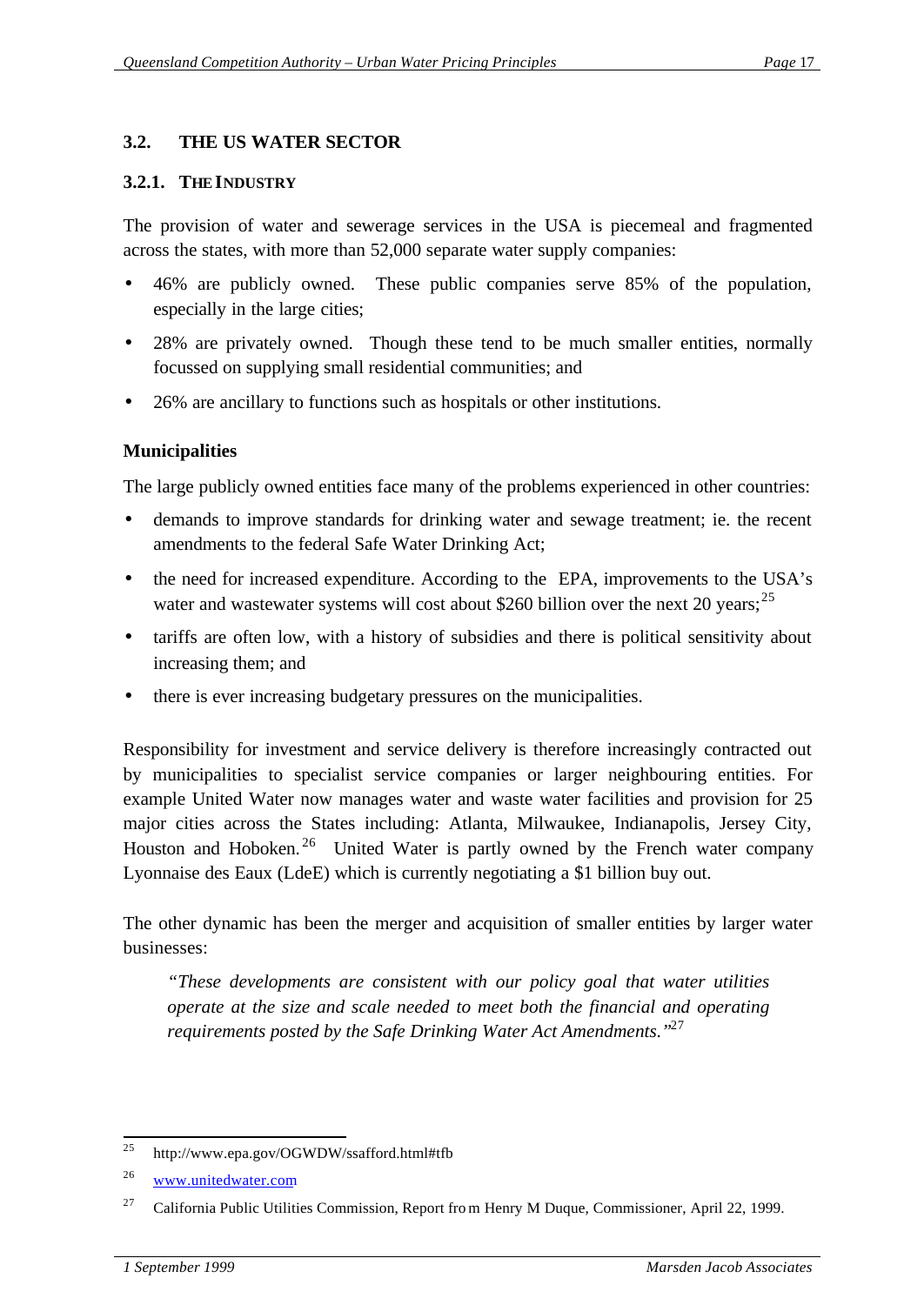## **3.2.2. REGULATORY FRAMEWORK**

Price setting for most water utilities is controlled through state-based Public Utility Commissions (PUCs). There are 46 PUCs across the USA. For instance: the Wisconsin Public Service Commission which regulates more than 500 municipal water utilities, sanitary districts and investor owned water utilities, most with fewer than 2,000 customers; and the California Public Utilities Commission which regulates 164 water companies with fewer than 10,000 customers. On the other hand, it also regulates 13 companies with more than 10,000 customers which include a few extremely large entities such as the California-American Water Co which services much of Los Angeles, Monterey and San Diego.

The PUCs determine charges through regular rate reviews normally based on Rate of Return regulation. The California PUC does this on a regular three yearly cycle. However, bodies can submit applications for rate rises in between those reviews if they face additional expenditure. This approach involves determining the revenue requirement of the utility primarily by reference to its asset value. The process requires a detailed examination and review of all expenditure proposals and validation of that expenditure. These often involve public hearings of a quasi judicial nature. The water division of the California PUC hears 100 such cases each year. It has 52 permanent staff to progress the procedurally complex protocols which need to be followed. As with the Wisconsin PUC, many smaller rate applications are now dealt with by mail.

## **3.2.3. LESSONS FOR THE QCA**

The general strengths and weaknesses of rate-of-return regulation are dealt with in Chapter 2. The specific experience of the regulation of water businesses throws up some particular issues with relevant to Queensland.

Given that the smaller water companies find the process of regulation in California overly complex, there is a risk that:

*"If small companies do not regularly file for needed increases, their systems can deteriorate quickly, reducing service quality and increasing long-term costs to ratepayers".*<sup>28</sup>

The approach also tends to involve considerable second-guessing of expenditure decisions. An example can be seen in the description of one of the elements in the current work program of the California PUC regarding an application from:

*"California Water Service Company, for an order authorizing it to increase rates charged for water service in each of its operating districts to recover increased operating expenditures at its general office."*<sup>29</sup>

 California PUC (1998) Business Plan 1998-1999, Section12 Water Division.

<sup>&</sup>lt;sup>29</sup> California PUC, Active Cases & Assignments, ref: A99-03-061, 3/31/99, available on the web at www.cpuc.ca.gov/divisions/water/Active\_Filings.htm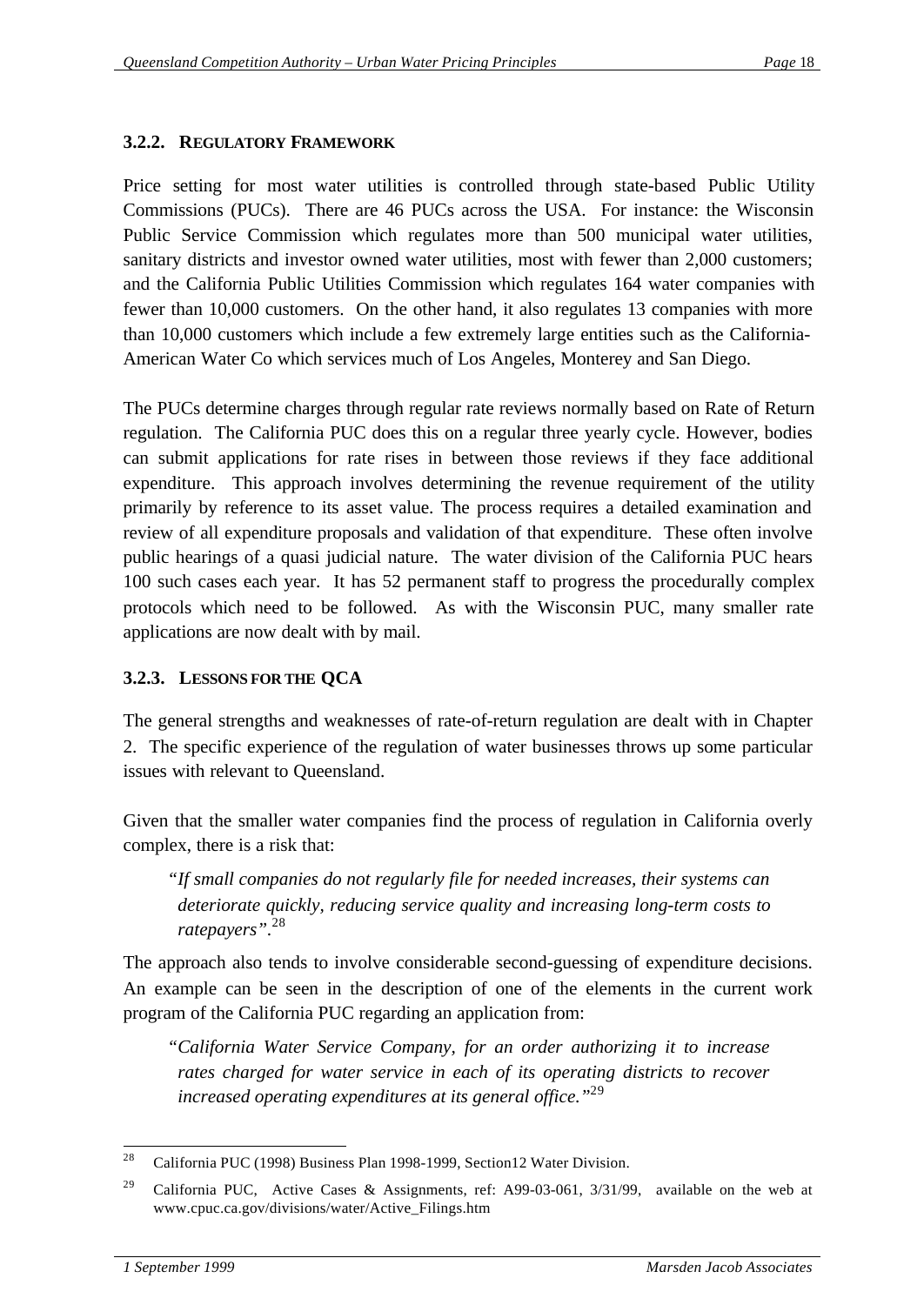The QCA may wish to establish price-setting mechanisms which do not require water businesses to approach it whenever there is a need to amend their prices.

However, the operations of the PUCs have a number of features which provide positive lessons for the QCA:

- they make good use of public hearings. This gives authority and public acceptance to decision making. However it tends to limit the discretion of the regulator, as it tends to emphasise a standard, mechanistic approach to decision making;
- they publish guidelines and discussion papers on proposed policy issues; and
- they increasingly deal with regulatory matters through proforma reviews.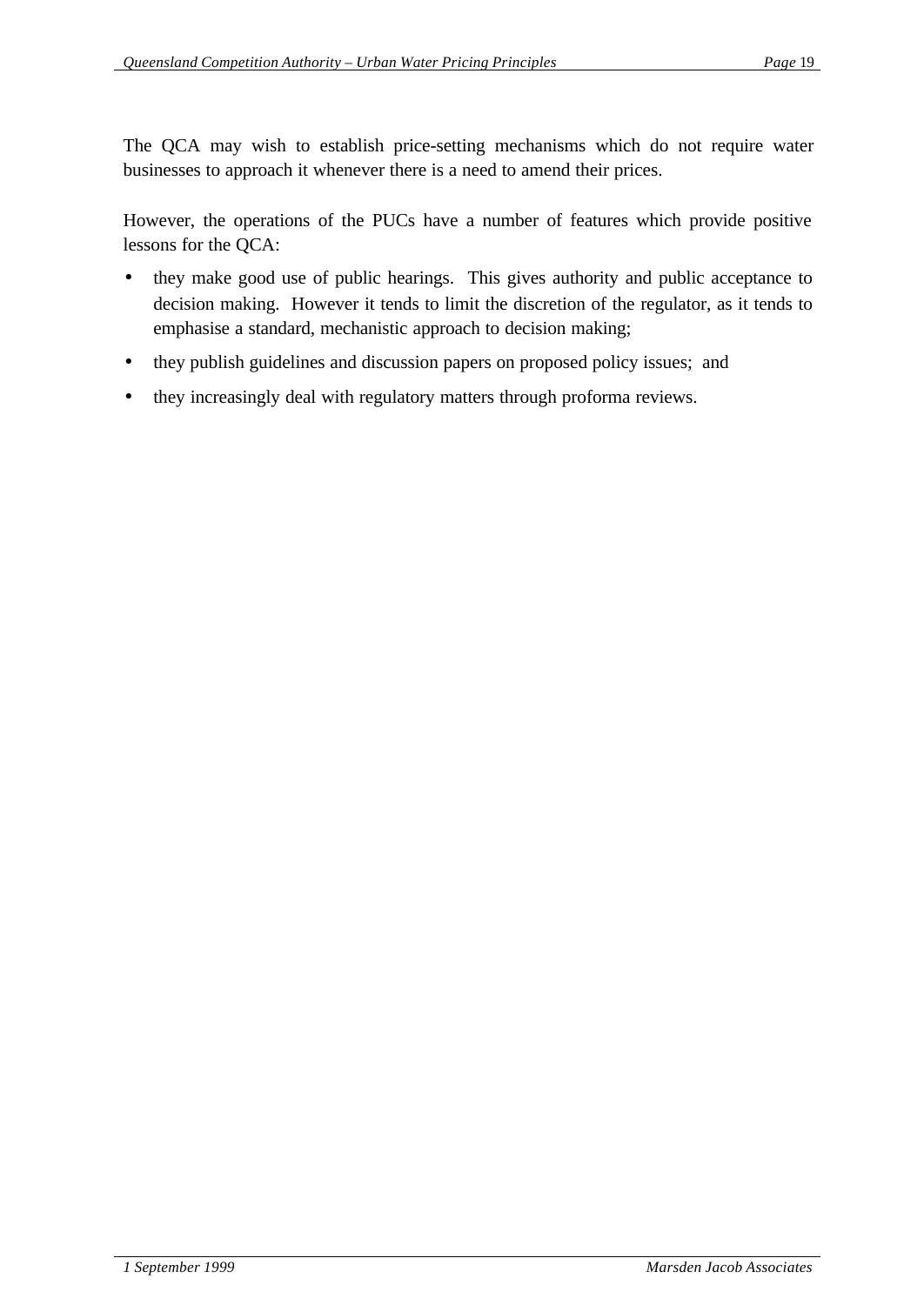### **3.3. ENGLAND & WALES / OFWAT**

#### **3.3.1. THE WATER INDUSTRY**

The water industry in England and Wales consists of ten large, vertically integrated companies providing both water and sewerage services, and some fifteen smaller companies providing water supplies only. Scotland has three public sector water companies which are subject to separate regulatory arrangements.

The industry in England and Wales has faced major challenges over the last ten years to improve water supply and waste-water treatment. This has required substantial expenditure.<sup>30</sup>

- £33 billion spent over the last ten years ( $\approx$  A\$82 billion);
- £15 billion scheduled over next five years ( $\approx$  A\$37 billion); and
- $\equiv$  A\$400 pa/household.

This expenditure led to prices rising by  $CPI + 5.5\%$  pa from 1990 – 1995. Many customers saw their bills double over that period. This created considerable political and regulatory risk.

#### **3.3.2. REGULATORY FRAMEWORK**

The need for this expenditure was the major driver for the privatisation of the industry and for the creation of the regulatory framework run by the Office of Water Services (Ofwat). Ofwat has developed a highly interventionist regime, to be able to monitor and challenge the need for those steeply rising bills. The regime imposes significant costs and burdens on the industry, but is now delivering major benefits for customers. The following are key elements of that regime.

**Price Setting:** Ofwat applies a price-cap incentive model of regulation, on a five-year cycle. This is commonly described as following an RPI-X methodology. However, in practice, it is a holistic model which incorporates a number of different elements, on a pragmatic basis. It emphasises a clear, staged process but leaves the final decision up to regulator discretion and judgment. The RPI-X formula is expanded by Ofwat to RPI+K-X to include an explicit factor K to take account of the need for additional expenditure to meet higher standards.

 <sup>30</sup> Ofwat (1999) "Future water and sewerage charges: 2000-05" 1999 Periodic Review – draft determinations.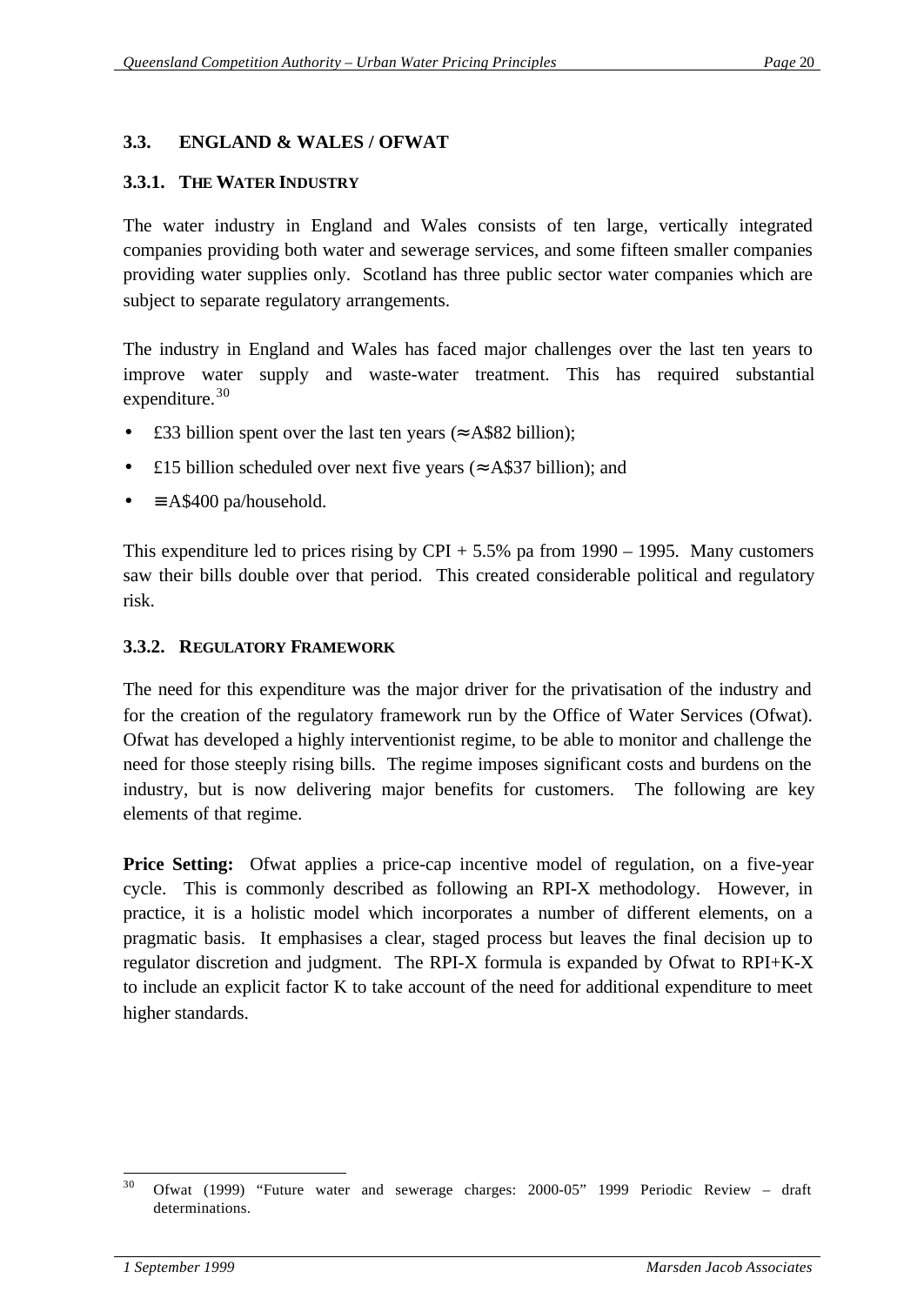The price-setting process has a number of elements:

- it starts with a series of decisions which are common with rate of return regulation. These focus on determining the size of the **regulated capital base** and the appropriate **WACC**. Given the size of the asset base in water, these decisions have a major impact on the overall revenue requirement of the business:
	- − at the price determination in 1995 the **asset value** was set by reference to the market value at privatisation rather than the current cost valuation. This was equivalent to only 9% of the DORC; and
	- − at the most recent price determination in 1999 the **WACC** was set at a figure between 4.25% to 5.25%, with the smaller companies given an additional premium of 0.75%.
- The second stage involves a **'building-block'** approach to validating future expenditure. This requires a detailed scrutiny of the separate elements of the future expenditure of the companies, eg. operating expenditure, capital expenditure for infrastructure maintenance or augmentation to meet new standards etc. Ofwat is able to employ comparative data between the companies in validating that expenditure. This level of expenditure sets the K in the RPI+K-X formula. The K factor is company specific.
- Third, there is then an assessment of the **productivity gains** which Ofwat considers it is reasonable to expect the companies to make over the period concerned. This path is derived both from the efficiency gains demonstrated by the industry itself, during the previous period, and from comparative data from other utilities. This sets the size of the X in the RPI+K– X formula. The X varies between companies depending on their ranking in the comparisons of relative efficiency – ie. less efficient companies are given tougher targets to meet.
- At the most recent review, then Ofwat **rewarded or penalised** companies, which could demonstrate customer service performance significantly above or below the norm, by reducing or increasing the size of the X factor by a figure of 0.5.
- The resultant total revenue requirements are then translated into **draft price paths** and revenue yields for each company, for each of the years of the five year period. These price paths are company specific.
- The draft price paths are then subject to review against two main criteria:
	- first, does the revenue yield in each year ensure that the company is able to meet key financial indicators – ie. is the company **'bankable'**? Ofwat assumes a parallel approach to that followed by credit rating agencies. The primary indicators assessed are interest cover and cash flow based indicators, which measure the ability of the companies to service their debt burden (see Chart 3.1 below for details). Prices/revenues in specific years are adjusted to ensure the companies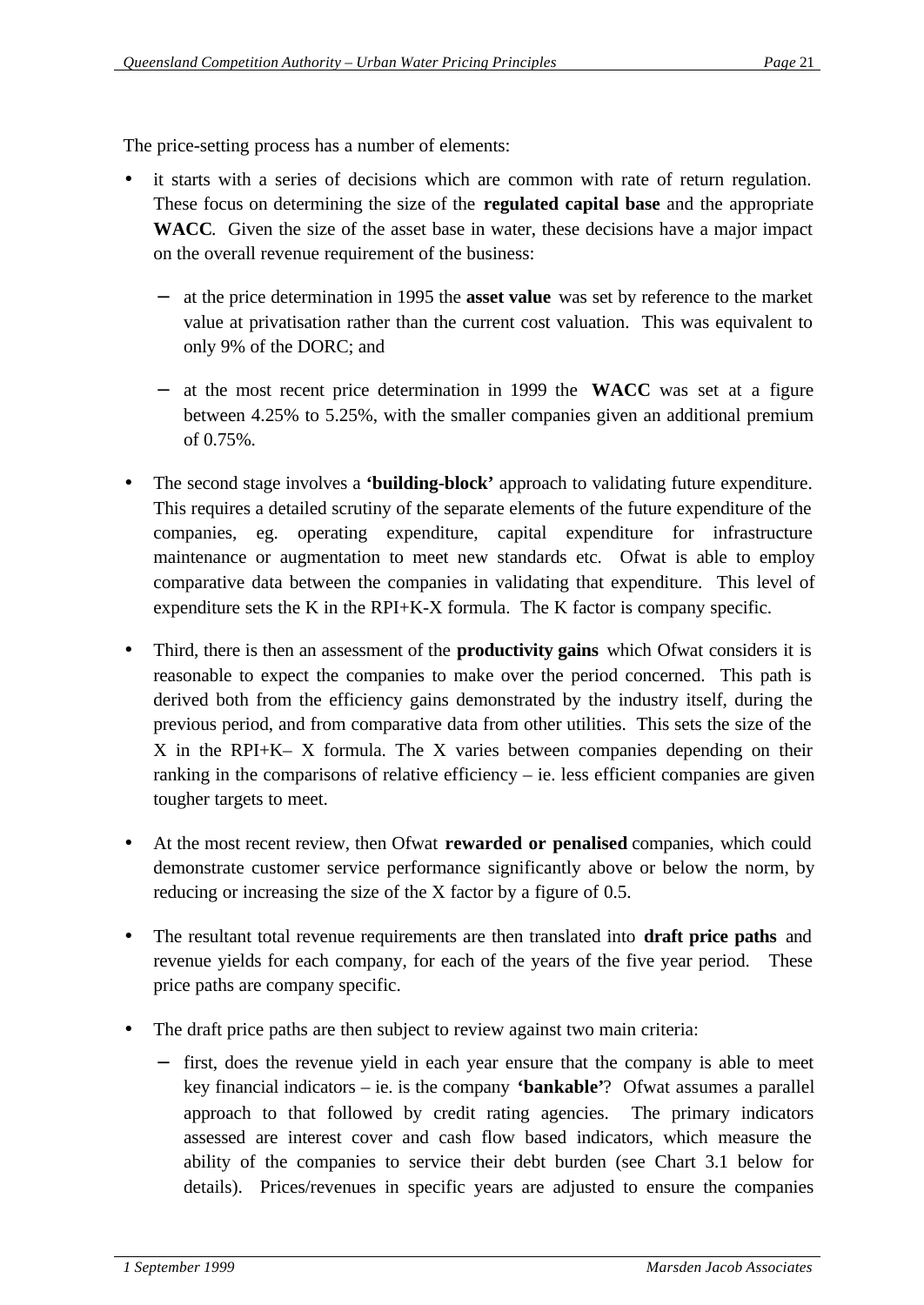meet these indicators. In this regard the approach is very similar to a cash-flow model; and

| <b>Indicator</b>                      | Large       | <b>Medium</b> | <b>Small</b> |
|---------------------------------------|-------------|---------------|--------------|
| Historic cost interest cover          | Min 2x      | Min $2.25x$   | Min $2.5x$   |
| Average gearing $(D/D+E)$             | 45-55%      | 45-55%        | 45-55%       |
| Cash interest cover (EBITDA basis)    | Min 3x      | Min $3.4x$    | Min $3.75x$  |
| Cash interest cover (EBIDA basis)     | Min $2x$    | Min $2.25x$   | Min $2.5x$   |
| Debt payback period (EBITDA basis)    | Max 5 years | Max 5 years   | Max 5 years  |
| Debt payback period (EBDA basis)      | Max 7 years | Max 7 years   | Max 7 years  |
| Cash flow to capex ratio (EBDA basis) | Min 40%     | Min 40%       | Min 40%      |

**CHART 3.1 : OFWAT'S PROPOSED RANGES FOR CRITICAL FINANCIAL INDICATORS BY COMPANY SIZE, 1999<sup>31</sup>**

- − second, are the price paths within the bounds of **customer acceptability**? At the Ofwat price review in 1994/5 the Director General made it clear that he considered that the average price-cap should not be greater than  $RPI + 2\%$ . Expenditure programs were re-profiled, where necessary, to ensure that these targets were met.
- Finally the Regulator General weighs the balance of the component elements in coming to a decision based on **judgment and discretion** rather than as a mechanistic outcome of a procedural equation. The best example of this discretion is on the decision regarding the WACC, where the Director General identified that there was a range between 4.25% to 5.25% but commented that:

*"Although there is some market evidence for a figure lower than the middle of this range, the Director has also had to take account of the need to ensure that companies retain solid investment grade credit ratings in order to finance their capital investment programs".<sup>32</sup>*

The price cap sets a limit on the overall basket of charges, rather than a limit on revenue or on profits. That limit assumes certain efficiency targets. The companies are given an incentive to out-perform those targets, as any additional returns are retained by the company until the next five-yearly price review.

This more efficient level of production achieved then provides the regulator with a starting point for the next price review, at a lower level than the previous price cap assumed. This

 <sup>31</sup> Ofwat (1999) "Future water and sewerage charges: 2000-05" 1999 Periodic Review – draft determinations, page 132.

<sup>32</sup> *Ibid.* page 124.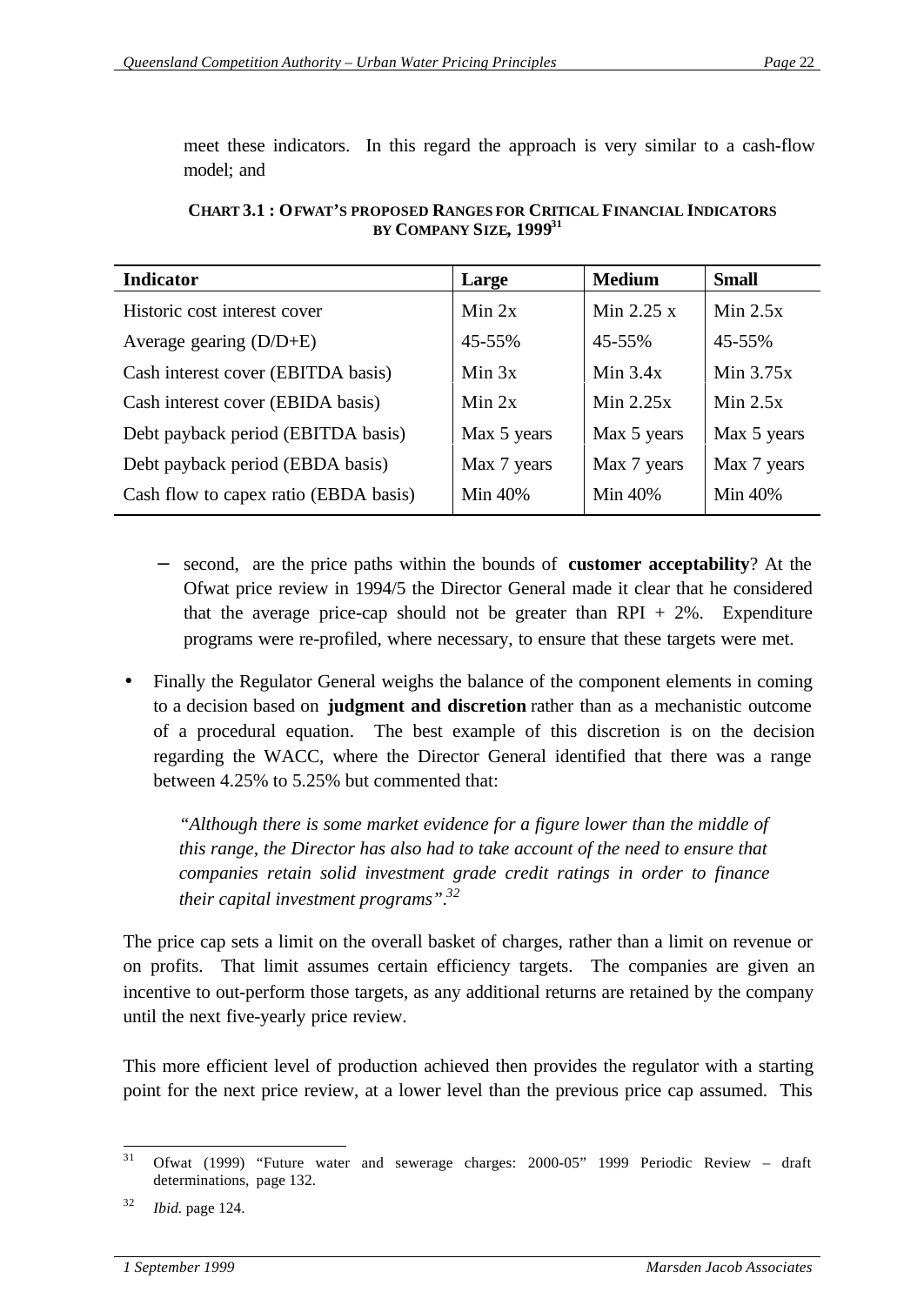allows a one-off reduction in prices (referred to as a  $P_0$  adjustment) at the start of the next price path when those benefits are shared with customers.

**Recent Draft Determination:** Ofwat has recently published the outcome of its current review of prices for England and Wales for the period from 2000-2005.<sup>33</sup> This sets a separate, company-specific annual price limit for each of the companies. The size of those limits demonstrates the significant power which now rests in the hands of the regulator, as seen in the substantial reductions which he has proposed in water-customers' bills:

- a reduction of 13.7% in year 1 of the new price period, to pass on the benefits of the out-performance by the companies in the previous five years (a  $P_0$  adjustment). This demonstrates that the regime is creating strong incentives for companies to seek efficiency gains; and
- a reduction of 6.7% in the annual price limits faced by customers from the figure of CPI + 3.8%, sought by the companies, to the average draft determination at CPI – 2.9%. This reduction is equal to a total saving of \$650 per household over the 5 year period.

**Routine Monitoring:** Ofwat requires a very substantial information flow from the companies on an annual basis supplemented with a major revenue submission at the time of the five yearly price review.  $34$  The data, which has to be externally validated by an independent assessor, covers a wide range of parameters including:

- company data: customer nos., volumes delivered etc.;
- financial performance: revenue against all categories, P&L, balance sheet;
- asset data: by type and condition;
- expenditure against all categories and service attributes;
- performance against a wide set of customer service standards; and
- compliance data on external standards.

**Regular Comparative Publications:** Ofwat publishes a set of annual publications which report on the performance of the companies against the above data. These reports implement 'comparative competition' between monopoly suppliers by creating pressure on the companies to improve performance (particularly on levels of customer service) and by increasing the transparency of the regulatory regime by informing stakeholders.

**Comparative Competition:** the large number of companies involved, and the substantial data available, gives Ofwat the opportunity to mimic the market and employ the tools of comparative competition. In setting prices, it approved figures at the lower quartile of the

 <sup>33</sup> Ofwat (1999) "Future water and sewerage charges: 2000-05" 1999 Periodic Review – draft determinations, page 11.

 $34$  Ofwat (1996) "July Return – reporting requirements and definitions manual".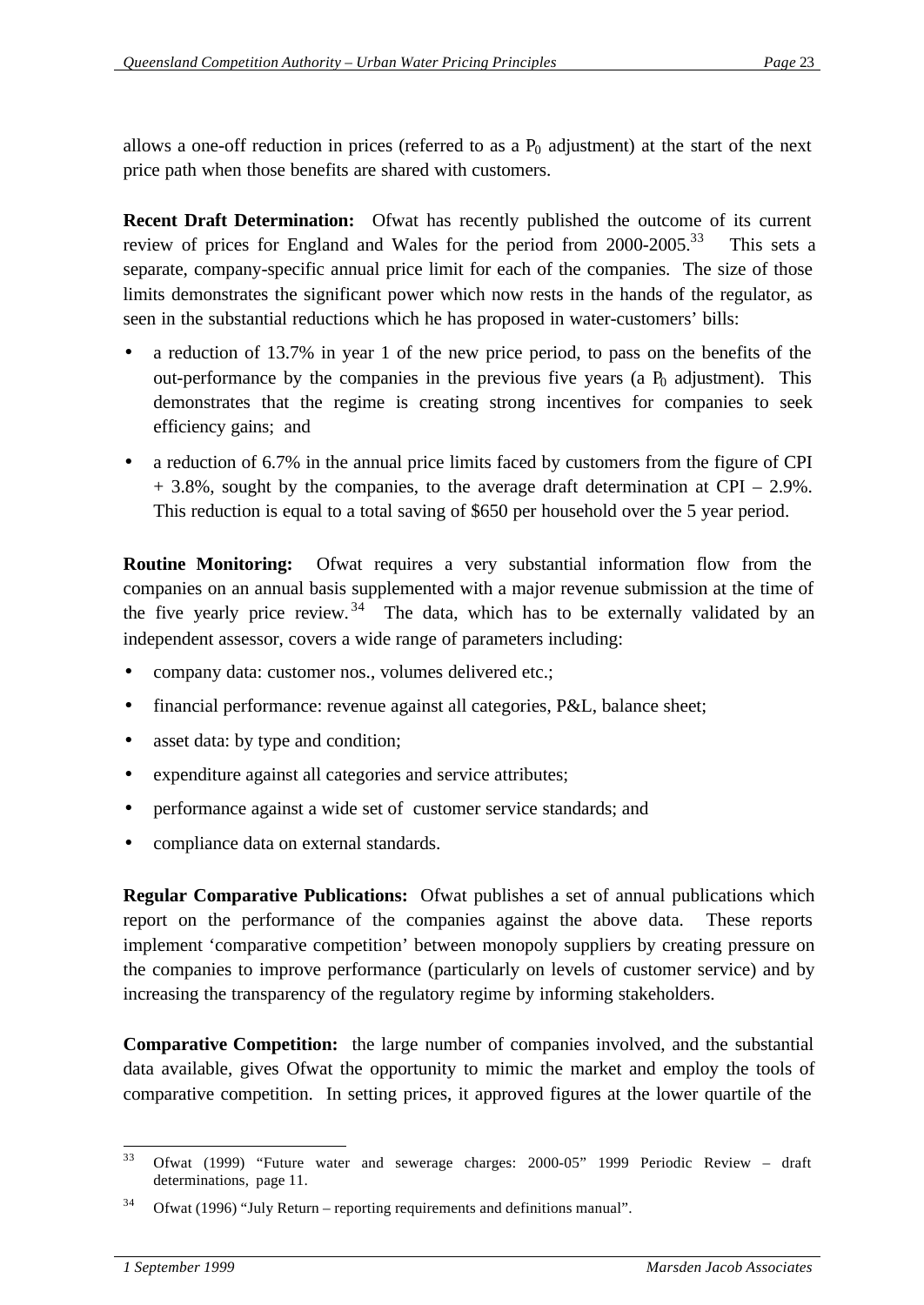range of the companies for allowed capital expenditure and set efficiency targets for operating expenditure based on relative performance.

**Inset Appointments:** Ofwat has also introduced the use of inset appointments as a mechanism to drive competitive pressures within a monopoly network system<sup>35</sup>. This approach involves a new entrant competing to provide services to a large customer (either new or existing) within the licence area of an existing supplier. The approach drives a simple form of access regime as it normally relies on the incumbent supplier providing the use of its infrastructure to allow delivery of products and services to the boundary of the site.

**Customer Consultation:** Ofwat places importance on customer representation. It has set up ten Customer Service Committees on a regional basis to provide advice and representation for customers in their dealings with the relevant local water companies.

## **3.3.3. LESSONS FOR QCA**

The rigorous interventionist approach can yield considerable benefits for customers, as seen in the recent price determination which Ofwat would claim generated customers benefits equal to A\$650, per household, over a five year period.

On the other hand, significant costs are involved both for the companies and for the regulator. Ofwat's annual budget is approximately A\$25 million, supporting a full time staff of  $220^{36}$  It has been estimated that each of the major regulated companies spend \$2.5 million pa in compliance costs for data collection, auditing, senior management time etc., with lower figures for the smaller entities.<sup>37</sup> That adds a further \$35 million to the sum – giving a total of approximately \$60 million p.a. for the costs of regulating the water industry in England and Wales. This is equivalent to \$3 p.a. for each water customer. Set against the benefits of the recent determination that yields a return for customers of nearly 50:1.

All things being equal, an equivalent approach in Queensland would require a minimum annual budget of \$4 million, solely for the QCA's work in the water sector.

The success of this approach also depends on there being a sufficient number of similar entities to allow comparative competition to be effective. As GPOC found in Tasmania, this is unlikely to be the case for most state-based regulators. NSW has found solutions to this issue through international benchmarking of Sydney Water. However, this approach is only readily applicable where large standardised reticulated entities are involved, and where, as in the case of Sydney Water the business is willing to cover the costs of the benchmarking

 Ofwat (1999), "Inset Appointments – Guidance for Applicants".

<sup>36</sup> Ofwat (1999) "Annual Report - 1998"

<sup>37</sup> *pers comm*, John Smith, Regulation Manager, Anglian Water, March 1997.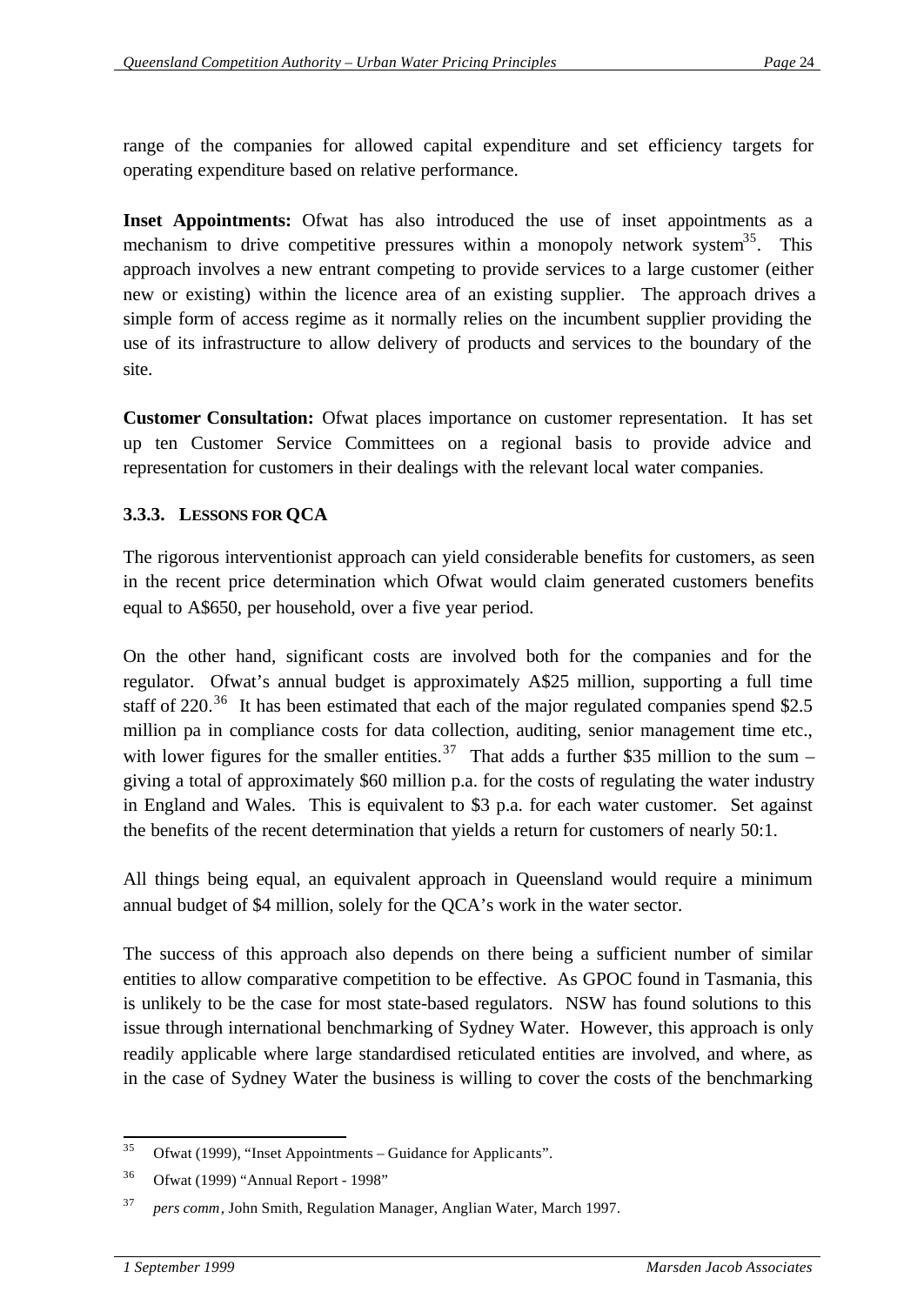exercise. It is far more difficult in the case of small businesses or headworks which are likely to demonstrate far greater variability of operating environment and cost structure.

Ofwat's approach contains other lessons for the QCA:

- Ofwat places considerable store on consultation with customers on price and quality trade-offs;
- this is part of an open process in all stages of its price-setting exercise with wide publication of proposals and consultation papers;<sup>38</sup> and
- a recent innovation is the appointment of a panel of senior industrialists to advise the Director General on key decisions. This has given additional credibility to the Regulator's decisions.

 Ofwat (1997) "The proposed framework and approach to the 1999 Periodic Review" etc.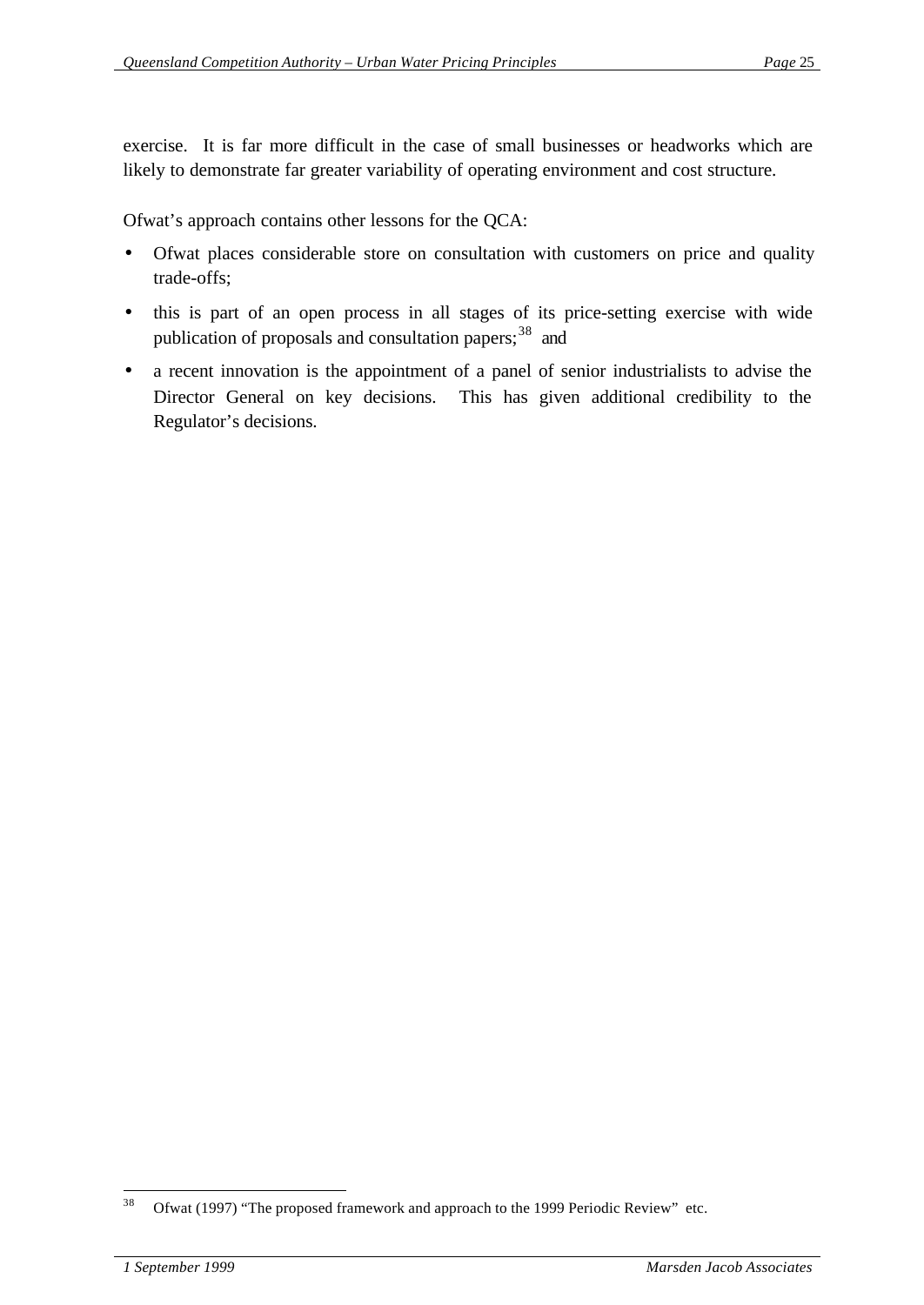## **3.4. FRANCE**

#### **3.4.1. THE WATER INDUSTRY**

France has a long history of the role of the private sector in the delivery of water services. Currently some 75% of the public water supply is delivered through private sector players.

There are some 36,000 separate municipalities across France with responsibility for water services. However those entities often combine functions in the delivery of those services. Assets are normally retained in the ownership of the local municipality. However the management of the service is usually contracted out. This provides an opportunity for a contestable market to be introduced into the delivery of a natural monopoly.

#### **3.4.2. FRANCHISE CONTRACTS & REGULATION**

The contracts involve franchises of two basic forms, depending on the sharing of risk for capital expenditure. Firms compete to win the contracts, which then specify both service standards and future charges. The length of the contract depends on the level of risk adopted by the franchisee:

- **leasing:** (affermage contrât) under this approach the franchisee leases the assets and the right to collect the revenue from the customer base in return for delivery of defined services and the maintenance of the assets. Under this model the municipality retains responsibility for new asset creation. Contracts are normally for  $10 - 15$  years; and
- **concessions:** under this model the franchisee takes on not only the routine asset maintenance but also responsibility for expenditure for any new infrastructure required to service growth in demand and higher standards. Contracts in this case are commonly for 20 to 25 years, to give sufficient time for the franchisee to recover costs incurred in that expenditure.

The franchise contract bid will involve a combination of parameters:

- the output standards to be met across a variety of indicators;
- the capital works to be undertaken and system augmentation achieved;
- the prices to be charged; and
- in some cases, a one-off lump-sum bid to win the contract.

The franchising process effectively replaces external prices-oversight, as competition on a periodic basis for the contract should ensure that market forces drive efficient outcomes. In France, the Ministry of Finance hold records of all such franchises as a data base to which local municipalities can refer. However, there is little or no direct regulatory intervention in the setting of the tariffs in the franchise contracts, where the major control is through the political process and the incentives on the local politicians to minimise unpopular price rises.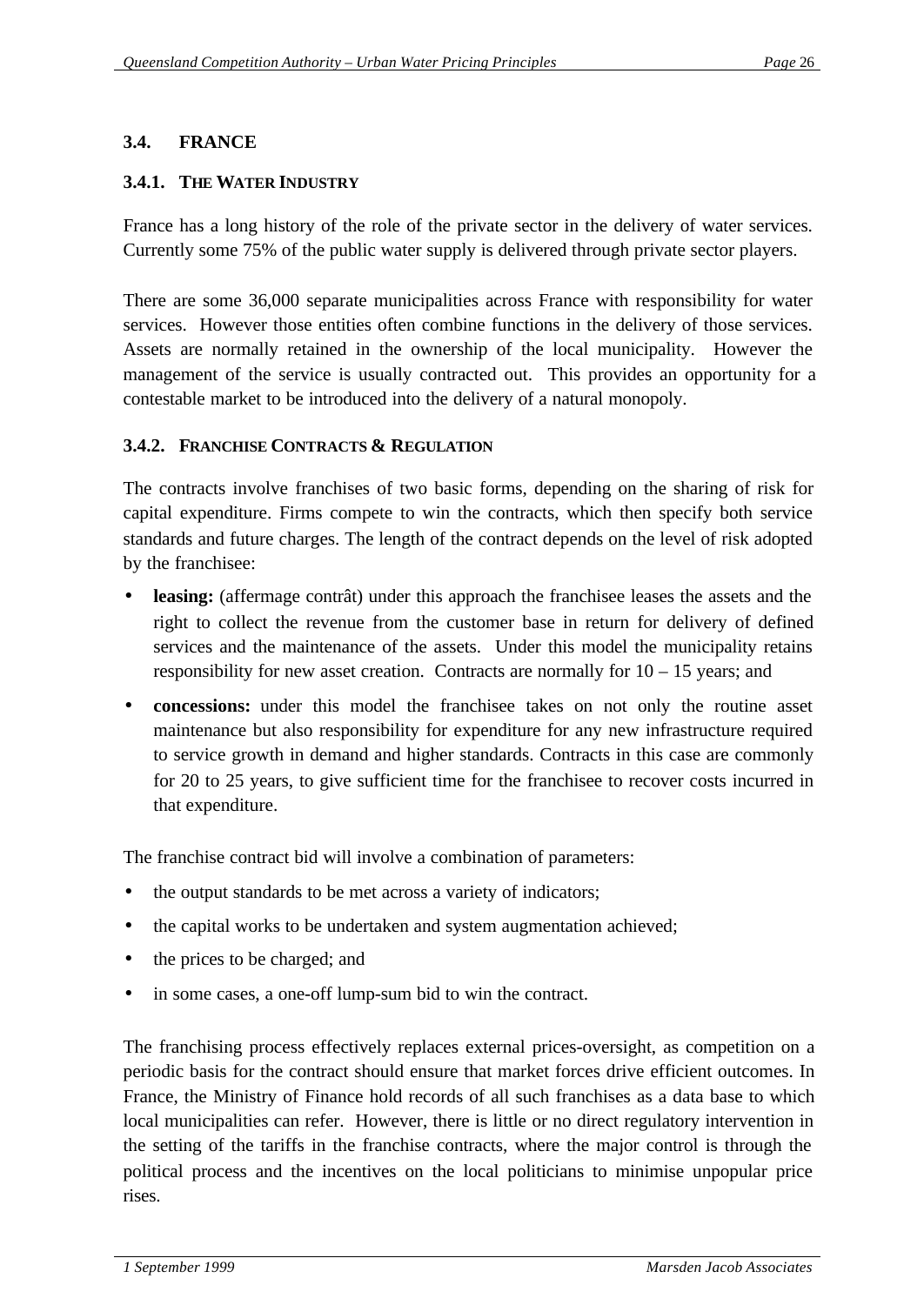The model is attractive for municipalities as they retain ownership of the assets, yet can rely on specialist companies for their management. The length of the contract may also encourage innovation in technology and management. However:

 *"The disadvantage of long-term contracts (as indicated in the French water industry) is that incumbents become difficult to remove, new entrants are discouraged and franchising turns into a scheme of regulation."<sup>39</sup>*

Concession contracts, for periods of up to 25 years, normally have a price review every five years, at which point the franchisee can seek to renegotiate the terms of the contract. This allows for the reasonable assumption that standards and other external factors will vary during the life of the contract.

The large majority of the contracts are won and held by two of the world's largest and most successful water companies: Compagnie Générale des Eaux (CGE) (part of the wider Vivendi Group) and Compagnie Lyonnaise des Eaux (LdeE). CGE controls about 40% of the franchisees in France whilst LdeE holds some 25%. Both companies also have substantial interests and activity outside France, with CGE now supplying water to 80 million people worldwide and LdeE some 77 million. LdeE has an active presence in Australia through its part ownership of Australian Water Services (AWS) which built and now operates the Prospect Water Treatment Plant in Sydney. Both LdeE and Compagnie Générale des Eaux (CGE) see the USA as a major target for future growth. CGE's subsidiary, Aqua Alliance, is now the country's main private operator.

## **3.4.3. LESSONS FOR QCA**

The use of competitive tendering for the right to manage and provide services, on behalf of local councils, is a model which has clearly established a track record in France and gaining popularity in the United States and elsewhere. It allows competitive market forces to be applied to a natural monopoly. The model has also been successful in balancing the retention of local ownership by the community with the introduction of professional management. This is likely to be of increasing relevance to the water businesses of local councils in Queensland, as they face the need to meet more stringent standards and operate in a more professional manner.

However, letting of contracts by franchise in this way, for periods of up to twenty five years, limits the ability of the regulator to intervene once a contract has been signed that specifies both price and levels of service. There is also risk of collusion in contracting where the market is weak.<sup>40</sup> This can occur both in the initial contract letting and at the end of the contract when the incumbent has significant market advantage.

 OECD (1995) " Franchise Auctions in Network Infrastructure Industries," Prof Martin Cave, p. 8.

<sup>40</sup> *ibid.* p. 9.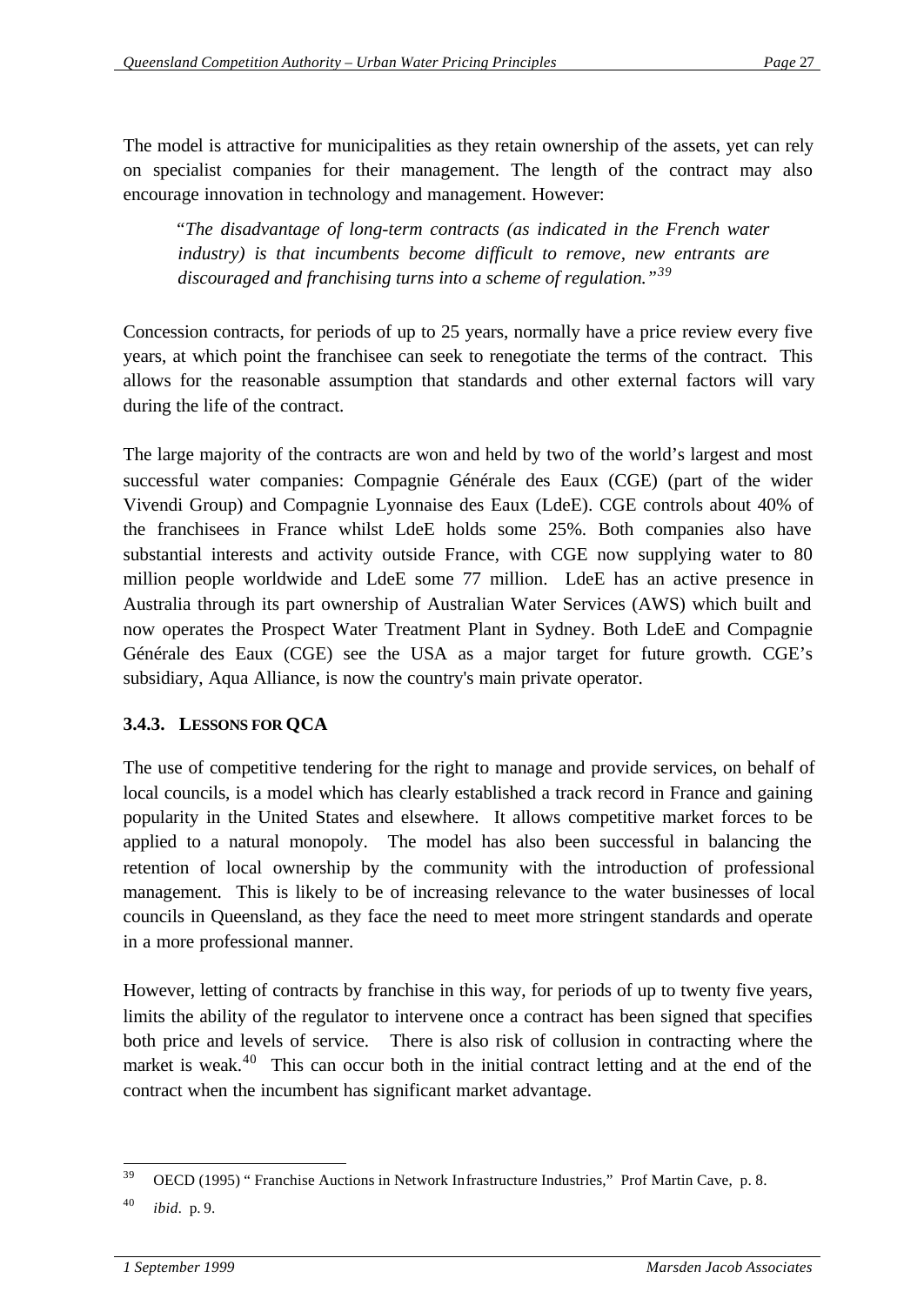#### **3.5. NEW ZEALAND**

New Zealand has experimented with light-handed approaches to industry regulation and prices over-sight.

New Zealand corporatised and privatised elements of both the electricity supply industry and the telecommunications sector during the early 1990s with further separation of the electricity industry in the late 1990s.

The water sector remains largely in local, public ownership with the bulk supplies, headworks and tailworks owned by the regional councils, special purpose local authorities (Watercare) or local councils and the retail reticulation systems owned and operated by local councils. There are many privately owned and operated water supplies, although these a mainly of a small scale. One medium-size provincial town (Oamaru) is supplied by a private company in which the local council is a minority shareholder.

#### **3.5.1. LIGHT-HANDED REGULATION**

The New Zealand Government has sought to prevent monopoly exploitation by the newly privatised entities by methods other than direct regulation of prices and profits because of its assessment of the empirical evidence that such regulation does not produce a net benefit to the community over time. This alternative "light-handed" approach relies upon:

- express and implied legislative restraints;
- explicit disclosure regimes to reveal the prices, costs and profits in target industries;
- reliance on general competition law, in particular the Commerce Act and the Fair Trading Act, with the benefit of extensive disclosure information to make action under these statutes easier and more effective in the event of abuse of a dominant position;. and
- a threat of future political intervention if participants fail to meet expected norms of commercial behaviour.

The essence of this approach is not that light-handed regulation solves all problems, but that it is more likely over time to produce a better outcome for the community. It also needs to be appreciated that the term "light-handed" refers to the direct involvement of regulators in the business, not to the rigour of the regulations.

The application of these provisions is not uniform and varies from industry to industry. An example of the restraints are the obligation on Telecom to publish separate audited financial statements on each of its regional operating entities as if they were stand-alone companies.<sup>41</sup> Other such restraints involve the "Kiwi Share" which provides the Government with special

 $\overline{41}$ <sup>41</sup> Telecommunications (Disclosure) Regulations 1990.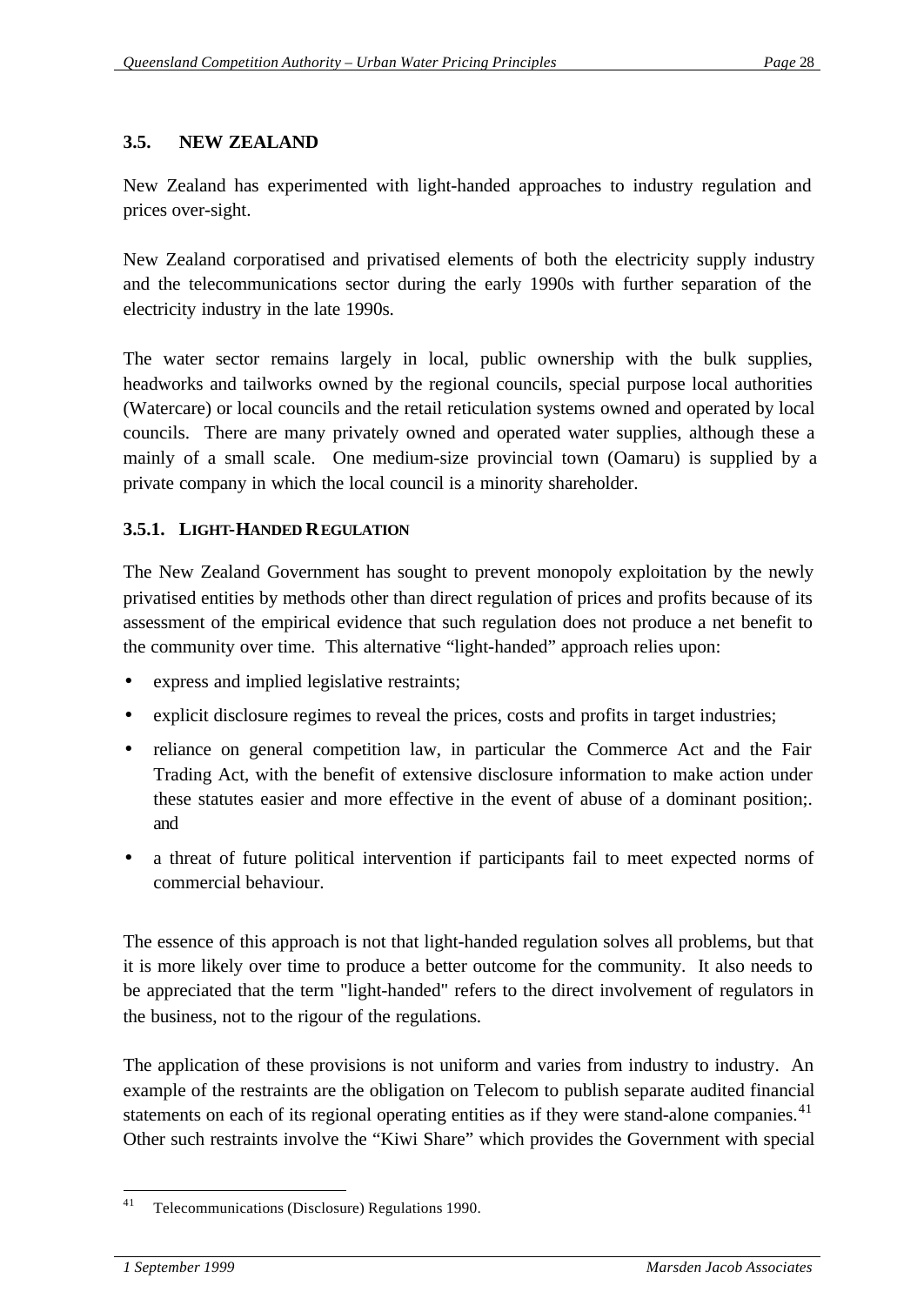voting rights to ensure that Telecom continues to provide eg. free local calls and that rural customers are provided with equivalent services to urban customers<sup>42</sup>.

## **3.5.2. EXPERIENCE OF THE TELECOMS SECTOR**

The belief and expectation of the government was that privatisation would lead to the development of an open commercial market with multiple players.

*" Instead, new entrants into the privatised telecommunications market have faced a monopolist determined not to loose market share".*<sup>43</sup>

In the absence of a utility regulator both the Commerce Commission and new entrants have had no resort other than the Courts to achieve competitive objectives in the face of monopolist behaviour. (Note that even with a regulator, resort to the Courts may be inevitable when the stakes are high and well established and funded entities are involved.)

The Commerce Commission attempted to restrict Telecom's growth into the mobile phone sector by refusing it permission to acquire an additional mobile phone frequency. However, the New Zealand Court of Appeal ruled that the Commerce Commission had no authority to restrain Telecom in this way. <sup>44</sup>

Equally, Clear Communications, a new entrant telecoms company, owned by a consortium including Television NZ and New Zealand Rail:

*" … finally resorted to Court action after the failure of prolonged negotiations with Telecom to gain reasonable interconnection charges on the domestic phone lines".*<sup>45</sup>

However, this route has proved lengthy and expensive with the courts proving to be a poor substitute for a formal regulatory agency, in terms of skills and procedures. On appeal, the Court of Appeal explicitly commented that it was inappropriate to treat it as a regulatory agency. <sup>46</sup>

In spite of these problems, competition has flourished, toll prices have plummeted and Telecom's profits have grown predominantly in the most competitive parts of the market mobiles and internet etc.

 Janisch, H.N. (1994), "From monopoly towards competition in telecommunications: what role for competition law?" 23 Canadian Business Law Journal 239, p. 266.

<sup>43</sup> Malbon, J. (1997), "New Zealand's privatisation of telecommunications and electricity utilities", in Regulating Australian Utilities – the Balancing Act – conference Melbourne February 1997.

<sup>44</sup> Telecom Corporation of New Zealand v Commerce Commission [1992] 3 NZLR 429.

<sup>45</sup> Malbon, J. (1997), *op cit* p. 36.

<sup>46</sup> Clear Communications v Telecom Corporation of New Zealand (1993) 4 NZBLC 103, 340.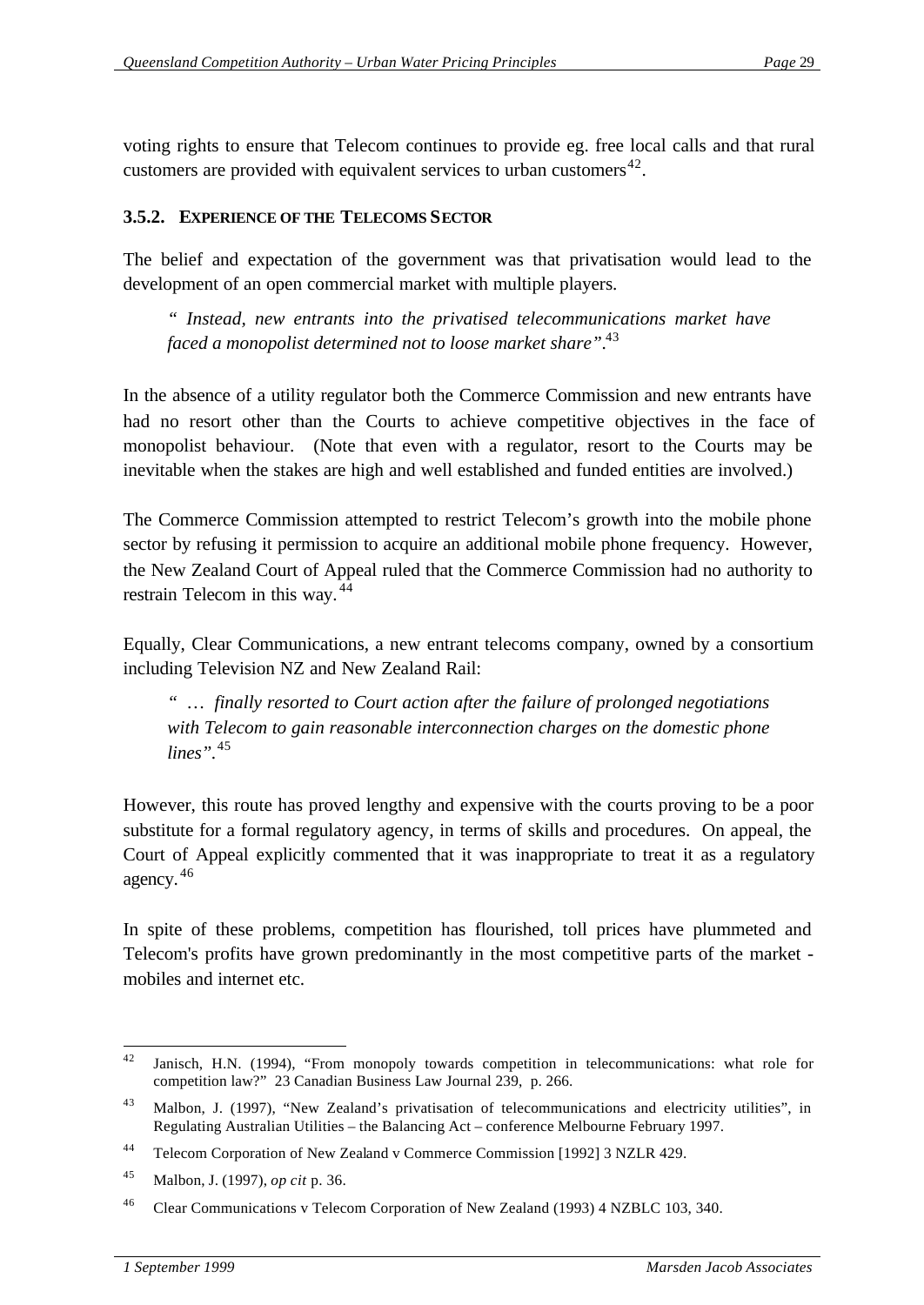While regulatory process and investigations, in Australia, may also, on occasion, involve substantial time and cost, the speed at which the wholesale prices for local calls were determined initially by commercial negotiation and ultimately by the ACCC, suggests that an explicit regulatory process approach has potentially major advantages over the New Zealand model:

*" the courts which have been assigned the principal responsibility of policing the telecoms market, appear to be making very heavy weather of it and, as generalists, are institutionally poorly equipped to deal with either the economic principles or technological issues involved."<sup>47</sup>*

## **3.5.3. ELECTRICITY**

The intended principles behind the establishment of the disclosure regime for electricity hinged on the ability to monitor profits, costs and prices, particularly in the more competitive sectors to allow comparison with the less competitive sectors. In practice, the major focus of government monitoring of the price disclosure was not on the more competitive commercial sector but on the less competitive domestic sector. Since domestic customers had previously been substantially cross-subsidised, the monitored prices rose. With the further reform and separation of the electricity industry, requirements to disclose prices in competitive sectors have been removed. At present there is yardstick monitoring with enhanced ability of the Commerce Commission to apply regulation to those businesses who look bad on these measures.

#### **3.5.4. WATER**

As noted, bulk supplies, headworks, tailworks and reticulation are mostly run by one or more forms of local government.

The examples of vertically split structural arrangement have led to major governance problems and battles both for control for Auckland's wholesale water business WaterCare Services Ltd – and in the Wellington region. Similar problems are not as apparent elsewhere.

The general and longstanding presumption has been that with democratically elected representatives, no formal price regulatory process or discipline has been required for New Zealand's water businesses. However, there are now concerns over:

- the large variation in water prices which do not appear to be explained by cost variations;
- poor incentives for water conservation or investments in efficient use;
- lack of coherence and consistency in financial information; and

 <sup>47</sup> Janisch, H.N. (1994), *op cit..*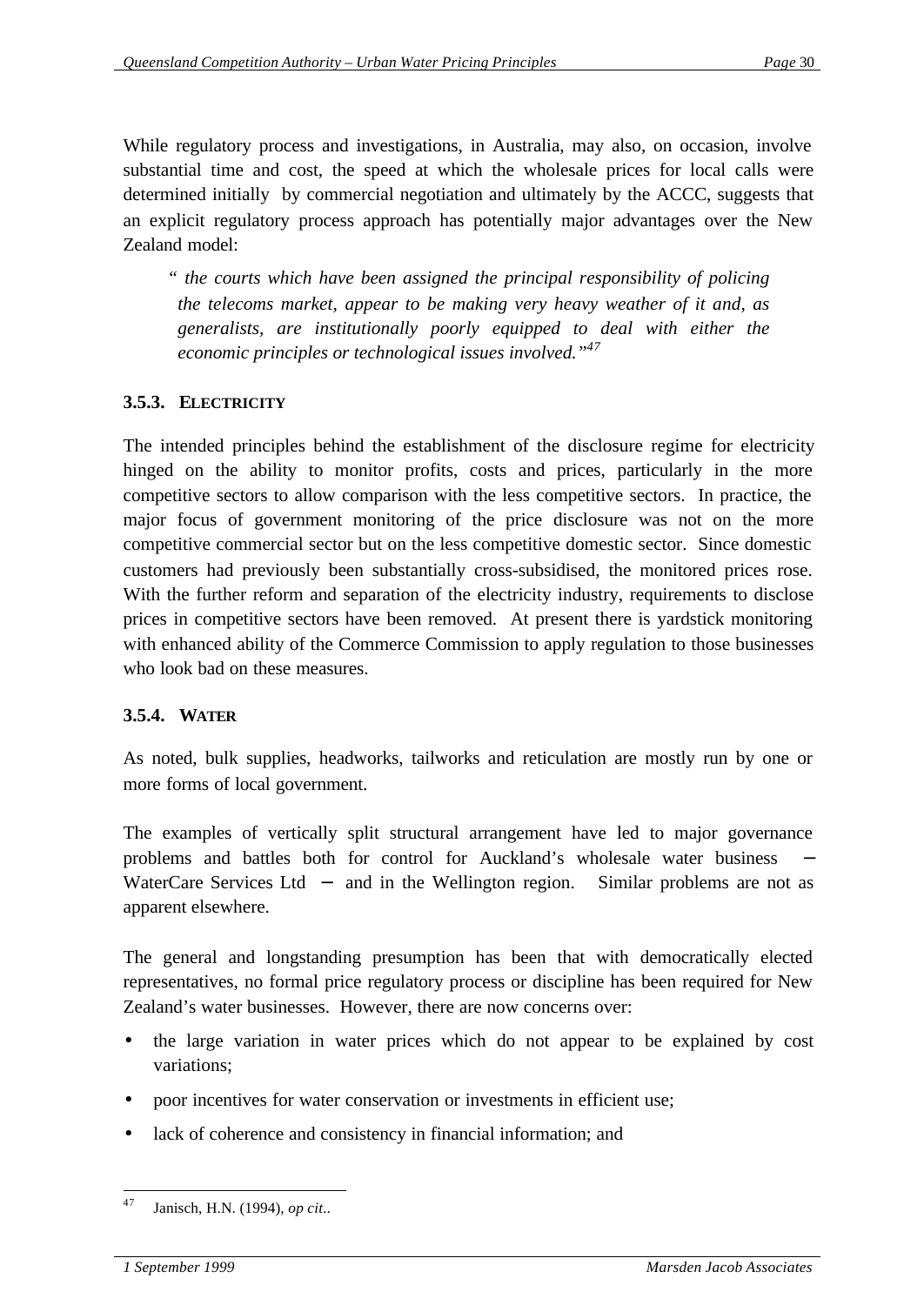• poor accountability and strategic direction.

As a consequence, there is likely to be a move toward more formal disciplines/codes of practice requiring:

- separate accounts;
- business planning frameworks;
- pricing to recover total costs and incentivise efficient use during drought periods;
- recognition of the opportunity cost of capital; and
- greater use of competitive supply.

### **3.5.5. LESSONS FOR QCA**

There is an emerging feeling among New Zealand observers that the experiment with lighthanded regulation has not lived up to its promise. First, light-handed regulation should not mean absence of regulation. Second, light-handed regulation should not mean non systematic. Third, light-handed regulation should not create undue uncertainty and capricious legal costs.

To be effective, light-handed regulation must be designed and implemented in a consistent way. Because most consumers are rationally disinterested in monitoring disclosed data, there needs to be appropriate official monitoring. The monitoring must be comprehensive across all sectors of the industry and consistent over time so that long term trends become clear.

At the same time, in the water sector, the New Zealand approach sensibly recognises that public ownership under democratically elected local governments may not warrant the same level of regulation as the privatised areas. Nevertheless, public ownership is not a panacea. This is recognised by the NZ Local Government Association which has recently announced an agreement with the Government to review the delivery of water and wastewater services and develop proposals to address these concerns. The QCA has the advantage that the water businesses with which it is dealing are still public sector bodies and so some of the risks associated with private sector commercial drivers will be less evident.

The main lesson, though, is the importance of establishing clear guidelines and administrative arrangements for regulatory oversight which do not require recourse to the Courts to resolve complex economic and technical issues.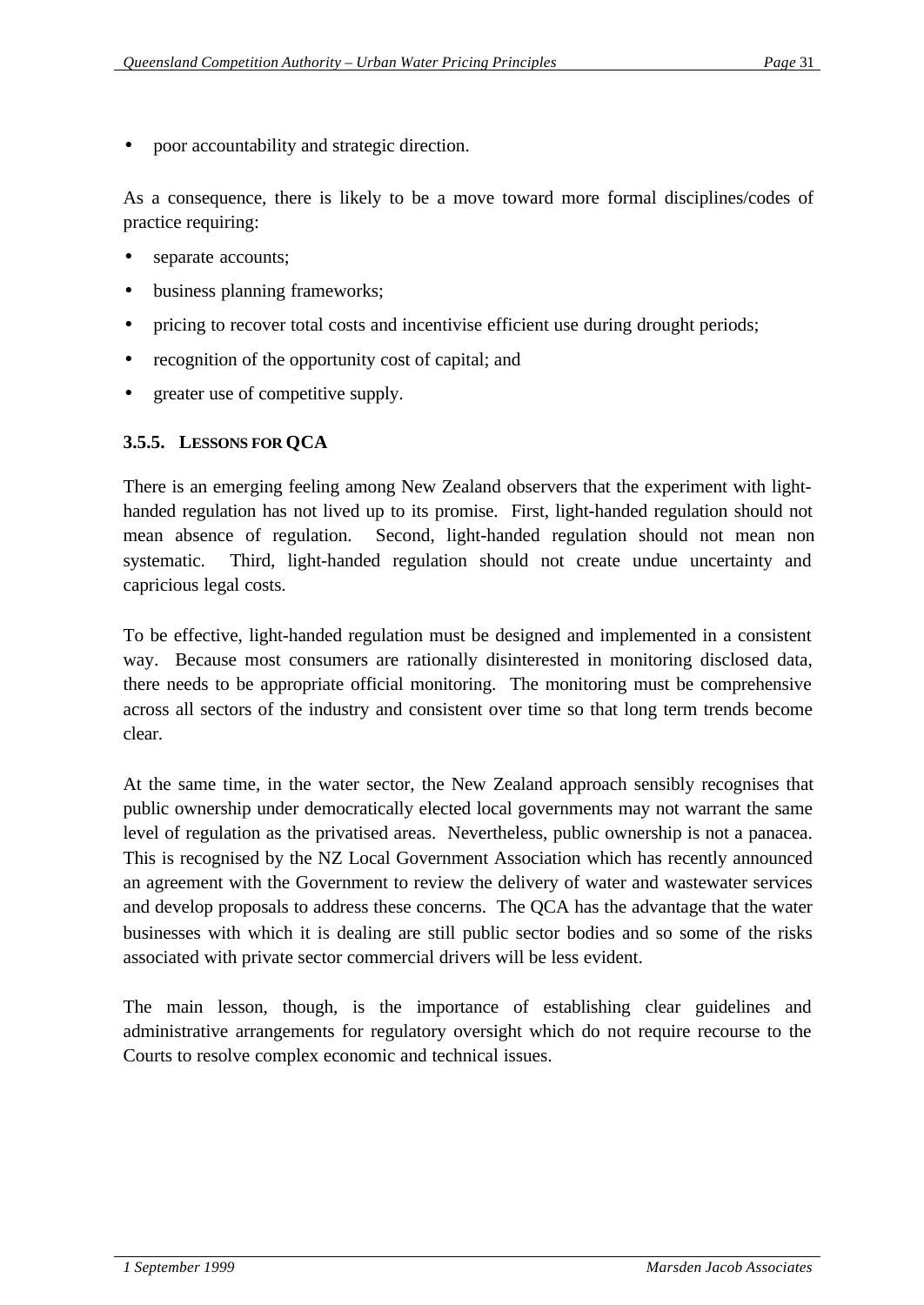Arguably, the New Zealand approach has attempted to establish minimum requirements for a light-handed, but effective approach, to price regulation and consumer protection. While these requirements − particularly information disclosure − are essential elements, there are concerns that they do not constitute a necessary and sufficient set of minimal requirements for effective and cost efficient regulation.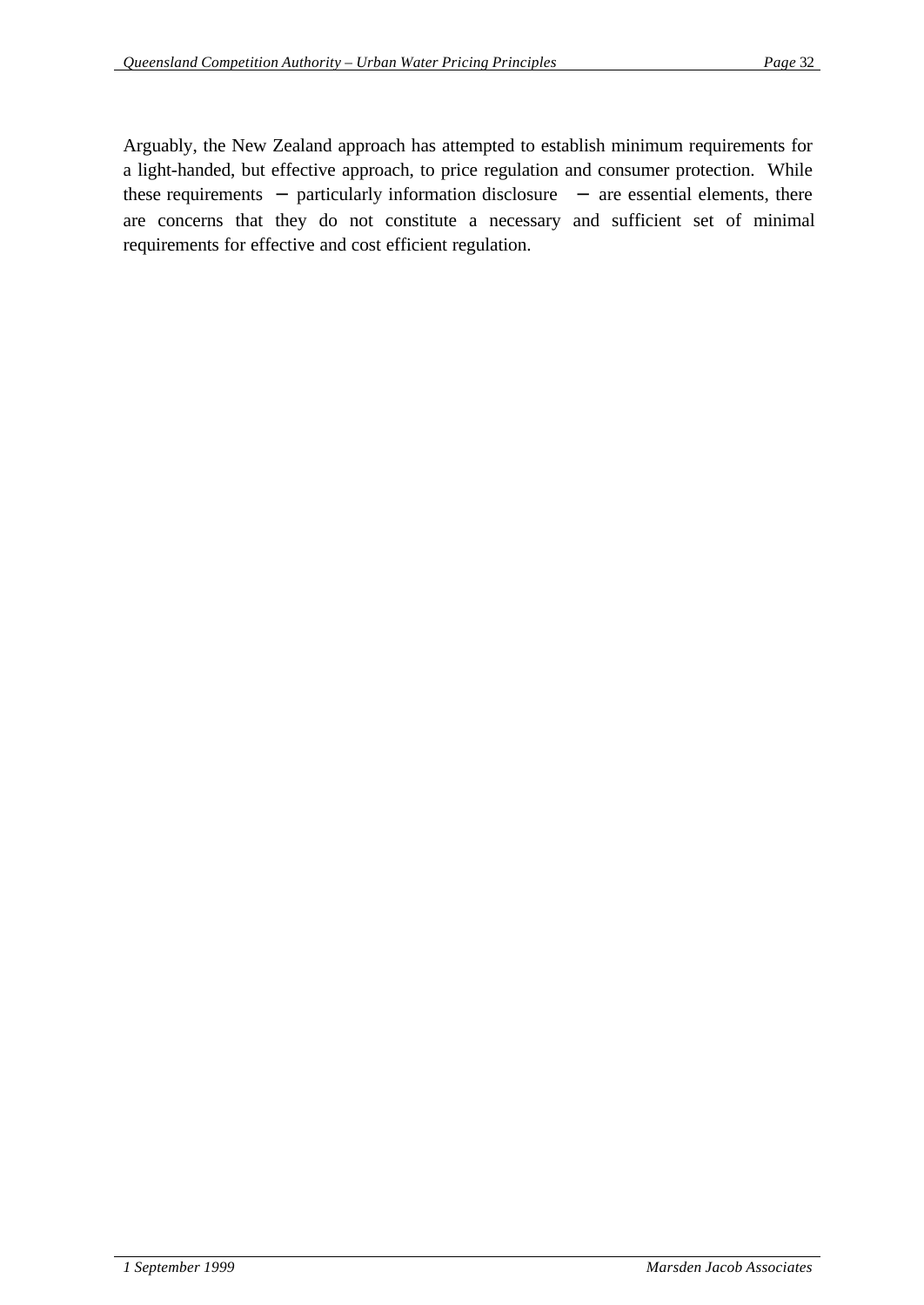## **4. AUSTRALIAN REGULATORY SYSTEMS**

## **4.1. INTRODUCTION**

This chapter provides a review of a range of different models of regulation of water and other utilities which have been implemented across different states in Australia:

- New South Wales;
- Victoria:
- Western Australia;
- Tasmania; and
- electricity and gas regulation.

Key pointers and issues for the work of the QCA are identified in each section.

#### **4.2. NEW SOUTH WALES**

#### **4.2.1. THE WATER INDUSTRY**

The water industry can, usefully, be analysed as three main sectors:

- **Major urban:** there are four main urban water businesses in NSW, although Sydney Water stands out as by far the largest, as the largest water company in Australia. Both Sydney Water and Hunter Water also provide bulk water services to local councils.
- **Non-metropolitan urban:** there are 126, generally much smaller, non-metropolitan water companies, the large majority of which are run by the relevant local council.
- **Rural water:** the Department of Land and Water Conservation (DLWC) provides bulk water services across the State. This includes supplies to many of the NMUs and also to irrigation bodies.

#### **4.2.2. REGULATORY FRAMEWORK**

Responsibility for regulating the major urban water industry has been allocated to the Independent Pricing and Regulatory Tribunal (IPART).<sup>48</sup> IPART has the authority to set prices and related matters for specified entities, independent of ministerial decisions. In the case of water, this covers the four major urban businesses. Responsibility for monitoring that the companies comply with the terms of their licences rests with a separate and independent licence regulator.<sup>49</sup>

<sup>48</sup> IPART: Independent Pricing and Regulatory Tribunal (Water, Sewerage and Drainage Services) Order 1997 (Gazette No. 18, 14 February, 1997, page 558).

<sup>&</sup>lt;sup>49</sup> IPART (1999), "Review of the Operating Licences for Sydney Water Corporation and the Sydney Water Catchment Authority" - Issues Paper, June.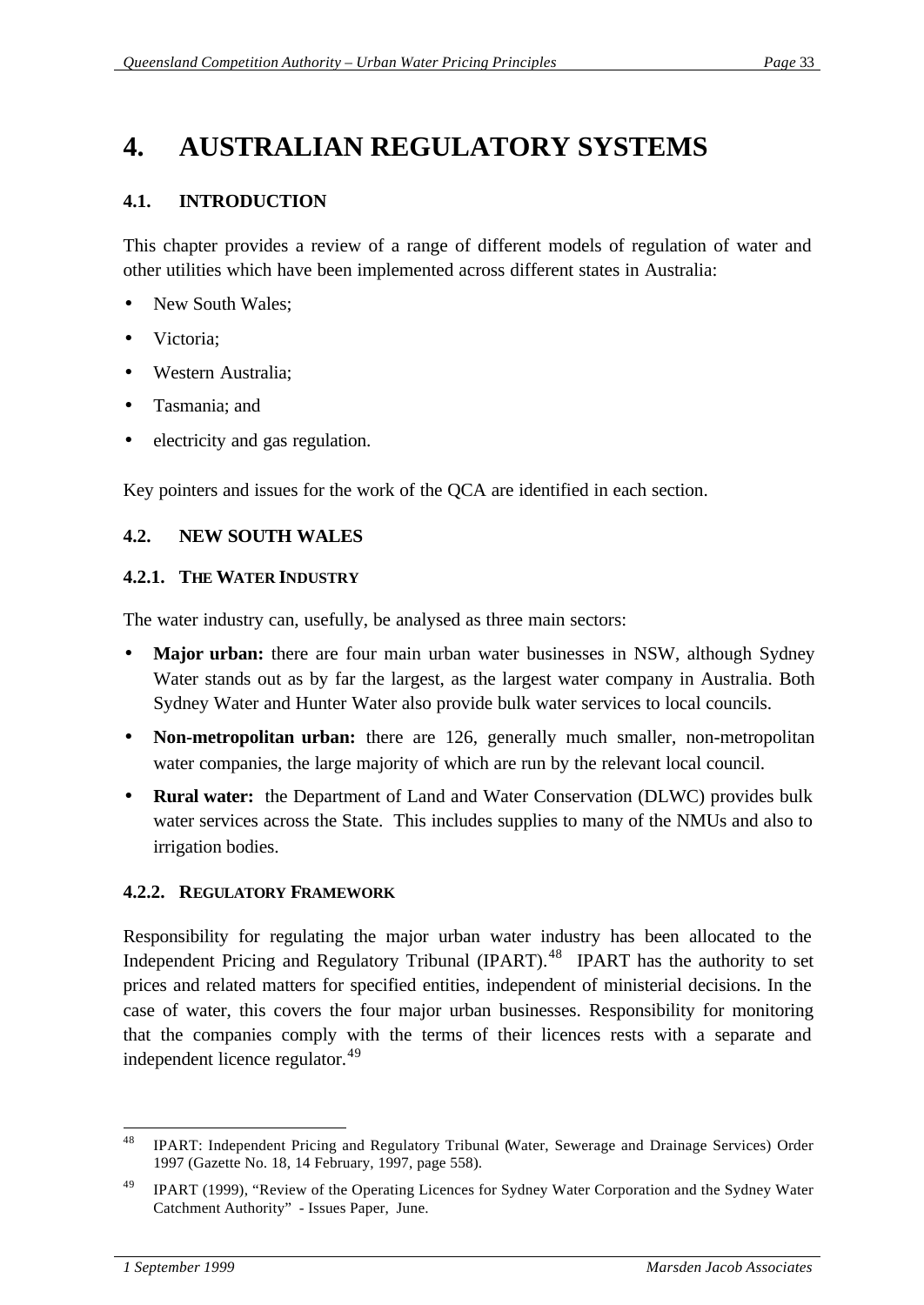The main influences on the history of regulation of the water industry in NSW are that the companies are clearly set within the public sector and that the key individuals in the companies and the regulator's office have worked closely together in creating and implementing regulatory processes and objectives.

IPART's determinations of the price paths for these water businesses involves a flexible, holistic model incorporating:

- the ARMCANZ concept of commercial viability, based on a forward cash-flow assessment;
- an adjustment to the value of existing assets, to take account of social policy reasons for prior capital investment decisions. This has supported a 'line in the sand' approach to asset valuation<sup>50</sup>. This approach was developed by a joint working party consisting of the NSW Treasury, IPART and the NSW Water Industry Working Group. This demonstrates the cooperative approach to regulation of water in NSW;
- a rigorous critique of the main business drivers, such as relative efficiency and trends in operating expenditure and the need, cost and timing of capital expenditures;
- tariff structure, and incidence effects on customer groups; and
- environmental standards and risk assessment and standards of service.

This process includes explicit review against the requirements of the ARMCANZ Strategic Framework regarding eg. full cost recovery and identification of cross subsidies. IPART also regulates the bulk prices charged by the DLWC. In this area, its determinations have been an essential tool to allow prices to rise sufficiently to achieve commercial viability. IPART has also published broad guidelines on other related issues, such as developer charges which are applicable both to the major urban companies and to the NMUs.

## **4.2.3. NON-METROPOLITAN URBAN WATER BUSINESSES (NMUS)**

The 126 smaller water businesses across the State are still part of local councils. IPART does not formally regulate their prices but has published a set of pricing principles to act as guidelines for the water businesses in those councils.<sup>51</sup> The key elements of those principles are that:

- pricing should reflect costs;
- consumers should have the power to influence their bills by controlling the amount of water they consume;
- pricing and investment decisions are interrelated;
- cross subsidies should be eliminated;

 <sup>50</sup> NSW Treasury (1997), "Valuation of Infrastructure Assets for Pricing Purposes", September, part 3.2.

<sup>51</sup> IPART (1996), "Pricing Principles for Local Water Authorities", June 1996.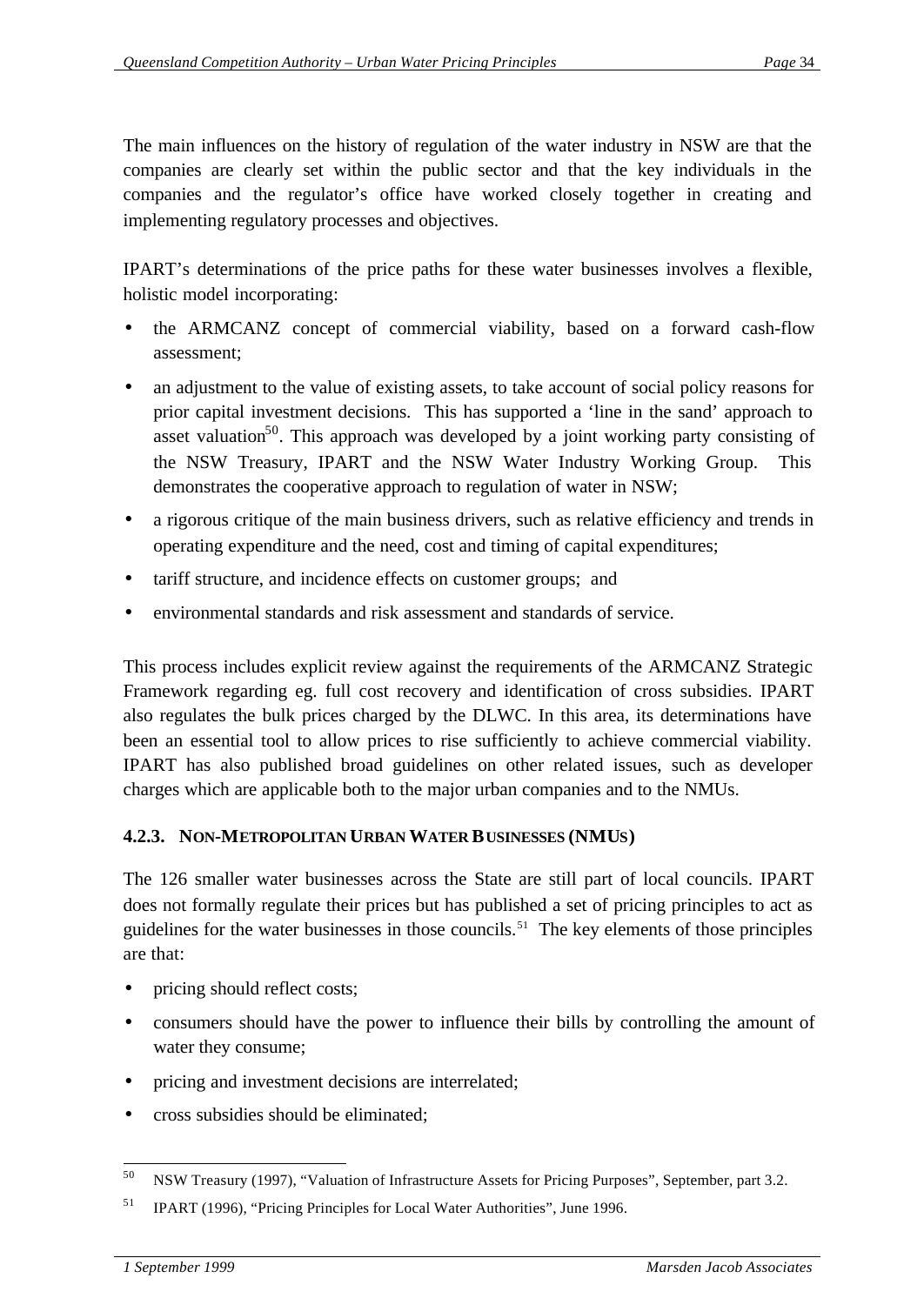- the distributional effects of changes to pricing should be catered for through safety nets; and
- capital expenditures resulting from changes to water quality standards should occur only after a transparent process involving consideration of costs and benefits.

The report set out a common set of pricing principles that could form the basis of pricing policies by the local government water authorities across New South Wales. However,

*"While the Inquiry has identified significant scope for the application of common pricing principles, an important theme is the need to cater for diversity in actual practice in meeting particular local circumstances*."<sup>52</sup>

This mix of consistency and flexibility is an important lesson from IPART's work.

The Department of Local Government has also produced Guidelines for the Councils on applying pricing to council businesses.<sup>53</sup> Under these guidelines, if the turnover of the business is greater than \$2 million, the council is required to corporatised the business and separate it from other council functions (this implements S409 of the Local Government Act). The term corporatisation, in these guidelines, appears to involve commercialisation but not formal creation of separate legal entities.

The regulation of this industry sector is based on an effective mix of elements:

- oversight from the Department of Local Government (DLG);
- separation of council and water business functions and charges;
- clear guidelines on pricing and costing;
- Strategic Business Plans required from each water business to define eg.
	- − levels of service,
	- − future capital expenditure,
	- − proposed charges,
	- − progress towards commercial viability,
- incentives on councils to make progress with reform; and
- a reporting framework with an annual report from each water business collated by DLG.<sup>54</sup> This provides peer group pressure and monitoring of performance. IPART monitors this report to identify issues.

 *ibid.* Introduction.

 $53$  DLG (1997) "Pricing and Costing for Council Businesses – a Guide to Competitive Neutrality"

<sup>54</sup> DLG (1997) "Performance Report on Water & Sewerage Businesses".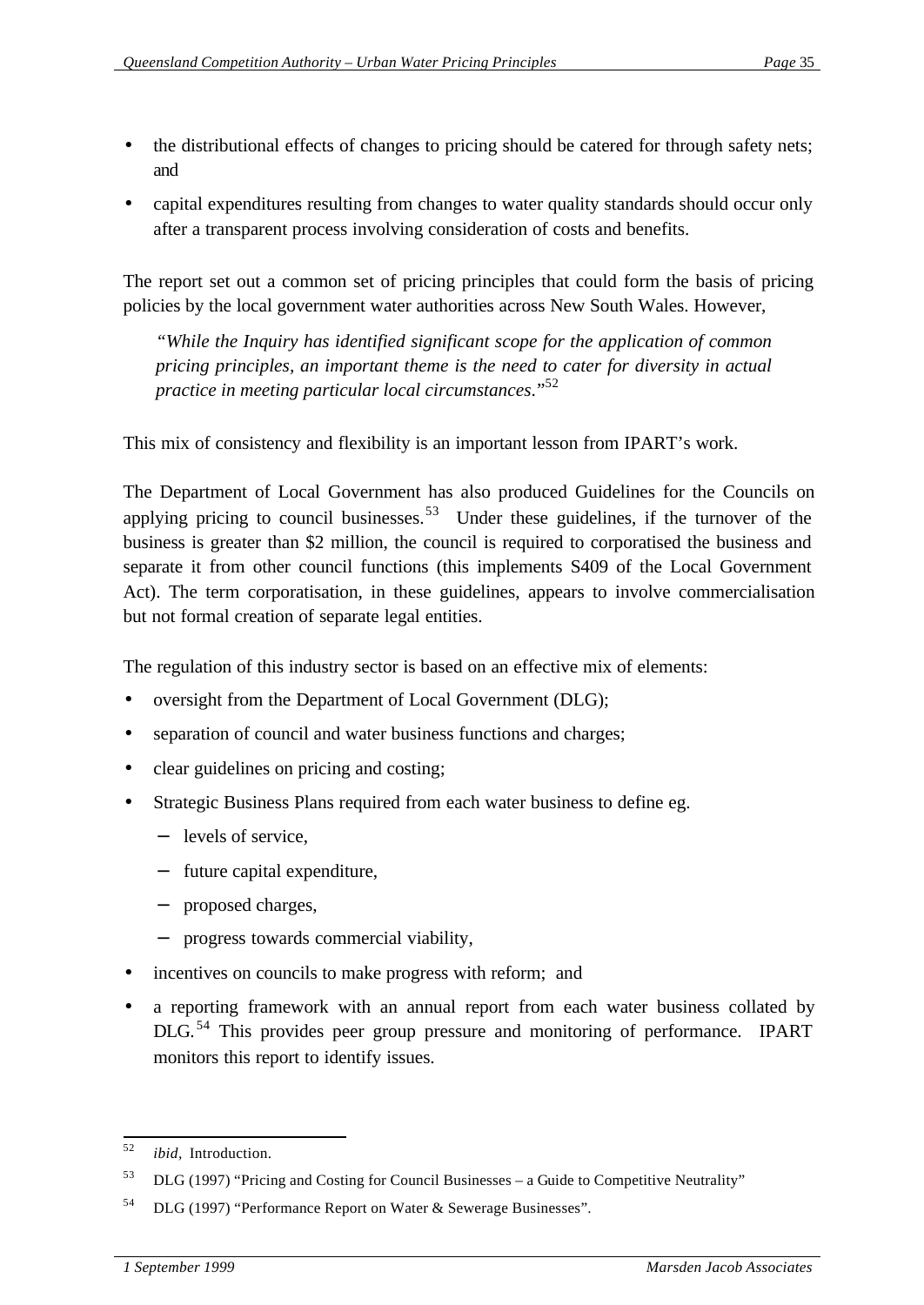## **4.2.4. LESSONS FOR QCA**

The regulatory framework for the major water companies provides a model of a holistic approach to price setting, taking account both of commercial viability, cash-flow and asset valuation. The methodology covers the matters which the QCA is required to have regard to in any formal investigation under S26 of the Act.

The model established in NSW for the over-sight of the NMUs also provides a useful model for Queensland. This entails primary reliance on the Department of Local Government to set standards and monitor compliance, as part of its wider responsibility for local government. The publication of explicit guidelines on charging provides a benchmark for councils to meet and the annual performance report provides a mechanism for QCA to identify outliers and initiate additional investigation.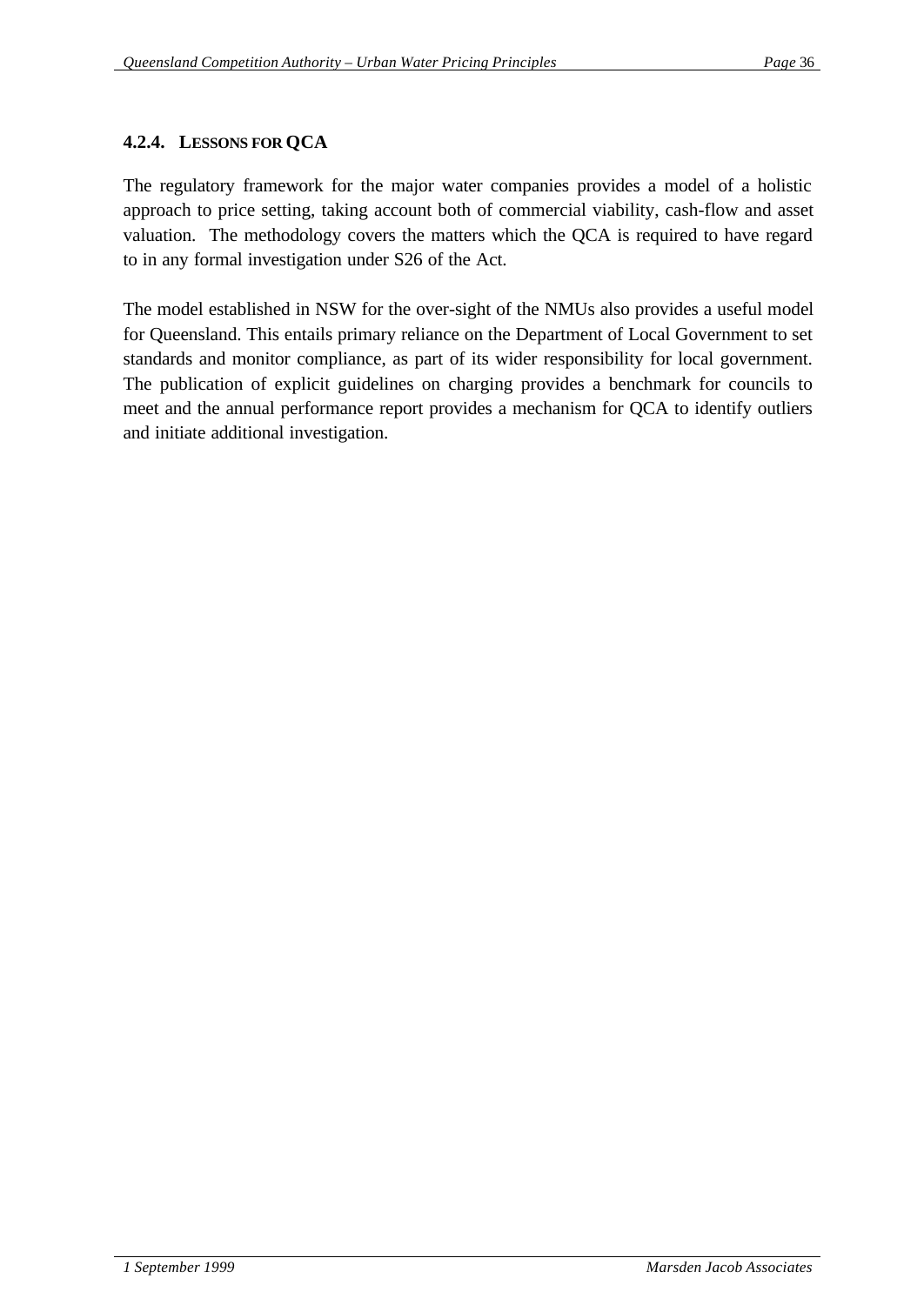## **4.3. VICTORIA**

#### **4.3.1. THE WATER INDUSTRY**

The water industry in Victoria comprises three main sectors:

- **the metropolitan sector** representing the supply of water services to residential, commercial and industrial customers within the Melbourne Metropolitan area. This comprises a single wholesaler, Melbourne Water (responsible for headworks and the large majority of sewage treatment and also the major transfer assets) and three retail water companies who purchase bulk services from the wholesaler and supply customers in geographically discrete areas. The retailers are fully corporatised with Boards of Directors appointed under Corporations Law;
- **the non-metropolitan urban sector** responsible for providing water services for residential, commercial and industrial customers across the rest of the State. There are fifteen NMUs. They range in size from Portland Water which provides water services to 8,000 customers and has a turnover of \$4.5 million, up to Barwon Water which services Geelong and the surrounding area, with a customer base of 110,000 and a turnover of \$67 million;
- **the rural water sector** which supplies water for use in irrigated agriculture. There are five Rural Water Authorities (RWAs) which supply 80% of the water delivered across the state. They vary in size and function reflecting the differences in irrigation intensity and practice across the state. The RWAs also provide bulk services to many of the NMUs.

These sectors have traditionally been managed separately. They face different challenges and operate under different legislative and regulatory regimes. There are good reasons for retaining these separate arrangements. Capital costs and operating expenditure are both driven by a number of different factors. One of the most critical is customer density. Chart 4.1 provides a graphical illustration of the relative size and density of the metro and NMU water businesses across Victoria. This confirms that the metro and NMU sectors clearly fall into two separate camps.

#### **4.3.2. REGULATORY FRAMEWORK**

Responsibility for regulation varies between the three sectors.

**Metros:** Responsibility for price control, industry-structure and reform rests with the Water Reform Unit in the Department of Treasury and Finance (DTF). The Treasurer is also the shareholder. The original intention, in the Water Industry Act 1994, that prices should be regulated by the independent Office of the Regulator General has not been implemented. The Minister for Agriculture and Resources retains responsibility for the terms and conditions of the operating licences, issued to the metros.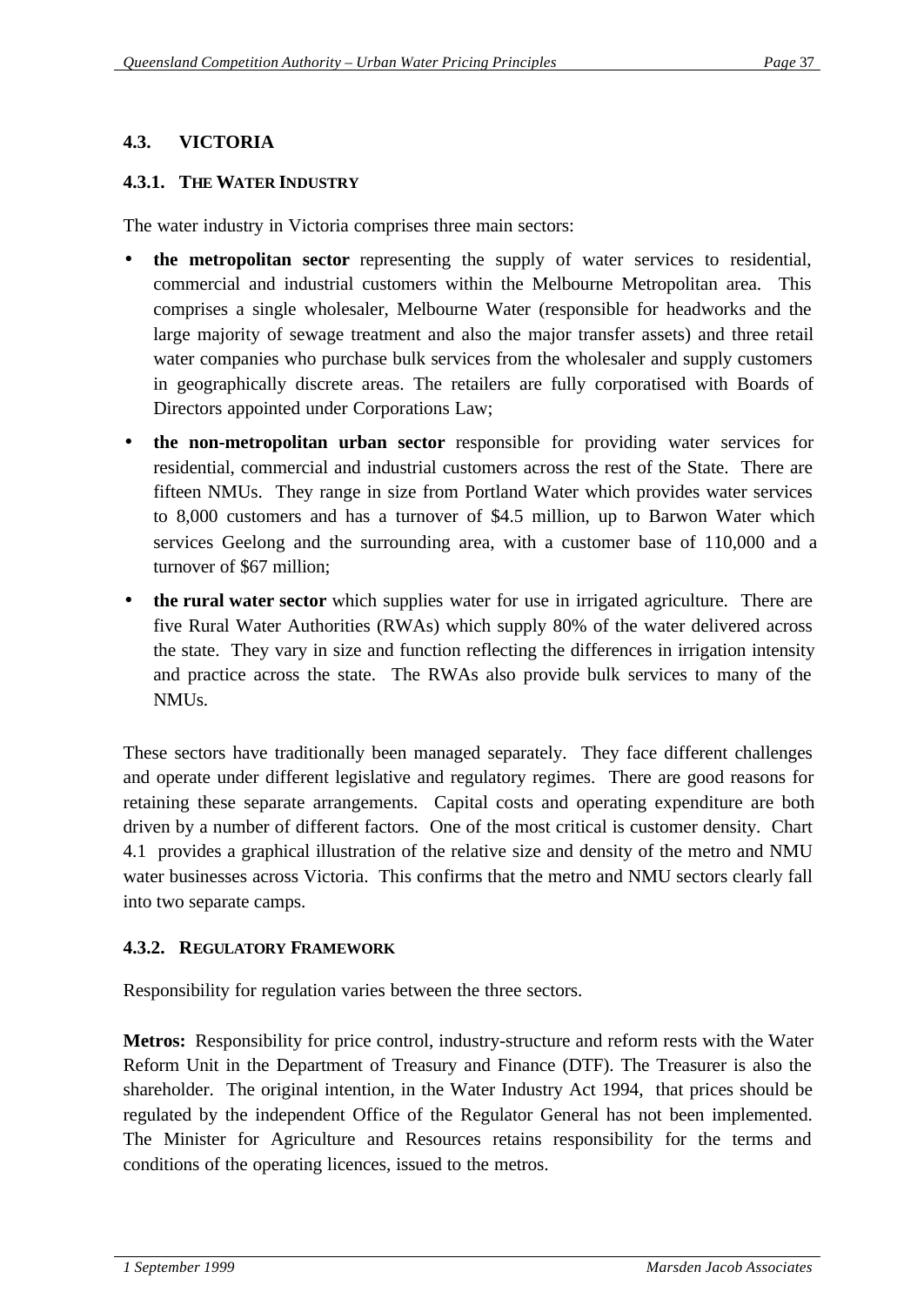Major reforms to pricing were introduced in November 1997, designed to effect a transition from charges based on rateable values to two-part tariffs. This involved a substantial package of reforms. The revised overall revenue of each business was recalculated to ensure that the incidence effects of the change were acceptable for all groups of customers. The outcome was an overall average reduction in charges of 18%. The balancing item was the level of debt written-off by government, previously held by MW and the three retailers. A two-part tariff is now in place with the volumetric charge based on long run marginal cost with a fixed fee to cover residual costs. Tariffs have been frozen since 1997.

This exercise, which was undertaken solely by the DTF, exposed the ambiguous status of the Directors of these corporatised entities, which operate under Corporations Law, yet who played no role in a process which had profound effects on the future value of their businesses.

Proposals are under development to allocate bulk entitlements (BEs) to the three retailers. This would give them greater control over a key resource of their businesses. It would also change the role of the wholesaler from that of resource owner and asset manager to simply one of asset manager. This should help mitigate some of the monopoly power of the wholesaler.



#### **CHART 4.1 : SIZE AND DENSITY OF WATER BUSINESSES IN VICTORIA METRO -V- NMUS**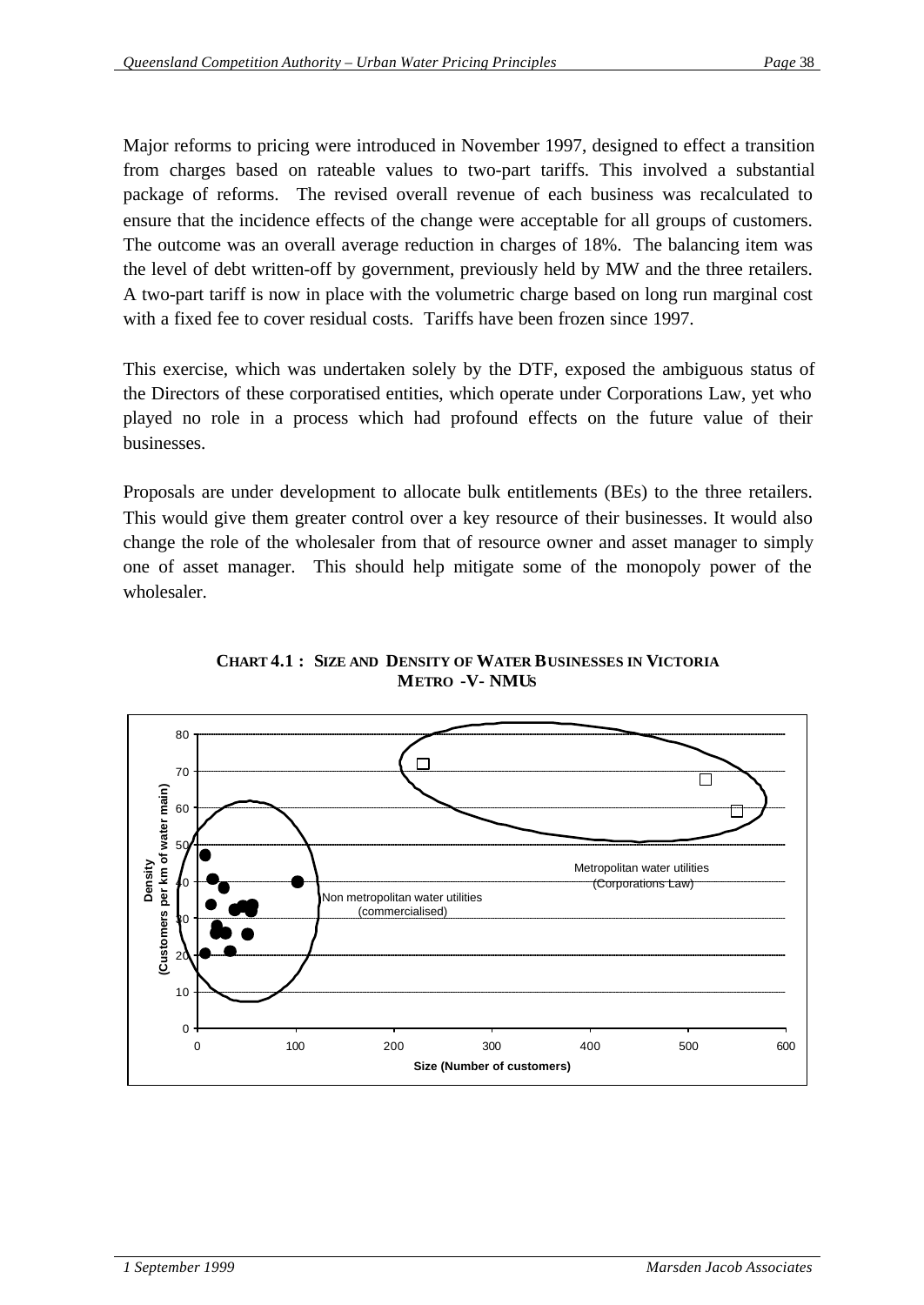**NMUs:** Responsibility for the NMUs rests with the Department of Natural Resources and Environment (NRE). The Boards of Directors of the NMUs are accountable to the Minister. The DTF plays a key role as shareholder.

The NMUs submit detailed five year Corporate Plans based on a coherent analysis of future expenditure requirements and their cash flow implications, but are set one year price limits. This annual exercise and lack of a medium-term horizon tends to limit the value of the planning exercise and the degree of attention given to data beyond year 1.

The NMUs are expected to operate on a commercial basis, within a framework which, in principle, is based on cost-reflective pricing. However, at the same time the NMUs are being expected to undertake major expenditure eg. sewering of small country towns, and, in practice have had to recover such non-commercial costs from the wider customer base. The provision of these uneconomic services has to be accepted as part of 'the cost of doing business' rather than being identified as explicit CSOs.

The NMUs were also included in the price reform package in November 1997 and, through Memoranda of Understanding (MOUs), received significant injections of funds to finance improvements in water quality and sewerage, and to off-set an 18% reduction in charges. Since then the NMUs have also been subject to a continuing price freeze.

An annual report is produced by the Victorian Water Industry Association each year documenting financial and performance measures.<sup>55</sup> This is in addition to WSAA*facts* which covers the metropolitan companies and a few of the larger NMUs.

**RWAs:** The RWAs play a number of different roles. As the managers of infrastructure they act as a mutual cooperative on behalf of the irrigators who own the water rights. This role is reinforced following the delegation of decision making to regional Water Service Committees (WSCs). However, in their role as natural resource managers, they are clearly part of State Government. Prices and charges are set as part of a five year Corporate Plan submitted each year to the Minister. This includes a submission from each WSC supporting the proposed trade-off between investment and levels of service.

**The Office of the Regulator General (ORG)**: has responsibility for performance monitoring of the retail metros through licences and customer contracts under the Water Industry Act. The presence of three companies allows for some 'comparative competition'. The publication of an annual report on the relative performance of the retailers against a range of indicators has been effective in spurring innovation and improvement.<sup>56</sup> The retailers also have to validate their performance through an annual 'Operational Audit'.

 <sup>55</sup> VWIA (1999) "Urban Water review – 1998".

<sup>56</sup> ORG (1999), "Performance Report, Melbourne's Retail Water & Sewerage Companies – July 1997 to June 1998".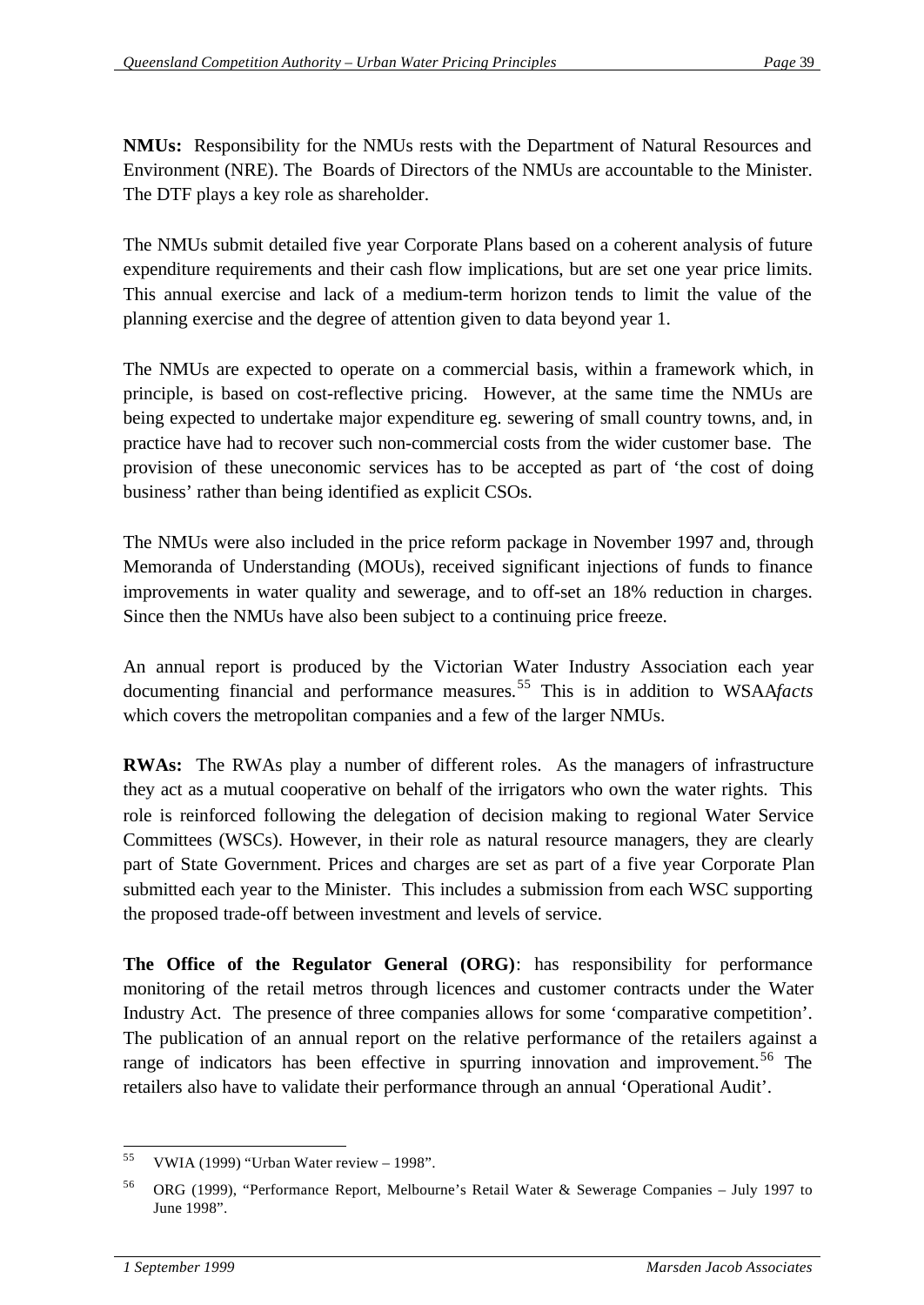The ORG has no responsibility for prices or for other sectors of the industry such as the wholesaler or the NMUs. The NCC reports that the State is reviewing the current regulatory arrangements for the industry.<sup>57</sup> It faces the challenge that several of the NMUs have not yet reached a stable position as viable commercial and managerial entities. Given this, it is problematic to transfer responsibility for pricing to an external player.

## **4.3.3. LESSONS FOR QCA**

The separation of the wholesale and retail functions in Melbourne provides some additional clarity on cost allocation, and the creation of three retailers has allowed for influence through comparative competition. These structural changes create incentives for business behaviour which reduce the need for the degree of regulation that would be required for a single monopoly provider. The proposed allocation of Bulk Entitlements to the retailers will further this process.

The annual report from the ORG, on the metropolitan retailers, has stimulated improvements in performance. The annual round of Corporate Plans produced by the NMUs and Metros provide a good example of the structured approach to business planning needed to validate any coherent charging regime.

The tariff reform program in 1997 raises a number of issues:

- the relationship between prices-oversight, regulation and Director's responsibilities; and
- the need to retain the ability to re-open pricing decisions when there is evidence of adverse outcomes.

The capital injection for each NMU, as part of the 1997 reform, was set at the level believed by the Treasury to be required to achieve commercial viability following modelling of future cash flows. Since then the Treasury has set prices and advised Boards of the result, on a basis not necessarily reflective of the circumstances of each entity.

As a result, several of the NMUs face a questionable financial future. A number of them are now seeking to re-open the basis of the original MOUs. This illustrates the difficulties which central agencies face in trying to model and control the full financial requirements of multiple businesses which face very different circumstances.

 <sup>57</sup> NCC (1999), "NCP - Second Tranche Assessment – Water: Victoria", p. 392.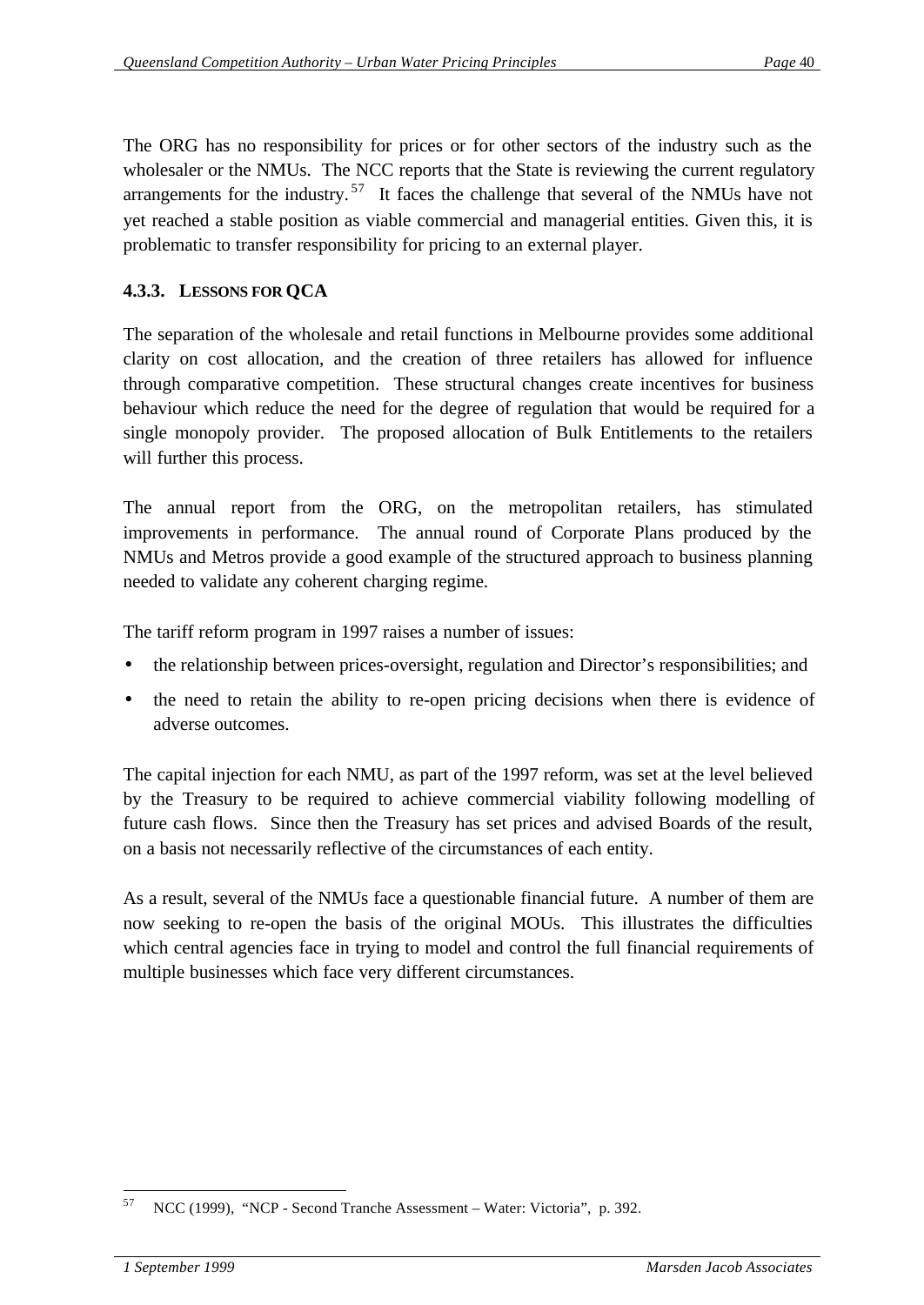#### **4.4. WESTERN AUSTRALIA**

#### **4.4.1. THE WATER INDUSTRY**

The structure of the water industry in the State consists of one major service delivery business, the Water Corporation, two or three much smaller local businesses and a number of very small local councils supplying smaller communities.

#### **4.4.2. REGULATORY FRAMEWORK**

Reform of the industry in 1995 led to the disaggregation of the previously integrated Water Authority of Western Australia (WAWA) into three separate entities:

- the Water Corporation to deliver the commercial service functions of the business;
- the Water and Rivers Commission to manage, protect and allocate access to water resources across the State; and
- the Office of Water Regulation  $-$  to act as a licensing authority and source of policy advice on pricing and the economic performance of the water industry.

The Minister for Water Resources retains overall responsibility for most roles in the water sector (ie. the three new bodies, above, all report to the Minister). Price setting powers rest with the Minister, for the larger entities and with the local councils for the smaller ones. The Treasurer also has multiple roles as shareholder and price reviewer.

Licensing and performance oversight is provided by the Office of Water Regulation (OWR). The OWR licences 28 service providers to date, covering a wide range of entities from the Water Corporation, with 1.7 million water customers down to small shire councils with less than a hundred water customers.

The OWR also provides advice to the Minister on prices and pricing policy, competition issues and on CSOs. WA has a significant CSO policy with explicit payment of sums to reduce charges in the bush. Competitive opportunities arise in new developments where the OWR plays a role in assessing competitive applicants for new licences to provide services funded through CSOs.<sup>58</sup>

Prices for the Water Corporation are set by the Minister annually, although informed by a five year strategic plan. This process involves assessment of a range of parameters including incidence effects of changes in tariffs, RoR on equity, level of dividend payments, TERs etc. However, the process is not transparent or subject to public consultation. In practice, recent revenue increases have been initiated by the Treasury, mitigated by the Minister and approved by the Board.

 <sup>58</sup> As at Coral Bay where a first private scheme was authorised in 1998. See OWR (1999) Annual Report.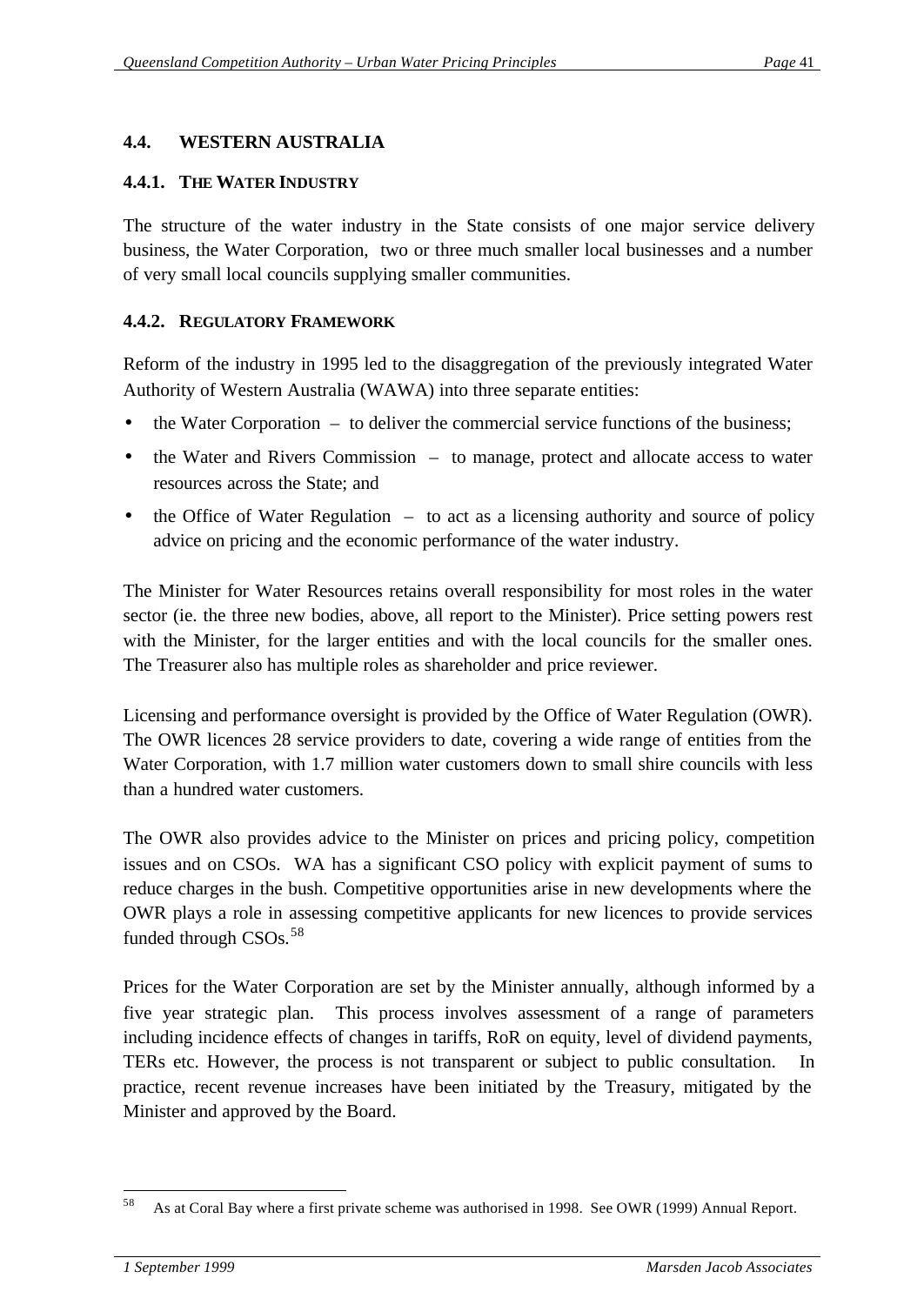Nominal revenue for the Water Corporation is set by the COAG formula, ie., by applying the estimated WACC to the Corporation's capital base. Since the resulting revenue level is substantially above the existing level of revenue actually received from metropolitan and country customers, the balance is met through the payment by the Treasury of a CSO to the Corporation. The Corporation then pays a dividend to the Treasury approximately equal to that CSO.

The existing level of revenue actually received appears to be sufficient to meet commercial viability.

## **4.4.3. LESSONS FOR QCA**

The National Competition Council (NCC) has strongly recommended further separation of roles and functions within WA, and the creation of a body with responsibility for independent price regulation. <sup>59</sup> It is understood that WA is considering creating an independent regulator with responsibility for price setting across all utilities (similar in scope to IPART in NSW).

The NCC also recommended disaggregation of the bulk water business within the Water Corporation to ensure clarity on costs and charges.

The WA example of compliance with the COAG formula appears to be largely an accounting exercise.

Finally, the OWR has introduced a system of independent audit of licence conditions to put the onus of proof on the licensees that they have met the terms of their licences. This is model which might have application on a default basis in Queensland which the QCA could trigger when there was evidence of outliers in performance.

 <sup>59</sup> NCC (1999), "NCP Second Tranche Assessment", Vol. 2 Water: Western Australia, p. 544.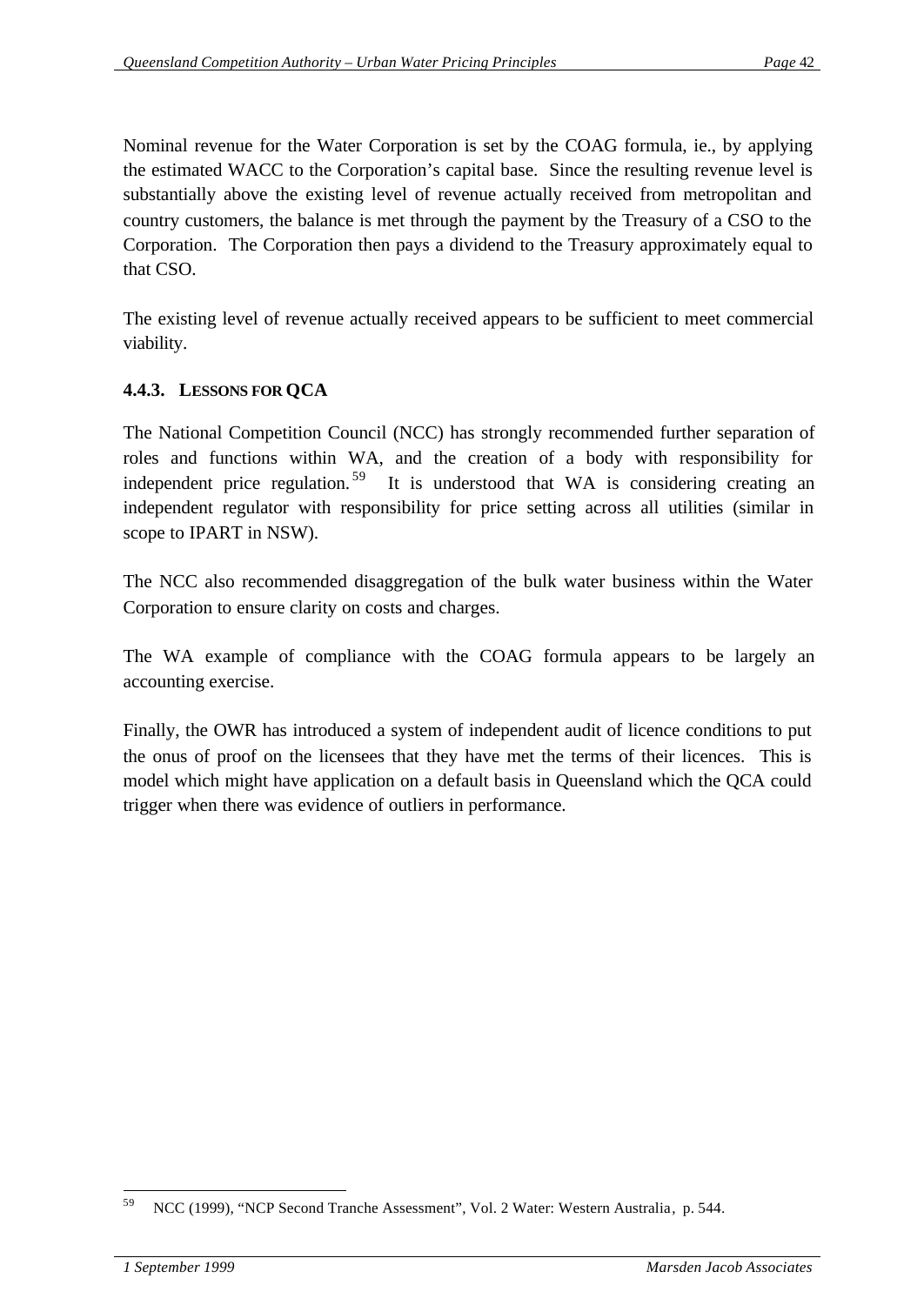## **4.5. TASMANIA**

#### **4.5.1. THE INDUSTRY**

Water and sewerage services in Tasmania are provided through 29 local councils, 11 of which manage all stages in the process, while bulk-water is provided to 18 of the councils by three bulk water providers:

- Hobart Regional Water Authority;
- North West Regional Water Authority; and
- Esk Water Authority.

Those bulk water providers are now owned by the councils which they supply.

#### **4.5.2. REGULATORY FRAMEWORK**

The primary oversight of the local councils is by the Local Government Office (LGO) in the Department of Premier and Cabinet. Local councils have to provide separate accounting for significant business activities. This covers most water delivery agencies. Those businesses have to submit annual operational plans to the LGO to specified guidelines. The Department of Primary Industries, Water and Environment also plays a central role in policy formation.

Additional oversight is now provided through the Government Prices Oversight Commission (GPOC). GPOC has recently produced guidelines on asset valuation and renewal and will produce equivalent guidelines on pricing principles. Local councils are required to undertake public consultation as part of any pricing proposals with the power retained by the Treasurer to trigger a price review by GPOC.

GPOC has recently completed such a review of the three bulk water suppliers. This involved a substantial exercise with a review of the key elements of the suppliers' future costs. GPOC's proposed approach was set out in a paper published at the start of the process.<sup>60</sup> This proposed the adoption of a fairly mechanistic approach, based largely on applying a WACC to the deprival value of the asset base.

However, the recent final report on the investigation recognises that:

*"To achieve a commercial return would require average increases ranging from 10 per cent to 60 per cent on current prices….The Commission recognises the impact that such an increase would have on users."<sup>61</sup>*

 $60$  GPOC (1998) "Pricing Principles Paper – Investigation into the Pricing Policies of Hobart Water, North West Regional Water Authority and Esk Water".

<sup>&</sup>lt;sup>61</sup> GPOC (1998) "Investigation into the pricing policies of Hobart Water, North West Regional Water Authority and Esk Water", Final Report, December.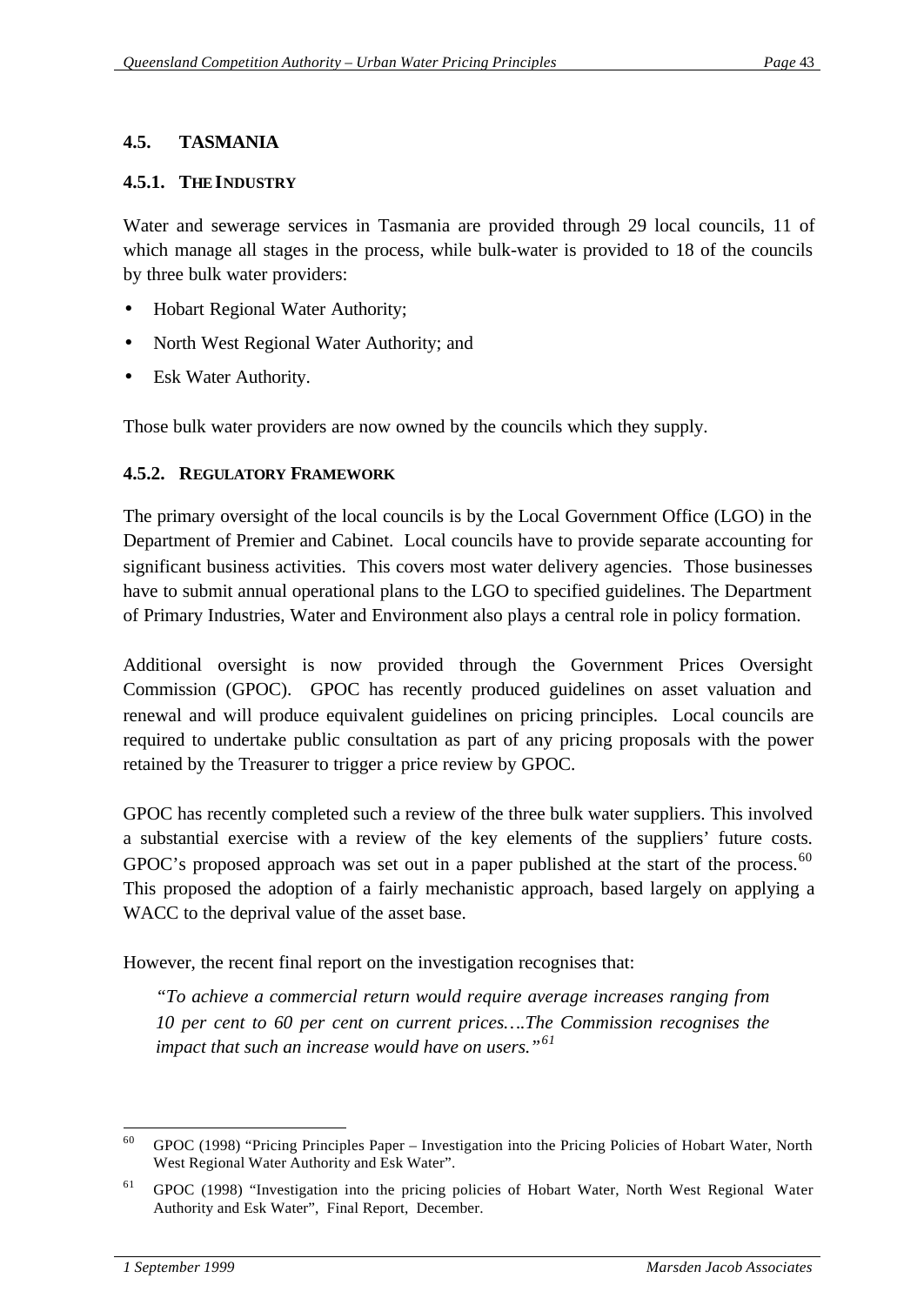The outcome is that GPOC has set the three water businesses a set of target revenues which are considerably higher than their current projected sales revenue. The objective is not to meet a full economic return but to provide a minimum 4.5% return on existing assets. However, the only result of these targets will be to generate a higher dividend to return to the same Councils which are having to pay higher prices for the water as a result of the decision.

The final report also commented on GPOC's concerns as to the relative efficiency of the bodies but noted that it was difficult to determine 'efficient prices' when there was little comparative benchmarking data.

## **4.5.3. LESSONS FOR QCA**

The structural arrangements, whereby the bulk water businesses are explicitly owned by the local councils which they service, provides for clarity on decision making and should ensure some incentives on the bulk businesses to drive for efficiency gains. This model could be applied equally in Queensland where bulk water is supplied to a number of the councils' water businesses from large bulk water suppliers.

Primary over-sight by the LGO is a model which would also apply well in Queensland, given that water in both states is delivered primarily through local councils. This leaves the external regulator available as a default power to undertake reviews with explicit triggers for such reviews. The requirement for local councils to publicise proposals for price increases should help reduce the need for QCA involvement in the process.

GPOC appears to have adopted a fairly prescriptive approach to prices oversight. The rationale for proposing a 4.5% return on existing assets is not clear, if the entities are already meeting the lower bound of commercial viability and are providing a commercial return on all new investment.

The problem faced by GPOC, in determining whether the three Tasmanian Bulk Water Businesses were efficient highlights one of the main problems which faces all state-based regulators. Each regulator has only a limited number of large businesses to review. This makes it difficult to exercise the powers of comparative competition. Any comparative approach, such as data envelope analysis (DEA) requires a minimum number of sample points to enable an efficiency frontier to be calculated. This suggests that it would be sensible to collate some form of national database on bulk water businesses to allow that wider comparative population to be constructed. This should also help minimise any duplication in workload which the state-based regulators currently face.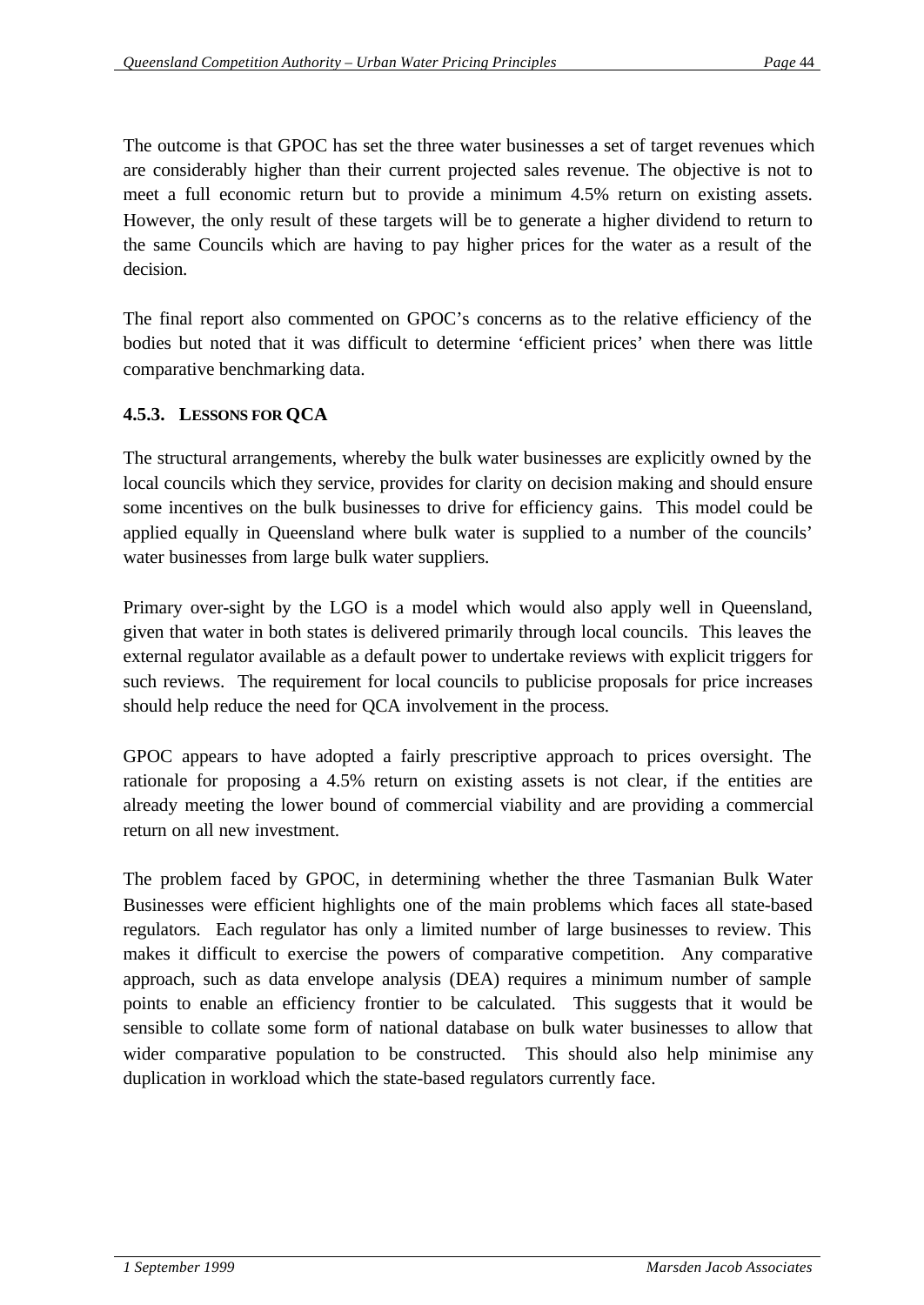## **4.6. ELECTRICITY AND GAS**

#### **4.6.1. BACKGROUND TO INDUSTRIES**

Both energy industries are now increasingly transformed from being delivered through vertically integrated businesses into joint horizontal functions. Chart 4.2 illustrates the Victorian position.

| <b>CHART 4.2: CONVERGENCE IN ENERGY UTILITY DELIVERY</b> |
|----------------------------------------------------------|
| <b>IN VICTORIA</b>                                       |

|                                  | Gas            | <b>Electricity</b>      |  |  |
|----------------------------------|----------------|-------------------------|--|--|
|                                  |                |                         |  |  |
| Wholesale                        | Esso/BHP       | Generation              |  |  |
|                                  |                |                         |  |  |
| <b>Market Mgt &amp; Planning</b> | <b>VENCorp</b> |                         |  |  |
|                                  |                |                         |  |  |
| <b>Transmission</b>              |                | <b>GPU</b>              |  |  |
|                                  |                |                         |  |  |
| <b>Distribution</b>              |                | Joint energy companies  |  |  |
| <b>Asset Management</b>          |                | Joint utility companies |  |  |
|                                  |                |                         |  |  |
| <b>Retail Sales</b>              |                | Joint energy retailers  |  |  |
| <b>Retail Services</b>           |                | Joint service companies |  |  |

This process has separated out those functions which remain as natural monopolies, such as transmission and distribution, from those where competition can be introduced, such as generation and retail supply. The major focus of regulation is therefore on the residual natural monopoly functions. A future challenge for the water industry nationally is as to the applicability of this model in the water sector.

#### **4.6.2. REGULATORY FRAMEWORK**

Responsibility for regulating transmission functions has been passed to the ACCC, while regulation of the distribution businesses remains with the jurisdictional regulator.

There is a spectrum of approaches which can be employed in setting prices for network infrastructure companies, involving varying degrees of intervention. The predominant methodology employed is equivalent to the COAG formula, ie. an emphasis on the return on capital. The two main opposing approaches within this are exemplified in the debate which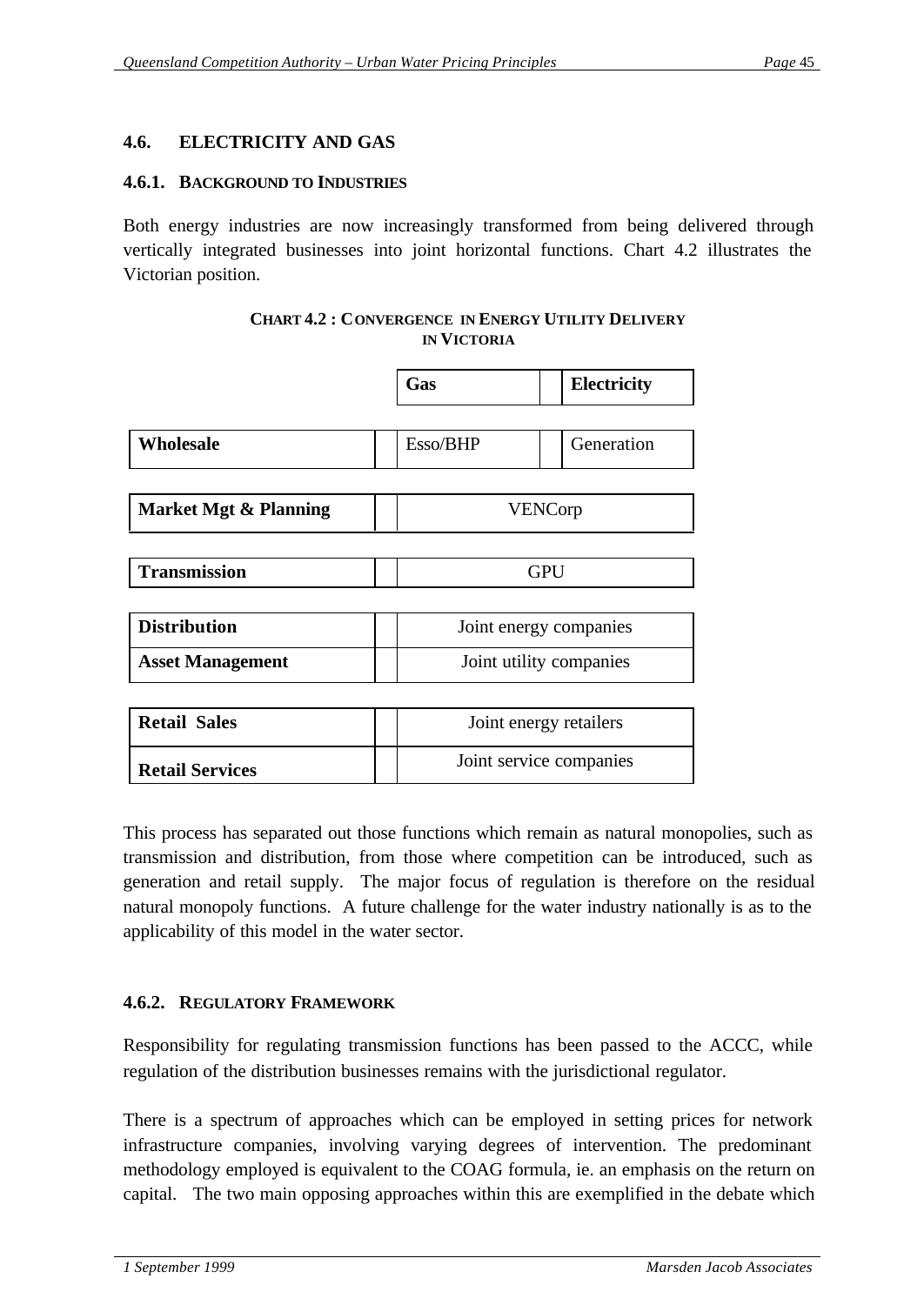has taken place as part of the price review of the electricity distribution businesses (DBs) in Victoria. The arguments of the proponents of each camp are well set out in the papers on the Office of the Regulator General's  $(ORG)$  web site:<sup>62</sup>

- **Building-block:** this is the approach favoured by the ORG. It relies on a rigorous assessment of the different elements which make up the future revenue requirements of the individual companies to ensure that charges are can be justified by reference to efficient costs. This requires an interventionist regulatory regime and relies on regular external price reviews.
- **Total factor productivity:** this approach has been advocated by the DBs, on the back of the experience of regulation of telecoms companies in the USA. Under this approach the efficiency factor in the CPI – X equation is set by reference to the total factor productivity of the industry at a state or national level, rather than by analysis of the actual costs of the individual company. This allows a more hands-off approach with an internal dynamic to continue to drive efficiency gains. However it is dependent on starting from a robust baseline when costs and charges are aligned, and relies on high quality data being available across the industry on total factor productivity trends.

At this stage both ORG and IPART are sticking with a building–block approach, in a similar way to Ofwat, although both have expressed interest in seeing whether they could adopt elements of the other methodology as time passes.<sup>63</sup>

## **4.6.3. LESSONS FOR QCA**

The main lesson for the QCA is that it is difficult to undertake a full price determination without completing a very substantial exercise. It is very easy to get drawn into complex methodologies and major regulatory exercises. This is particularly the case where private sector enterprises are involved. It should be possible to construct a less adversarial and complex price setting model where the players are in the public sector.

 http://www.reggen.vic.gov.au

<sup>63</sup> ORG (1998) "Finalising the framework: 2001 electricity distribution price review", section 3; and IPART (1999) "Pricing for Electricity Networks and Retail Supply" Chapter 3.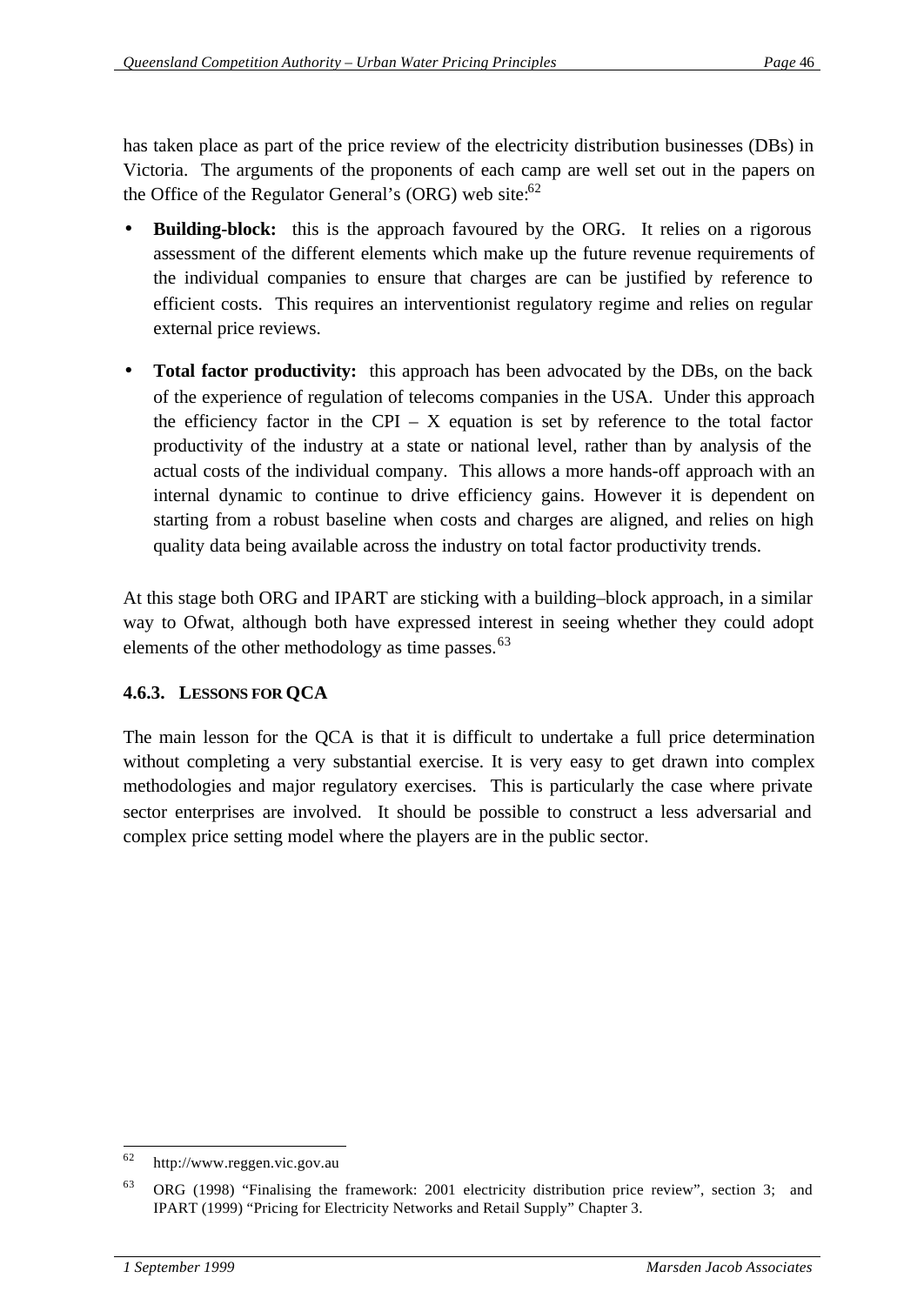## **5. THIRD PARTY ACCESS REGIMES**

## **5.1. ACCESS REGIMES**

Third party access regimes involve requiring the owner of a monopoly network to allow a competitor's product or service to be carried by that network. The approach does not seek to subject the infrastructure itself to competition, rather it seeks to increase competition in contestable markets, either up-stream or down-stream of that monopoly service, that are otherwise inaccessible to the new entrant.

Access regimes will only be required where it would not be economic to duplicate the relevant infrastructure and where that capability can be used to give third parties access to other markets. In other situations normal competitive pressures should apply.

The approach does not require legal separation of the infrastructure from other functions, eg. in telecoms there has been no requirement for Telstra to disaggregate its lines business from its retail function. However, in the electricity and gas industries there has been increasing formality in the separation of functions, between infrastructure ownership and retail product supply. The extreme example of this occurs in the gas industry with the separation of the transmission pipeline as a standalone company, where what is termed an 'access regime' for use of that pipeline is, in practice, closer to monopoly price regulation.

The approach is also not without its critics, who claim that access rights are equivalent to expropriation of basic property rights and allege that this right will discourage investment in infrastructure. An extreme view advocates duplication of distribution infrastructure:

*"Forced open access to the grid, because of the heavy regulation it will almost certainly require, can actually be harmful to healthy electricity competition."<sup>64</sup>*

The same basic pricing principles apply to access regimes as to prices oversight. In calculating the annual average revenue requirement of the infrastructure owner a regulator will wish to take account of the same criteria as are considered in deriving the upper and lower bounds under the ARMCANZ approach. The only difference between the two regimes is that under an access regime the allowable costs of the infrastructure owner will not include any related to acquisition of the base product – as the new entrant will own their own bulk entitlement.

The adoption of access regimes in water would require the investment of very substantial resources to analyse the costs of infrastructure provision in order to construct charges on a discrete geographical basis and to establish peak and off-peak measurement.

 <sup>64</sup> Crews, C.W. Jr. (1997), "Electricity Utility Reform: The Free Market Alternative to Mandatory Open Access", The Electricity Journal, December, Vol. 10 No. 10, pp 32 – 43.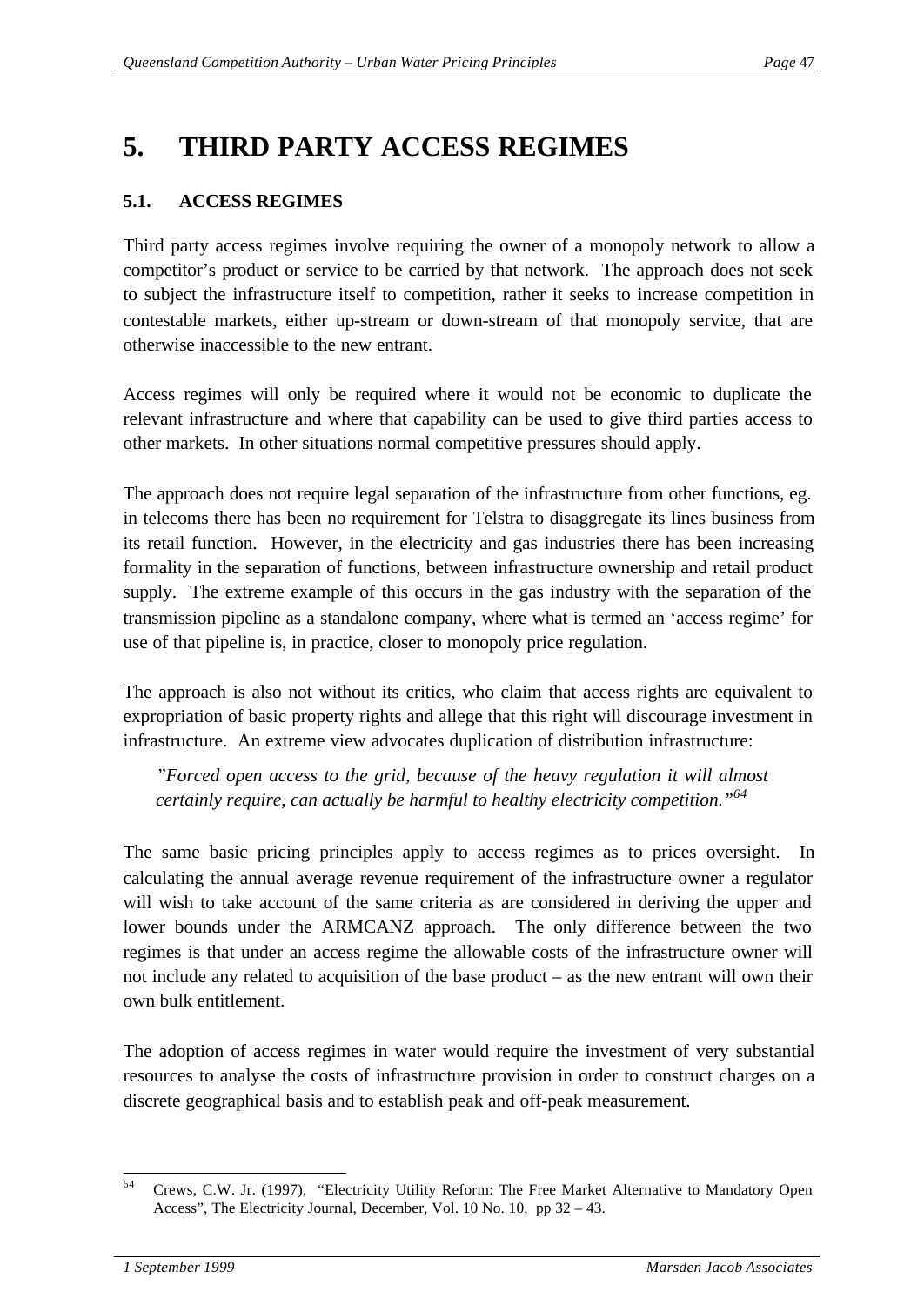## **5.2. REGULATION OF ACCESS REGIMES**

The nature and extent of regulation required will vary from industry to industry and from case-to-case, depending on the degree of formality involved.

At one end of the spectrum, access regimes can constitute formal binding arrangements under the Trade Practices Act 1974 (TPA). This approach implements the provisions in Part IIIA of the Act and in the Competition Policy Reform Act whereby access regimes can be 'declared'. Three alternative options are envisaged:

- an access regime can be developed by an individual jurisdiction, which can then seek certification of the regime by the National Competition Council (NCC);
- alternatively the owner of the infrastructure can propose an undertaking to the ACCC, on the terms and conditions for access; and
- finally a new entrant can formally petition the NCC to determine the terms of a declaration.

At its simplest level, access can be negotiated on mutually acceptable terms by the two parties, without the need for recourse to regulation or arbitration. A recent example is the access agreed between growers in the Barossa and SA Water to use surplus capacity in SA Water's transfer assets, off-peak, to transport water owned by the growers from the River Murray to the growers' vineyards. This agreement has been struck by the parties involved, outside any formal access regime. As long as both parties feel that the terms are beneficial then commercial negotiation will be the most effective basis for the contract.

The availability of a formal regime and arbitration to the new entrant has been known to assist the successful resolution of these informal agreements!

## **5.3. ACCESS REGIMES IN UTILITIES**

**Electricity and gas:** The recent price determinations for distribution and transmission in the electricity and gas industries constitute formal access regimes, as they determine the price and conditions for the use of essential infrastructure for the carriage of a third party's product. In the case of electricity a National Electricity Code has been submitted to the ACCC as a formal access code under Parts IIIA and VII of the TPA. For gas, each jurisdiction has passed legislation based on the Gas Pipelines Access (Commonwealth) Act 1998 to implement a 'National Third Party Access Code for Natural Gas Pipeline Systems', and will now apply to the NCC to have its own access regime certified as effective under Part IIIA of the TPA.

**Telecoms:** In telecoms the importance of access regimes was recognised and explicit provision was made for such arrangements in Part XIC of the TPA. This reflected the assumption that it would not be economic to duplicate the basic infrastructure required to provide telephony, and, that in the absence of that access, competition would only be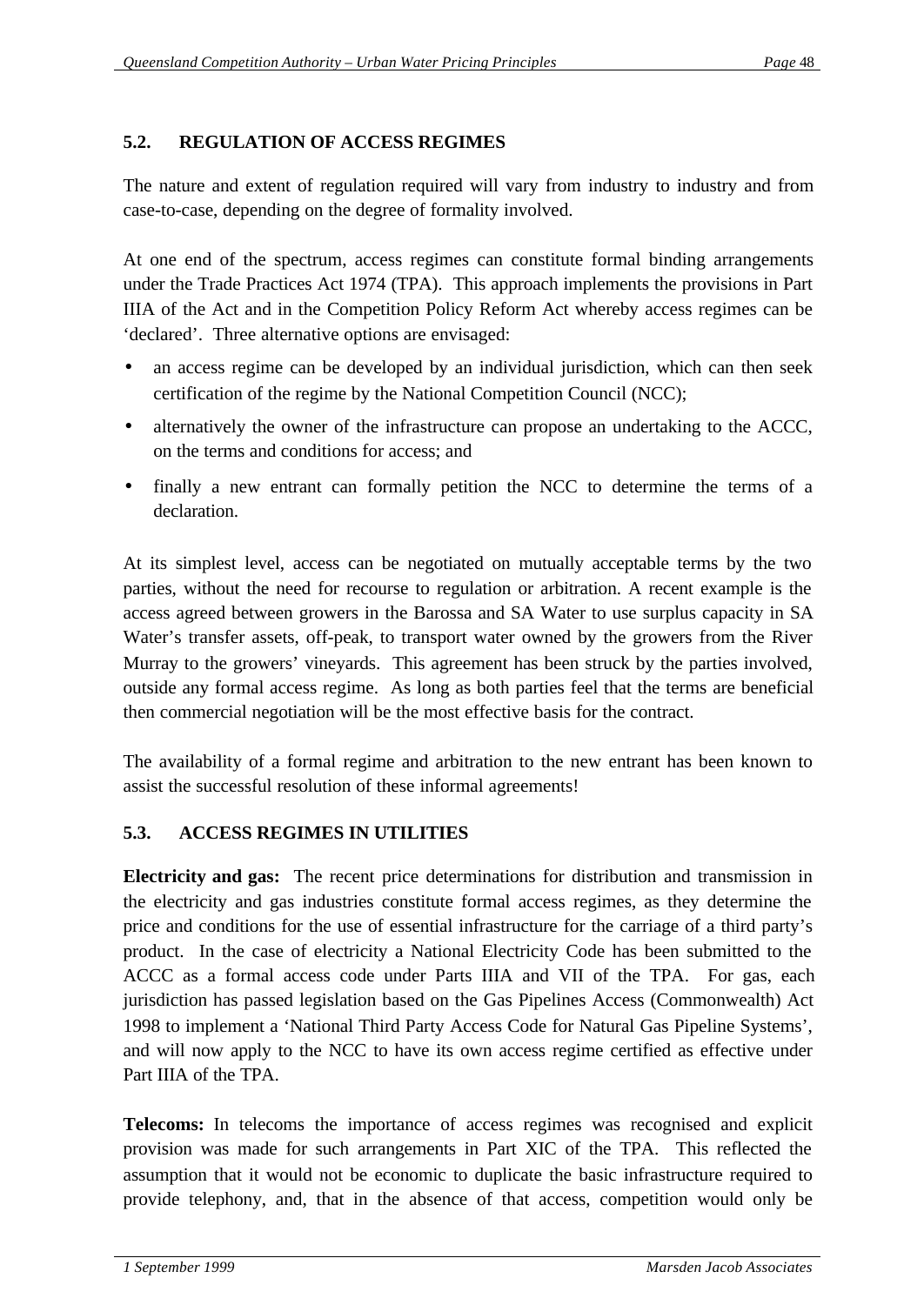limited. In practice, of course, access has proved to be only one of a series of competitive routes into telephony markets.

The provisions of Part XIC of the Act start with the standard NCP presumption that access arrangements can best be agreed through commercial negotiation. Otherwise they can be approved by the ACCC on the basis of a submission from a carrier or following arbitration. The ACCC has reinforced the effectiveness of negotiation by publishing guidelines on its recommended approach to access pricing.<sup>65</sup>

These guidelines recommend that access pricing should be based on the total service longrun incremental cost (TSLRIC) of providing the service. This approach involves remunerating the incumbent for the costs of the total service not just for incremental costs. The guidelines stress several basic principles which should underpin this pricing:

- prices should be cost justified and not inflated to discourage entry;
- prices should not discriminate between new entrants in order to influence the relative competitive position of those players in other markets; and
- prices should not be predatory to try and exclude new entrants from market segments.

Experience has shown, however, that the monopoly telecoms carrier has only agreed commercial terms 'in negotiation' when the ACCC has played a high profile role. The ACCC's recent 'declaration' of the local call market is a good example. This declaration raises a number of issues regarding the relative roles of the infrastructure owner and the new entrant regarding responsibility for service quality, provision of new connections and fault repairs. These will be central issues for any access regime.

**Rail:** The key issue in rail is to separate out the two separate functions of:

- ownership of the monopoly rail-track business; from
- the contestable functions of running services (whether passengers or freight).

This then allows the rail-track to be declared as an essential service and subject to an access regime. In practice, different arrangements are being taken forward by different bodies in different states and jurisdictions. The most extensive arrangements have been implemented in NSW and country Victoria, where there is now full separation between the rail track owner (eg. NSW Rail Access Corporation) and the potentially contestable rail operator.

NSW has applied to the NCC for certification of its rail access regime. The key elements of the regime are that:

- access prices should be developed where possible through commercial negotiation;
- the track owner has duties to disclose relevant information to inform that negotiation;

 ACCC (1998), "Telecommunications Pricing Principles".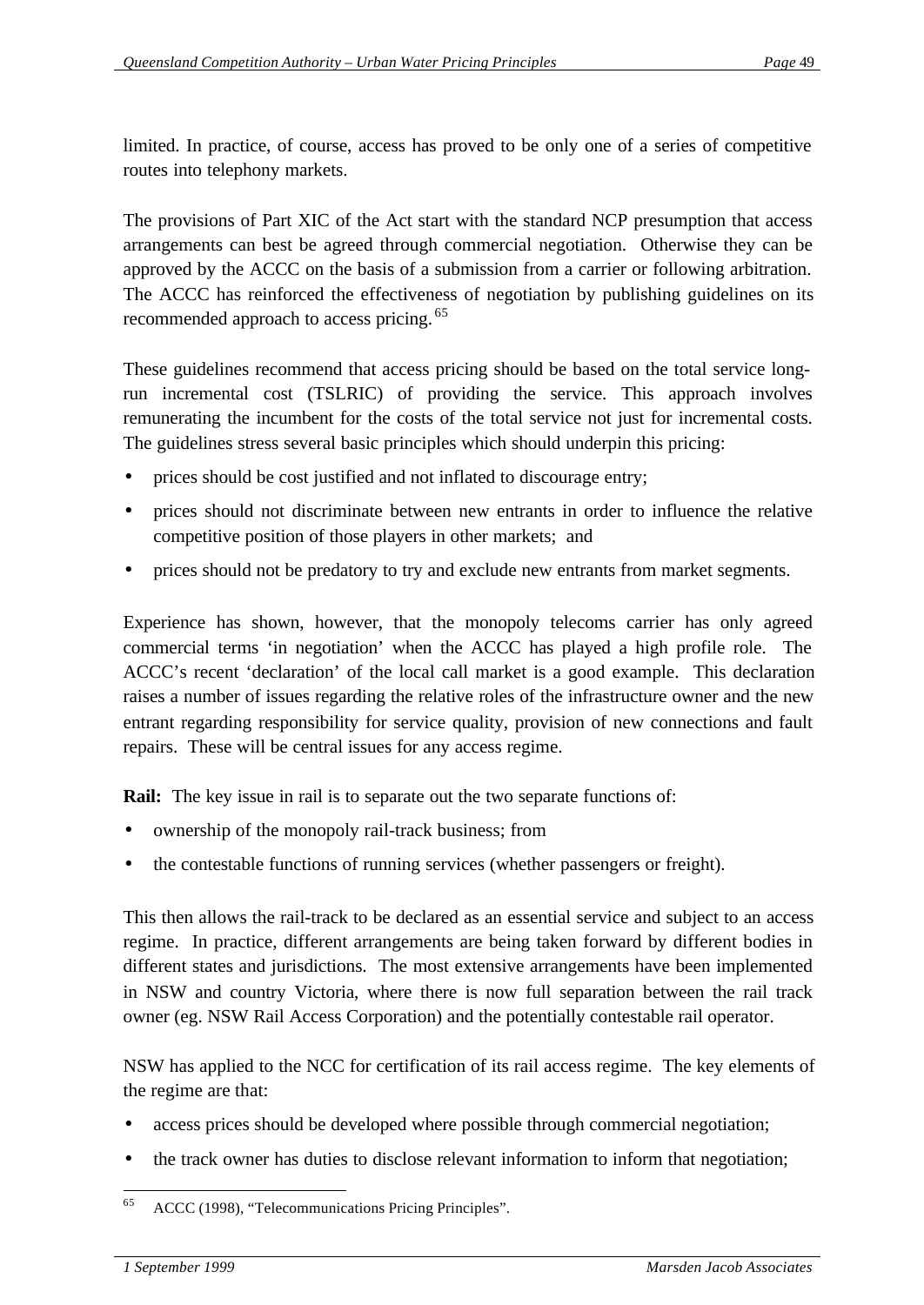- arbitration is available, through IPART, in the event of failure to negotiate an acceptable outcome; and
- pricing should be set within the upper and lower bounds of incremental cost and standalone cost (this is directly equivalent to the definition of 'full cost recovery' for the water industry).

Following a round of consultation the Council forwarded its recommendation to the Commonwealth Minister for Financial Services and Regulation for formal endorsement of the proposed regime. Parallel negotiations are currently underway regarding access regimes for Western Australia and jointly for the Northern Territory and South Australia.

However, the really contentious issues in rail regards the rights of competing third parties to access infrastructure owned and run by the private sector. The most high profile case relates to an application to the NCC, from Robe River Mining Co, in September 1998, for the right to access and use rail line services in the Pilbara owned by Hamersely Iron Pty Ltd (part of Rio Tinto Ltd).

As a result of the application, Hamersely applied to the Federal Court in Melbourne in October 1998 seeking a declaration that the Council did not have the jurisdiction or power in regard to the relevant infrastructure. The Federal Court handed down its decision on 28 June 1999. According to the Court, Hamersely's rail line is a production process and therefore a Part IIIA access regime cannot be applied to it.<sup>66</sup> The application for declaration has now been withdrawn.

## **5.4. THIRD PARTY ACCESS IN WATER**

This section assesses the issues involved in the introduction of third party access arrangements in the water industry.

A review of the application of access regimes in the water industry, for the NCC in 1997, concluded that:

*"There are many services provided by the industry that are likely to meet the criteria for declaration."<sup>67</sup>*

The report urged caution on the introduction of any such arrangements until cost reflective pricing and broader reforms were more fully implemented. This conclusion was echoed in a recent report for the Water Services Association of Australia (WSAA) on the practical implications of implementing a third party access regime in the urban water industry.<sup>68</sup>

 <sup>66</sup> A copy of the judgment is available at http://www.fedcourt.gov.au

 $67$  Tasman Asia Pacific (1997), "Third Party Access in the Water Industry", a report for the NCC.

<sup>68</sup> WSAA (1999), "The Economics of Third Party Access", research report prepared by KPMG.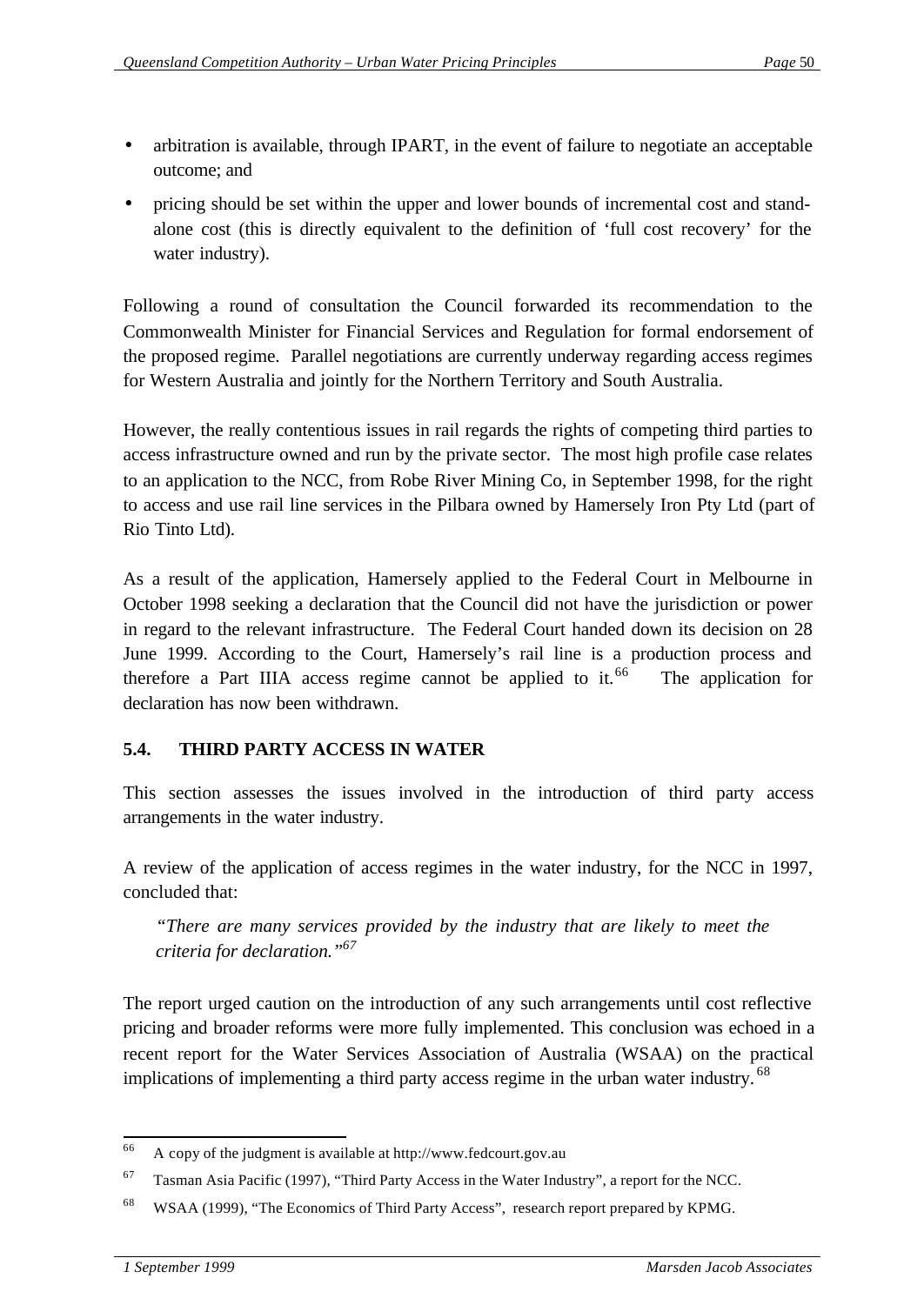## **5.4.1. PRICING ISSUES**

For any access regime to be applied to the water industry, major changes would be required in the current arrangements for managing the business and setting tariffs. The application of uniform pricing across large customer areas, which is common in most water businesses, has meant that there have been few pressures on the businesses to understand or identify their costs, or to relate charges to those costs, other than at the broadest level.

The introduction of an access regime would require a substantial work program. The minimum requirement would be to:

- identify the cost drivers for different aspects of the business. Key elements are likely to be eg. peak demand, average daily demand, customer density;
- separate the business, at least on an accounting basis, into the natural monopoly functions such as transfer and distribution, from possibly competitive activities such as bulk services and retail supply;
- calculate charges for the different elements of the business. These should be based on the objective of achieving economic efficiency, that is an emphasis on a two-part tariff with the volumetric element related to the LRMC;
- allocate those charges on a geographical or customer category basis. This will allow the business to anticipate and respond to any potential contestable challenge whether through cross border competition, inset appointment or access request. This process may include the development of tariffs for large users which allow lower charges eg. for off-peak supply, where there is valid evidence to show that costs are driven by peak demand. Otherwise water companies may be liable for accusations of predatory pricing. This approach has also recently been endorsed by Ofwat, in guidelines on the UK's 1998 Competition Act: <sup>69</sup>

*"Prices set at or above long run marginal costs would not normally present concerns in relation to predation."*

reassess developer charges where, at the moment, the infrastructure owner currently receives capital contributions for system augmentation.

This work program would be a substantial exercise and would create a major challenge for most Australian water companies.

A particular challenge in calculating the access charges for delivering water to a specific site is the decision as to which costs should be allocated to that customer. There are two primary issues:

where the transfer involves a linear flow, through a clearly identifiable route, then it will be possible to identify which assets are involved in the transfer. By contrast, where

 Office of Fair Trading/Ofwat (1999) "Competition Act 1998: application in the water and sewerage sectors" – draft, July.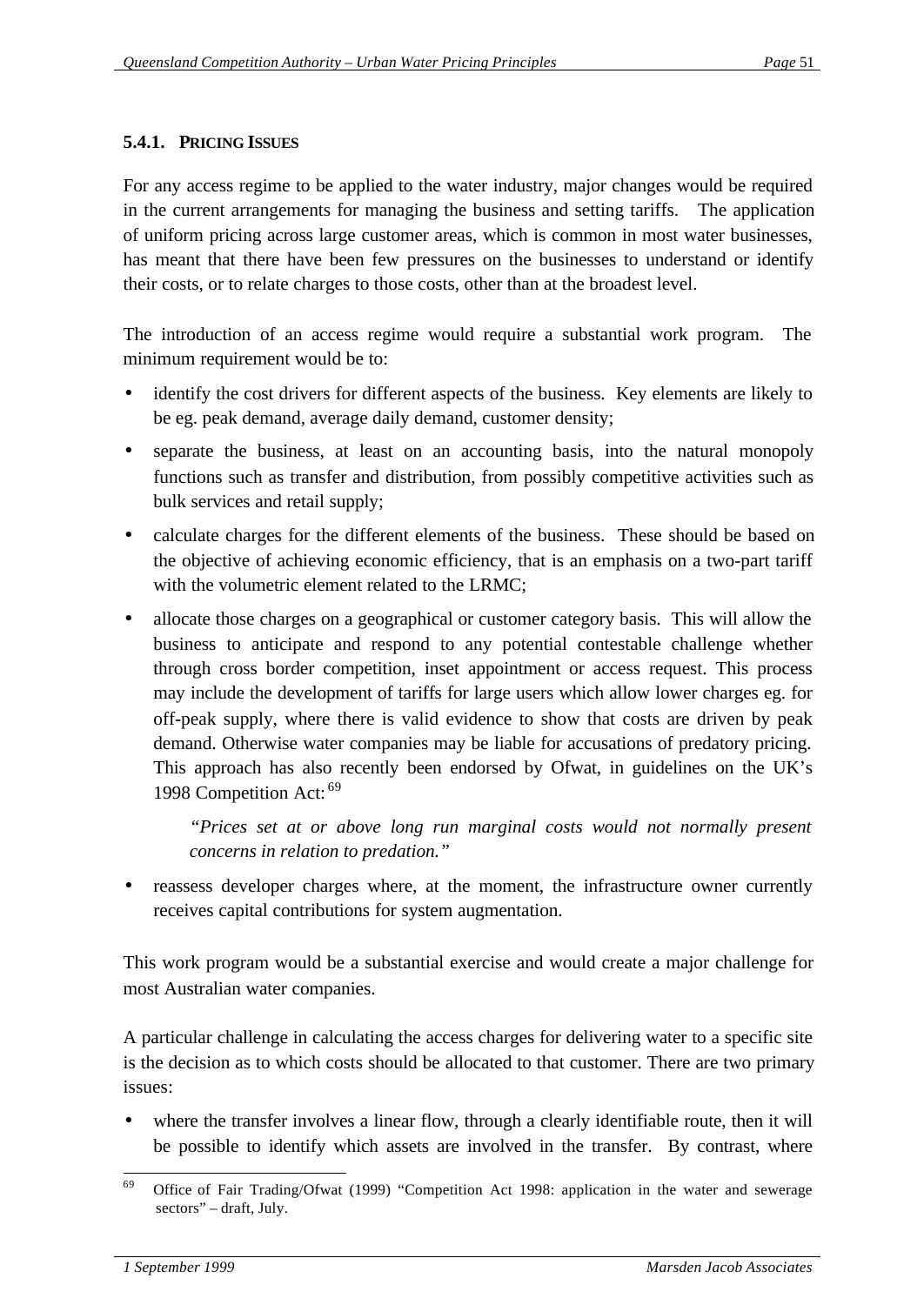reticulated network assets are involved, then the access charge will, by necessity, involve an allocation of the costs of the entire reticulated system; and

• one of the key cost-drivers for asset sizing and operation is peak flow. An assessment will need to be made as to the time-of-day profile of the new access use, and how this fits with the existing peak usage. Where the new demand is off-peak then charges should be suitably reduced. In principle, off-peak consumption should only be charged a volumetric charge related to LRMC and all capital costs should be recovered from customers consuming water at peak times. In practice some loading of fixed costs into off-peak usage is justified. Implementation of this approach depends on the relative transaction cost involved in establishing the time-of-day or time-of-year metering needed to validate peak and off-peak use.

## **5.4.2. MARKET FAILURES & COMPETITIVE MODELS**

Water and sewerage services exhibit a number of special characteristics that explain why the industry has traditionally been delivered through single provider, public-sector, regional monopolies.

These distinct characteristics are often described as 'market failures', ie. in their presence a competitive market will not automatically generate optimal outcomes. These distinguishing characteristics include:

- **Natural monopoly:** The water and sewerage industries demonstrate very strong, spatially separated natural monopolies in their basic infrastructure. As a result competitive pressures from potential new entrants or existing participants are weak. This effect is stronger in water than other utilities; $^{70}$
- **Externalities:** There are powerful externalities associated with water as a commodity. The primary ones relate to:
	- the public health benefits from the universal availability of clean drinking water and effective sewerage, and
	- − potential adverse environmental impacts from over abstraction or from discharge of sewage effluent; and
- **Pricing:** There is a strong community preference for uniform pricing regimes reflecting a belief that water services are closer to a public service than a commodity.

These market failures argue for the maintenance of very clear public accountability and liability for standards. This will lead to the need for much tighter control over the use of water supply infrastructure than for say gas or electricity. In an access regime it will also be necessary to control the quality of water input to the infrastructure as well as terms for its carriage. This creates a more complex model than for other utilities.

 King, Stephen and Maddock, Rodney, (1996), "Unlocking the Infrastructure".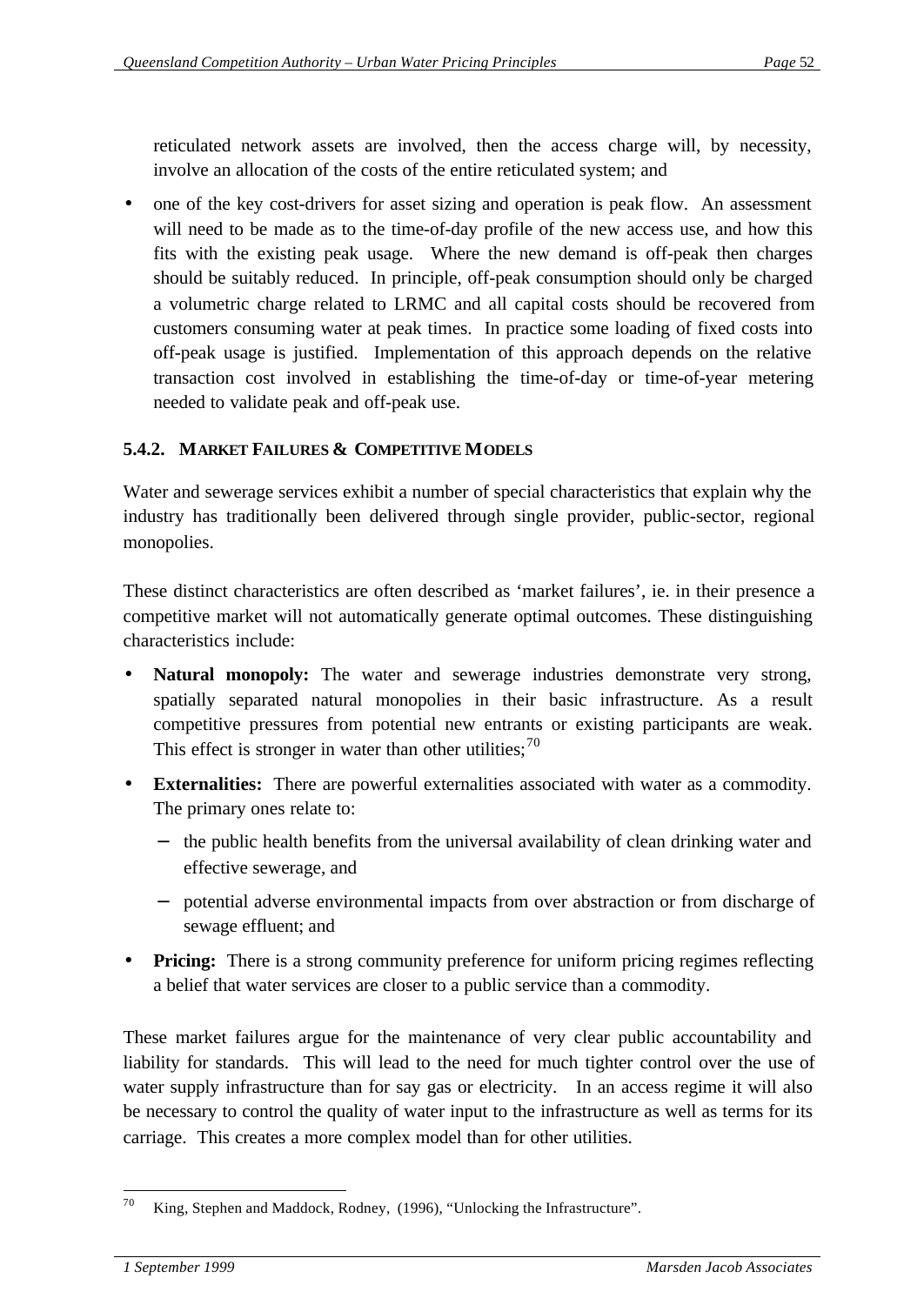The need for this conservative approach was emphasised in the report of the Inquiry into the drinking water problems experienced by Sydney Water in  $1998$ <sup>71</sup> Even though major aspects of the drinking water supply and treatment had been contracted out, through BOOT schemes, final accountability for the quality of that water clearly remained with Sydney Water and, ultimately, the state government. A lower level of expectation exists with the delivery of other utilities.

## **5.5. OVERVIEW**

Access regimes can provide a positive mechanism to allow greater competitive opportunities, where the market is constrained by infrastructure bottle-necks. The system can operate very effectively within a commercial environment provided both parties see a benefit from the arrangement. However, protracted legal and economic judgments may arise where there is dispute and the need for formal determinations.

The challenge to the QCA will be to construct arrangements which encourage commercial negotiation and minimise the need for formal determinations. There are a number of avenues which can be followed to promote this approach. The most valuable would be the publication of clear guidelines on key aspects of access regimes in water. These could cover factors such as: asset valuation, cost of capital, standard cost drivers for asset classes, and approaches to calculating pricing: eg. two-part tariffs.

Finally, implementation of access regimes in water will require a significant investment to analyse costs of supply at the disaggregated level necessary to support defensible access charges.

 Peter McClennan QC (1998), "Sydney Water Inquiry", Final Report, vol. 2, December.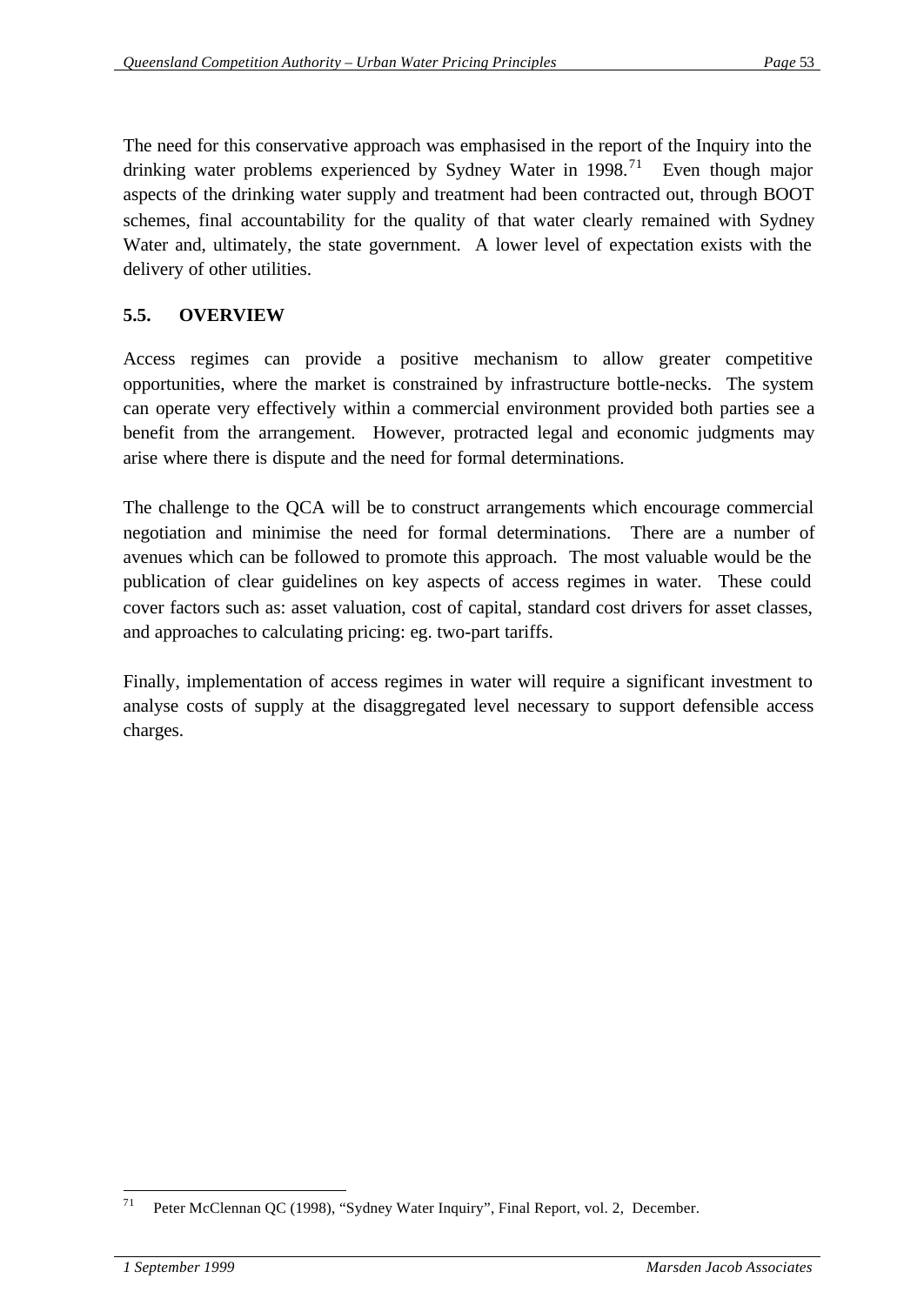## **6. QUEENSLAND REGULATORY ENVIRONMENT**

## **6.1. QUEENSLAND CONTEXT**

#### **6.1.1. INDUSTRY**

The water industry in Queensland comprises a large number of entities which vary widely in form, size and capability. The industry is in a state of flux, mid-way through a process of implementing a major reform program focussed on commercialisation and the implementation of tariffs based on full cost recovery.

The separate players in the industry are:

- **State Water Projects (SWP):** SWP is a ring-fenced commercialised business unit within the Department of Natural Resources (DNR). Its primary responsibility is the delivery of water for irrigation. However it also supplies fifty urban providers as well as industrial, mining and power generating customers. SWP is outside the scope of this project;
- **124 local-government councils:** Most water is delivered to urban customers by local council water businesses. These vary in size from Brisbane Water, down to very small local councils;
- **2 joint local government authorities:** In two cases, local councils have established joint water businesses to deliver water services;
- **4 urban water boards:** Bulk water is provided to seventeen of the largest councils by four Water Boards. These are at various stages of corporatisation with varying models of governance and legal formation being introduced;
- **55 rural water and drainage boards:** These entities manage the infrastructure for delivery of water to irrigated agriculture. These entities are outside the scope of this project; and
- **private sector:** There is an increasing role for private sector players in the water industry. First, there is increased use of DBO & BOOT schemes to introduce private sector finance in the water industry. The QCA's statement of pricing principles would help provide certainty for these business decisions. In addition, major new private developments are currently under review, such as the Sudaw Consortium, led by Babcock and Brown on the Dawson River. It is probable the QCA will be allocated responsibility for prices oversight for the private water sector. However, it is not covered by this project.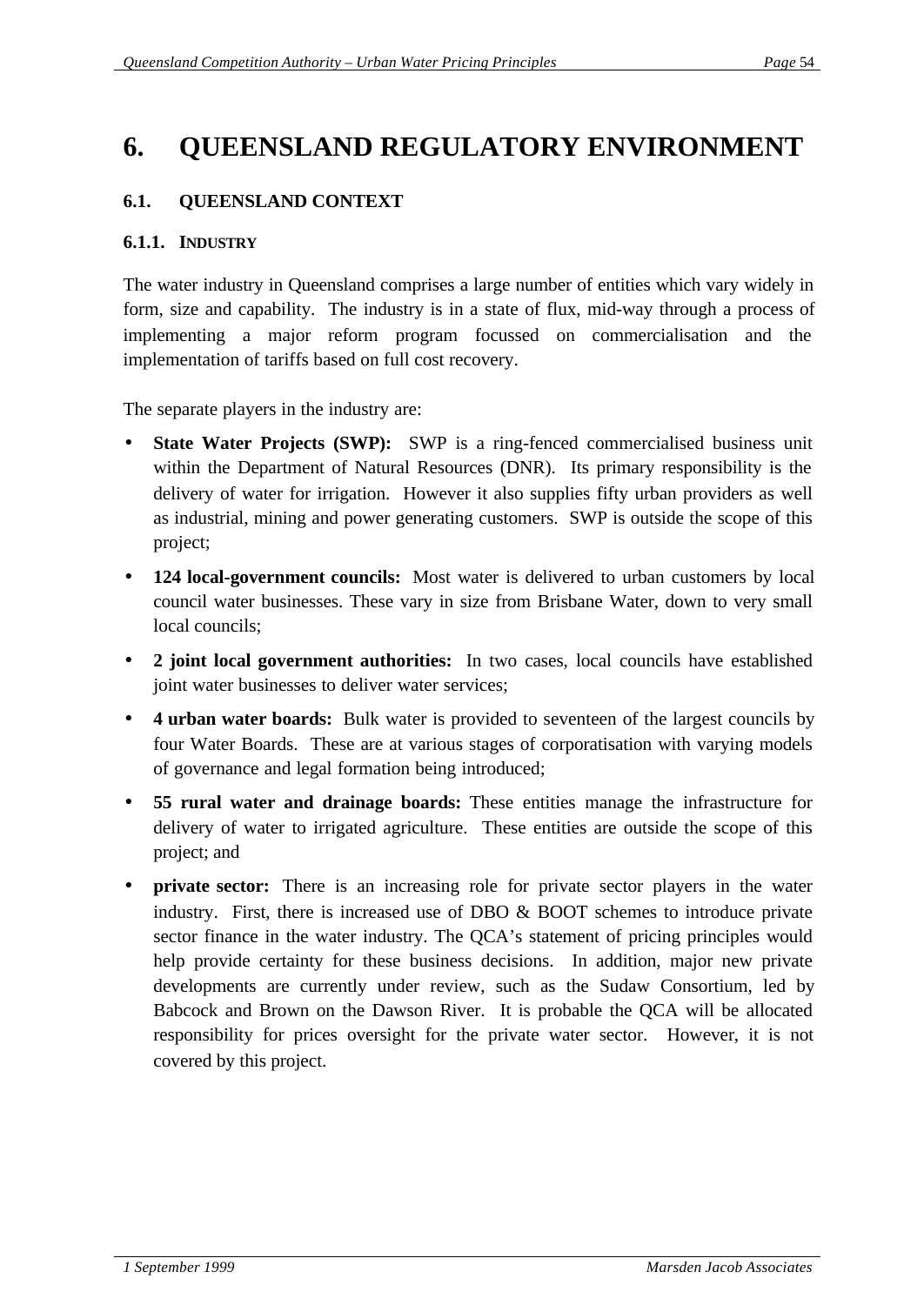## **6.1.2. REGULATORY OVERSIGHT OF COUNCILS**

Water businesses run by Councils are part of the local government sector. Each Council is essentially autonomous as far as decisions on pricing are concerned and the State Government has no authority or role regarding assessment or approval of pricing.

Larger Council businesses face obligations relevant to competition under two parts of the 1993 Local Government Act:

- under Parts  $3 \& 4$  of the Act, Councils are required to meet competitive neutrality requirements, including separation of functions, commercialisation and full cost pricing; and
- under Chapter 10 of the Act, those Councils are required to implement reforms in line with the NCP Strategic Framework, on eg. adoption of Two-Part Tariffs and identification of cross-subsidies.

Under the Local Government Act the Councils are also obliged to produce a series of planning documents, including Operational and Corporate Plans and to make a statement of the performance of the Council against the targets and performance measures in those plans.

However, fewer controls apply to smaller councils, where the major influence on reform policy is exerted through the Local Government Financial Incentive Payments Scheme.

These elements of the current regulatory framework are explored further below.

#### **6.1.3. LARGER COUNCIL BUSINESSES & JOINT BOARDS**

Under the Local Government Act local councils are required to notify the Minister if their water businesses constitute a Type 1 & Type 2 business under the Act.<sup>72</sup> The defining criteria are:

- Type 1: turnover greater than \$25.0 million
- Type 2: turnover greater than \$7.5 million

Identification of a business in these categories triggers a requirement on the local council to undertake a public benefit assessment to consider how the business activity should be undertaken. This protects against risks regarding competitive neutrality. For Type 1 businesses, these options include, corporatisation, commercialisation and full cost pricing. For Type 2 businesses, the emphasis is on commercialisation and full cost pricing with the option of corporatisation only after explicit resolution of the Council. The requirement to implement full cost pricing is in accordance with the Local Government Finance Standards and follows recent 'Commercialisation Guidelines'.<sup>73</sup>

 Local Government Act 1993, Part 3 & Part 4.

<sup>73</sup> Queensland Treasury, December 1998.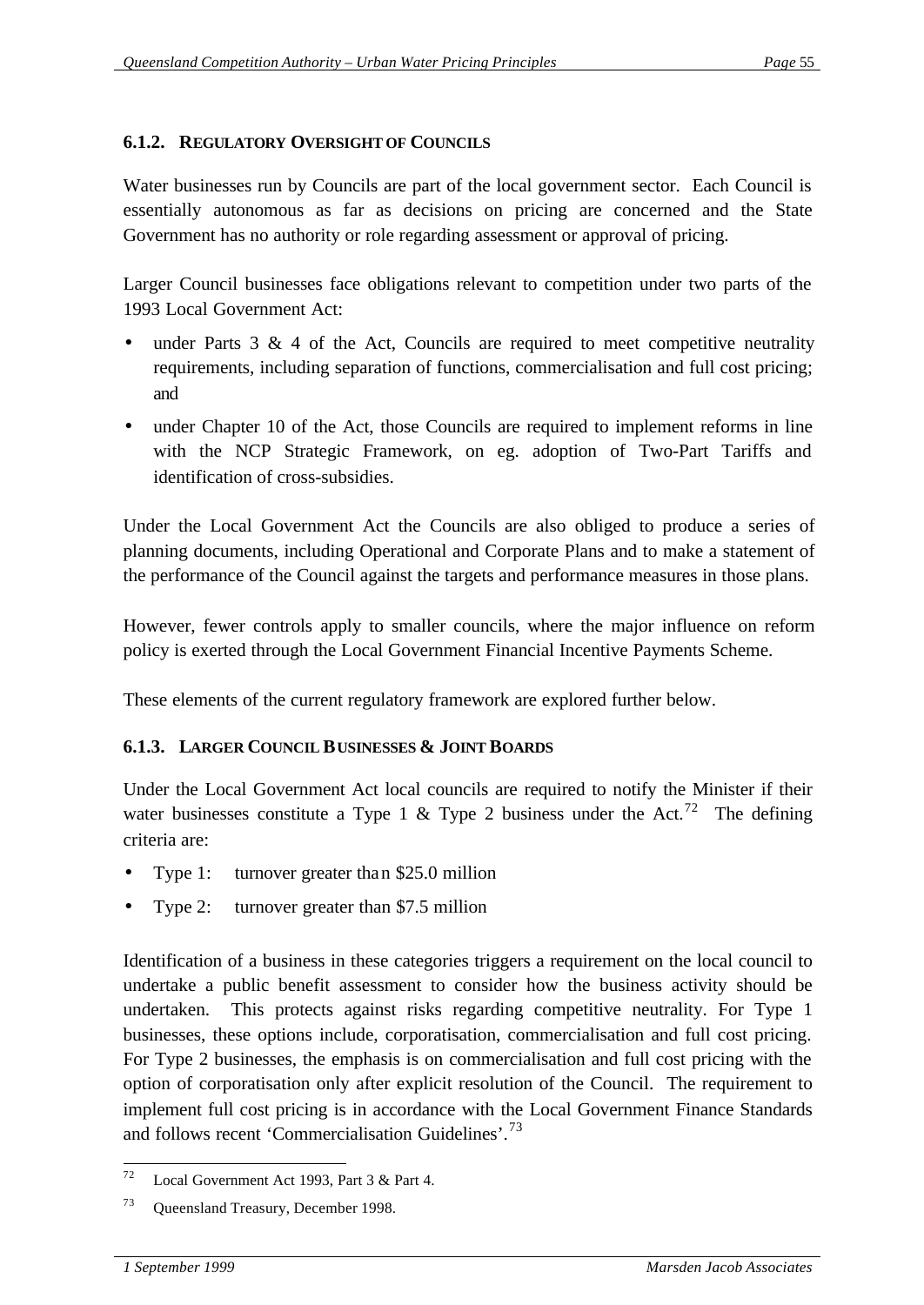There are 17 councils which fit into these two categories. Between them they recover some 85% of the revenue for water supplied across the State, with the next 10 councils adding a further 7%. This means that the remaining 100 councils only supply some 8% of the water by value, giving an indication of the scale of those entities.

Of the larger councils, 10 implemented commercialisation programs in July 1998, a number planned to follow in July 1999. However, final data on the position of the councils will not be available until the outcome of the submissions to the QCA, required by August 1999. The NCC notes that 17 are reported to be achieving the lower bound of commercial viability – although the basis of this judgment was qualified by the variable data quality.<sup>74</sup> In addition, 11 council water businesses are targeted to be covered by a Tax Equivalent Regime as from July 1999.

For a number of councils, some wholesale functions are now delivered through Joint Local Government Water Supply Boards. This applies in particular to Caloundra – Maroochydore, Esk, Gatton and Laidley.

These were created where the need for investment in eg. new storages and treatment facilities could more sensibly be undertaken on a joint basis. The businesses are covered by the same legislation as other local councils. However, this provides a further governance structure.

## **Water Reform Program**

The local councils also face obligations, under the Local Government Act, to implement reforms as part of the NCP Strategic Framework. These obligations relate, in particular, to pricing. In each case formal guidelines are available providing guidance and case studies:

- **two part tariffs:** Councils are required by the Local Government Act (Chapter 10) to prepare a report analysing the impacts and cost benefit of moving to a two-part tariff; and
- **cross-subsidies etc:** Full Cost Recovery requires identification of cross subsidies and CSOs in line with the Local Government Finance Standard 1994. The MJA Guidelines are recognised by the NCC as a model framework for review by Councils<sup>75</sup>;

There is considerable variability in the level of compliance, even within the largest 17 councils:

- four have not yet completed reviews;
- four completed reviews but have not adopted two-part tariffs, despite the review making this recommendation;

 NCC (1999), "NCP Second Tranche Assessment – Water" Vol. 2, p. 457-8.

<sup>75</sup> *ibid*, p. 462.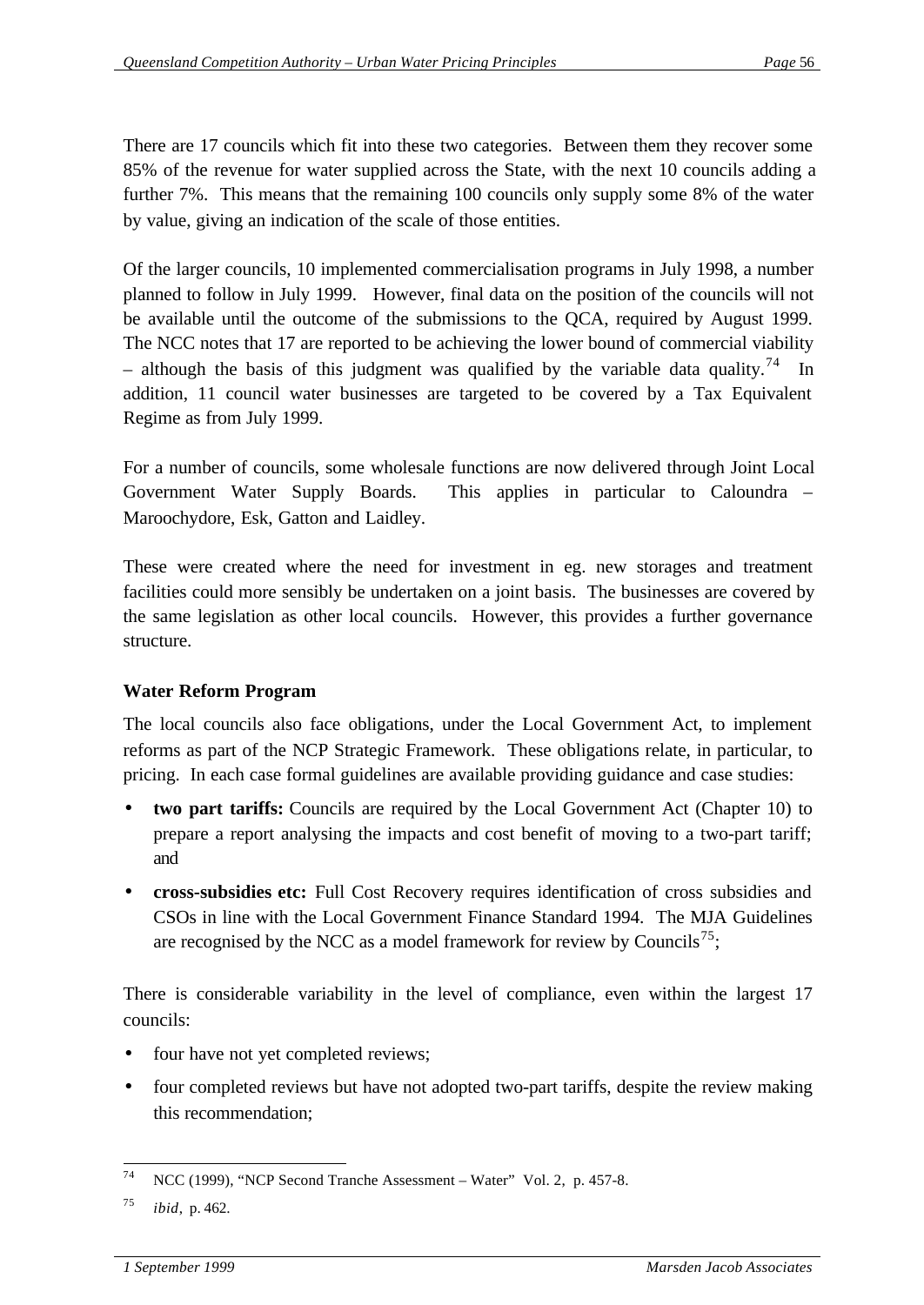- for Thuringowa and Townsville City Councils, the recommendation was that a further study be carried out jointly covering the two councils and their bulk supplier. This has not yet been undertaken; and
- many local councils have retained significant 'free' base allowances.

## **6.1.4. SMALLER COUNCILS**

Fewer controls apply to the smaller councils, eg. there are no specific statutory obligations on the water businesses of local councils, if they are not Type 1 or Type 2 businesses under the Local Government Act. The only requirement which applies is the general obligation to comply with the Local Government Finance Standard, which sets broad guidelines on the content of annual reports for all council business activities.

However, the State and all council businesses are still subject to the requirements of the NCP strategic framework. The Department of Local Government has, therefore, developed a package of financial incentives to encourage smaller councils to move towards the same outcomes. This is the Local Government Financial Incentives Payments Scheme.

The package requires that the councils provide data to the QCA on their progress in implementing reforms. A report is required by the end of August each year, starting in 1998, covering:

- extent of achievement of full cost recovery;
- position on implementing two part tariffs;
- identification of cross subsidies (but not until July 2000);
- transparent recording of CSOs (but not until July 2000); and
- policy on rates of return.

Where those councils provide evidence of compliance with the NCP program then they become eligible for competition payments. It is up to the QCA, under a Ministerial direction under Section 10(e) of the QCA Act, to assess the councils' progress with the reform package. The QCA then makes a report to Ministers by 30 November each year on the progress noted.

## **6.1.5. BULK URBAN WATER BOARDS**

The third major sector in the industry, relevant for this study, comprises the Urban Water Boards:

- South East Queensland Water Board (SEQWB);
- Townsville Thuringowa Water Supply Board (TTWSB);
- Gladstone Area Water Board (GAWB); and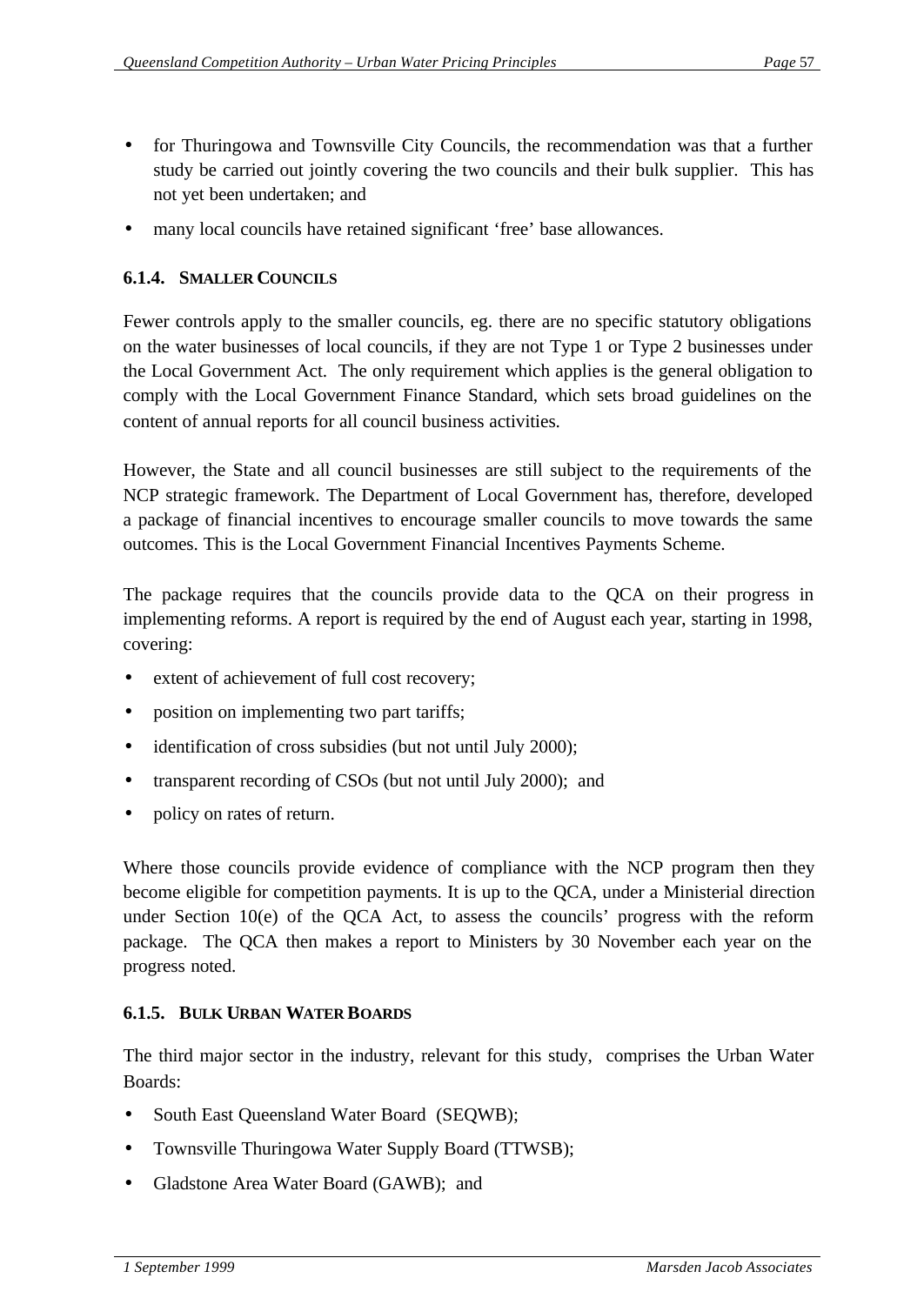• Mount Isa Water Board (MIWB).

These Boards provide water services to 17 local councils as well as to industrial customers and power stations.

The current status and future governance arrangements varies between the four Boards:

- SEQWB: legislation is currently before the Queensland Parliament to transfer the business to a new entity, under the Government Owned Corporation Act. Ownership of the new Corporation will be split between the State, with 20%, Brisbane City Council, with 45%, and the remainder held by the other councils supplied by SEQWB;
- TTWSB is currently a statutory authority, under its own legislation. It will become a joint local government body, where control will, in effect, be vested in the two local councils it supplies, as under the governance arrangements, councillors from the two councils will share the Board membership;
- GAWB is also a statutory authority under its own legislation. Its stakeholders hold opposing views on the future commercial structure of the Board. The local councils would prefer a joint local government body, whilst industrial customers prefer the greater independence of a statutory authority. It seems probable that the Board will be converted to a Government Owned Corporation in the second half of 1999; and
- MIWB has made least progress towards commercialisation, to date. It is currently a Statutory Authority, by regulation, under the Water Resources Act.

Currently the four Boards report to the Minister in the Department of Natural Resources. They are required to produce five year Corporate Plans under the Finance Administration and Audit Act. However, the plans are fairly limited in scope and do not cover issues relevant to the Water Reform Framework. As the Boards convert to joint local government boards or corporations they will become subject to the Local Government Act.

In that new role, each of the Boards will be required to produce an Annual Report complying with the requirements of the Local Government Finance Standard and, where applicable, a five year Corporate Plan under the Government Owned Corporations Act. Each will also be subject to a requirement to implement Full Cost Pricing from the date of commencement. However, the detail of that pricing will be up to the individual Board subject to satisfactory compliance with the competitive neutrality requirements of the Act.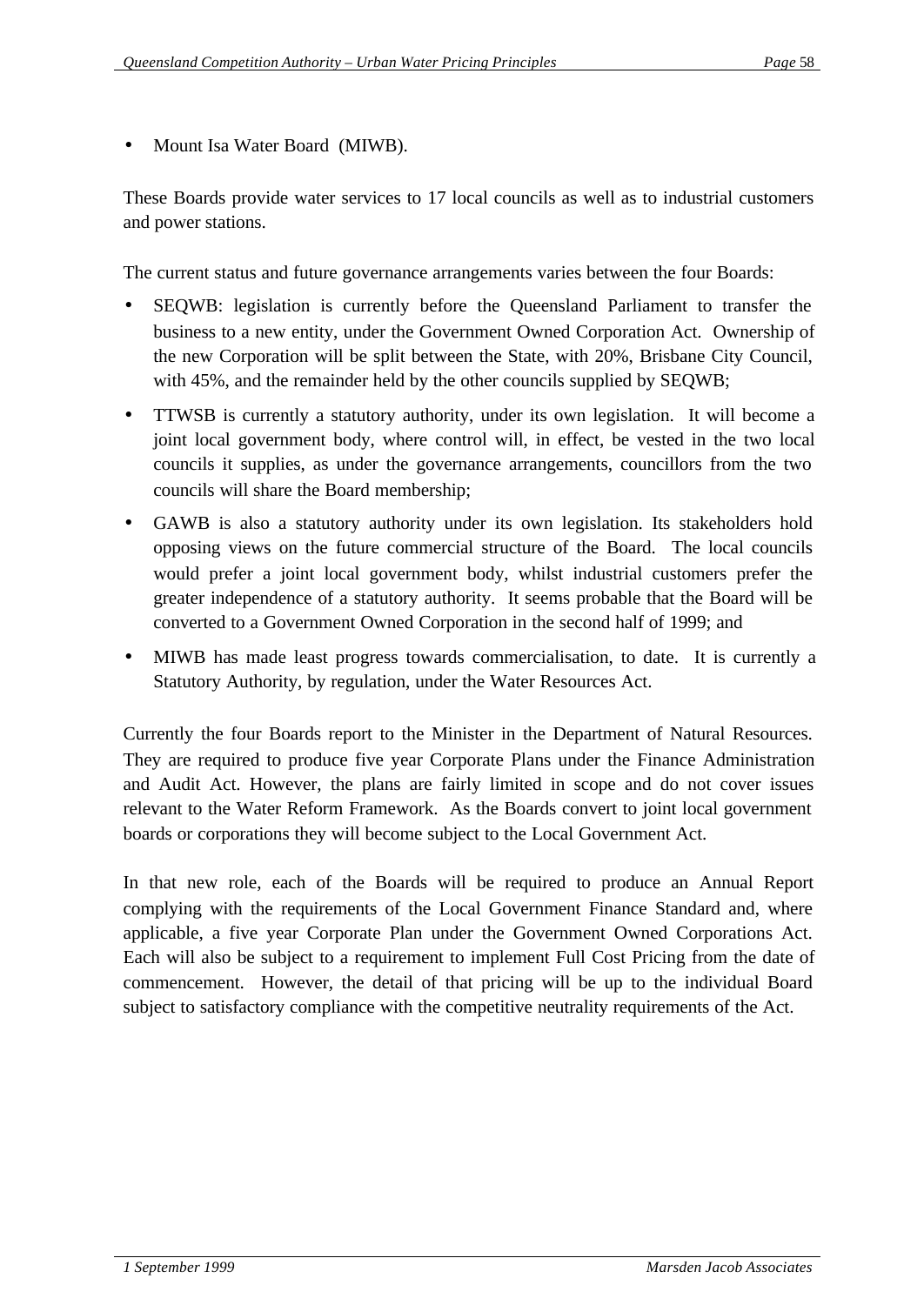### **6.2. REGULATION**

Institutional arrangements are also still in flux and have not yet achieved the complete separation of roles as recommended in the COAG framework. The NCC's assessment is that:

*"The Queensland water industry presently falls well short of the strategic framework requirements to separate service providers from regulatory, standard setting and resource management functions."<sup>76</sup>*

As noted above, the water businesses form part of autonomous local councils. Responsibility for decisions on pricing rest with the individual Councils. Obligations are placed on the council businesses, if they are defined as significant business activities, to implement commercialised approaches including full cost recovery and to meet NCP reforms regarding the introduction of two-part tariffs and identification of cross subsidies and CSOs. However, until this stage, there has been no active role for the State Government in monitoring or approving those prices.

There is an expectation that local councils will self-regulate. Brisbane Water has developed a purchaser/provider model as has Ipswich Council. This leaves the council retaining control over the water business.

Brisbane Water, Gold Coast Water and SEQWB are all full contributing members of WSAA*facts*. This provides a regular, annual report on the performance of the water businesses against a wide range of parameters. Twenty two of the smaller councils now participate in the WSAA scheme for performance monitoring and benchmarking for NMUs. In due course, this will provide a useful source of data on business performance.

A system of Water Service Provider Licences has recently been proposed– setting out quality standards – subject to independent regulation – although differential standards would apply given the variation in standards across the State.<sup>77</sup> This may also include a customer charter and Annual Operating Agreement (as in Redland City Council). DNR would be the licensing agency, with the Department of Health playing a lead role in water quality standards.

The final roles and machinery for regulatory functions are clearly still to be settled.

 *ibid*, p. 485.

<sup>77</sup> Water Reform Unit (1999), "A Regulatory Framework for the Provision of Water Services in Queensland".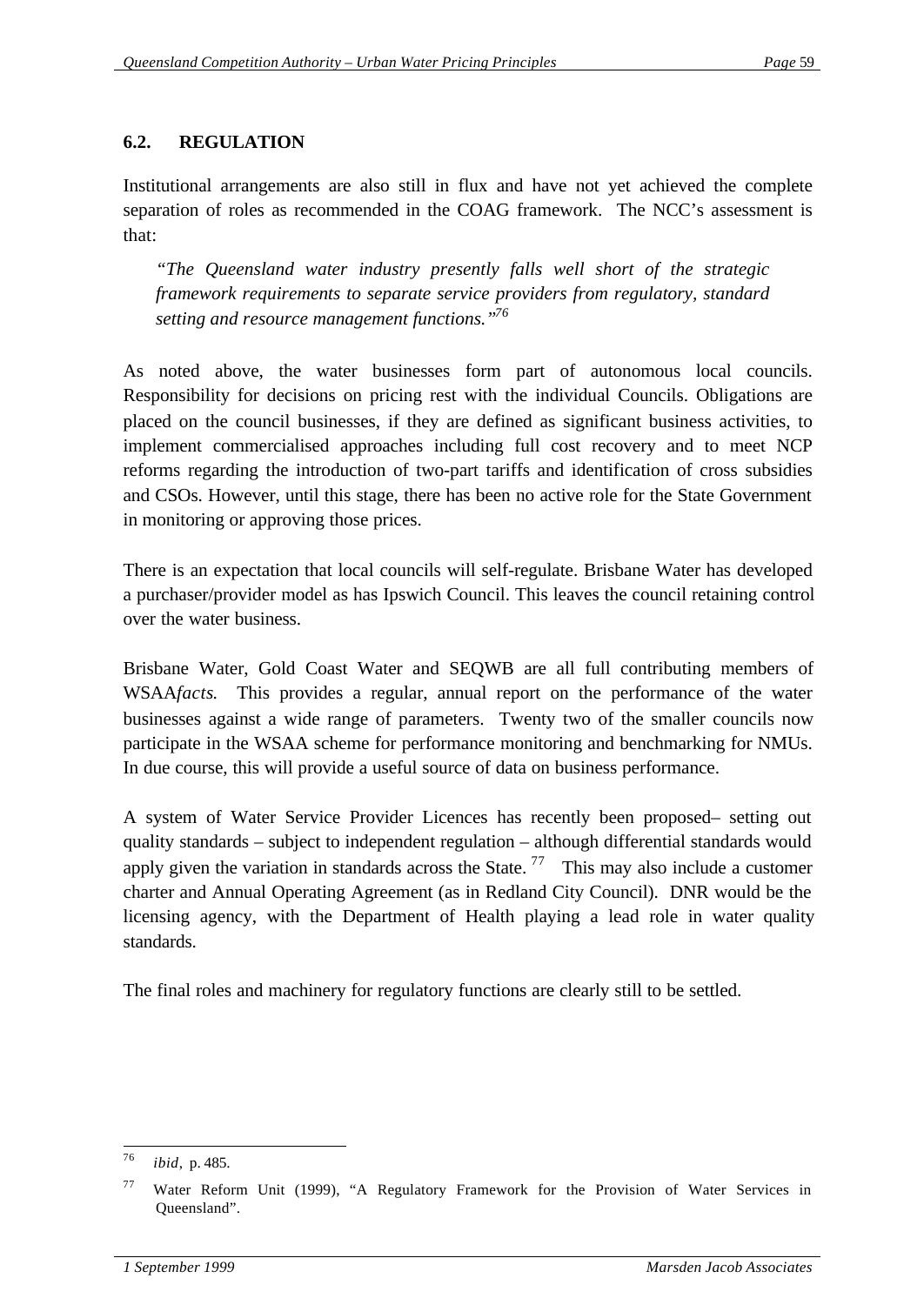## **6.3. ROLE OF QCA**

The Queensland Competition Authority (QCA) was established by the Queensland Competition Authority Act 1997 (QCA Act). Broadly, the Authority is responsible for:

- undertaking prices oversight of monopoly or near monopoly Government business activities, subject to reference or declaration by the Ministers;
- receiving and investigating competitive neutrality complaints against significant government and local government business activities;
- accrediting significant Government and local government business activities as complying with the principle of competitive neutrality;
- overseeing and arbitrating third party access to infrastructure; and
- undertaking such other activities relating to national competition policy as the Ministers may direct.

### **6.3.1. THIRD PARTY ACCESS REGIMES**

Part 5 of the QCA Act establishes a State based third party access regime which requires the Authority to:

- assess whether services ought to be declared for third party access;
- comment on access codes:
- accept (or refuse to accept) access undertakings in respect of declared services; and
- arbitrate third party access disputes.

#### **6.3.2. PRICES OVER-SIGHT**

The QCA currently has two roles in prices oversight, conferred upon it by Part 3 of the QCA Act, namely:

- developing a set of criteria for assessing whether government business activities should be referred to the Authority for prices oversight; and
- investigating the pricing practices of government monopoly business activities referred to it by the Ministers.

In December 1997, the Authority submitted Criteria for the Identification of Government Monopoly Business Activities to the Premier and Treasurer for their approval. The Premier and Treasurer accepted the criteria early in 1998. As yet, there have been no referrals of government monopoly business activities to the Authority for prices oversight.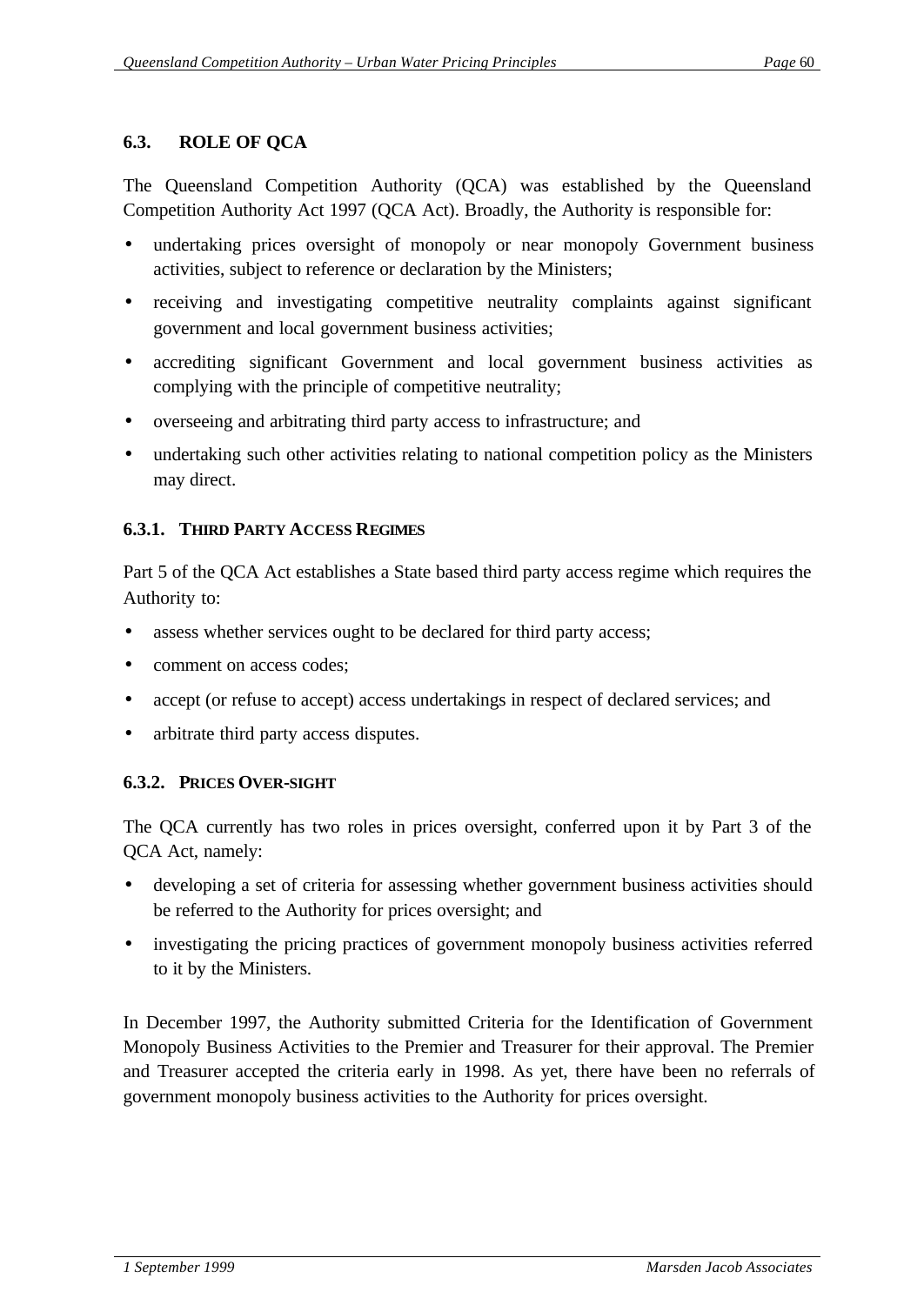#### **6.3.3. PREFERRED ROLE**

In implementing the above duties, the QCA has indicated an express preference for a role, in the first instance, as an independent umpire to encourage negotiation and commercial solutions. This requires the publication of clear guidelines to inform all parties of the principles which the QCA would follow in the event of a formal dispute. That clarifies the position and encourages informal resolution. Only if this stage fails would reactive intervention be required, through staged mediation and binding arbitration. Formal investigation would be a final option rather than a normal regulatory methodology.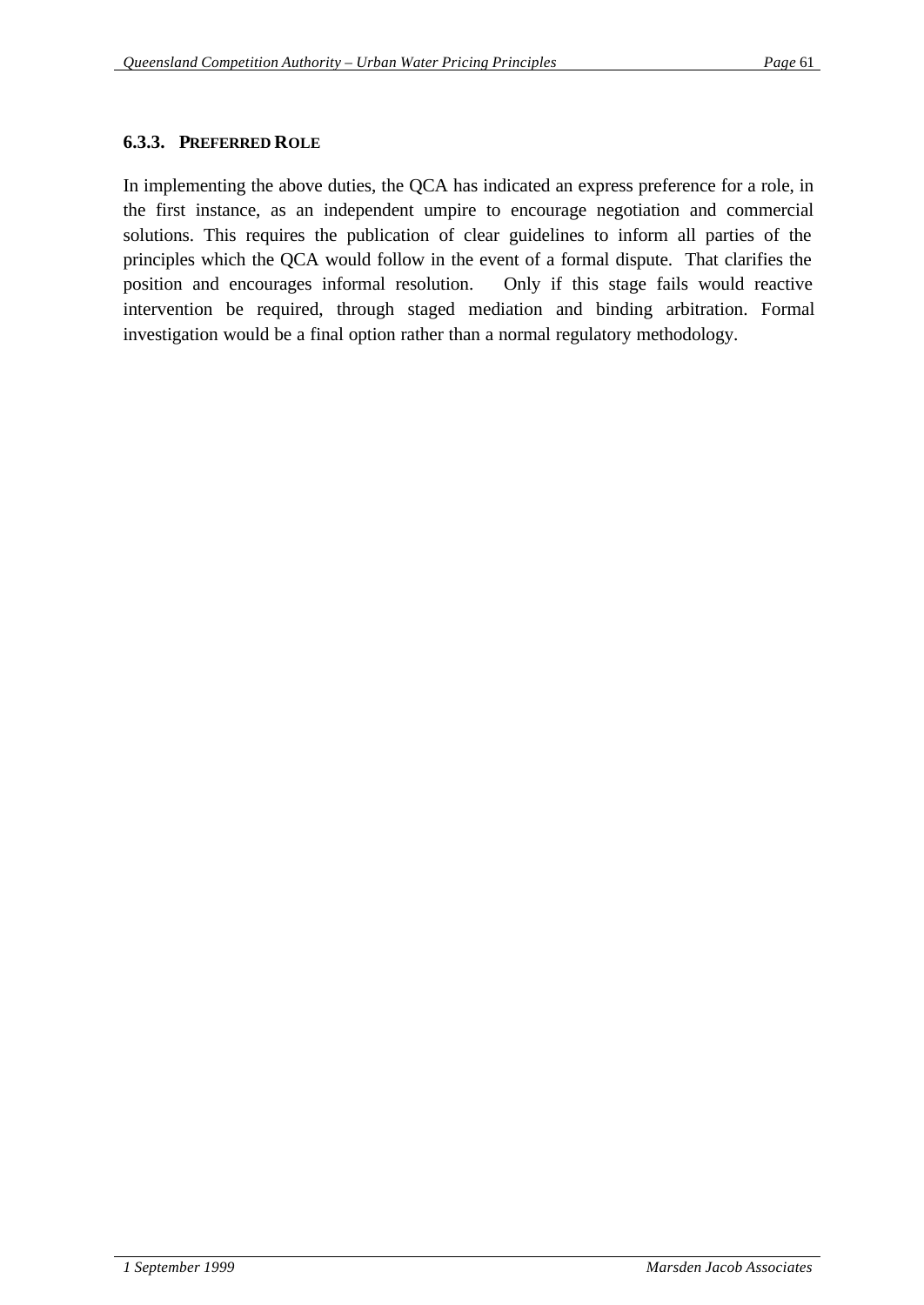## **7. LESSONS & IMPLICATIONS**

## **7.1. DISCUSSION**

The review of Australian and overseas regulatory approaches provides a number of lessons for the design of appropriate pricing frameworks and principles for urban water supply in Queensland. These lessons include:

• **Full and certain regulation can be extremely expensive**. There is considerable information asymmetry between the businesses and the regulator. The inability of regulator to obtain the same level of understanding and knowledge of the regulated business' activities means that regulator confidence can only be obtained through extensive and intrusive investigations, often using outside expertise. In England and Wales, the annual cost of regulating the water companies is around A\$60 million. Many of these costs are essentially fixed. Smaller water businesses incur lower total costs, but higher unit costs of regulation.<sup>78</sup> Very small entities such as are represented by some of the Queensland Councils, would have considerable difficulty in resourcing information demands of this form.

Not only is second guessing by the regulator an expensive challenge but it also raises major questions as to who is responsible for running the business. These questions occur at both a legal and moral level. For example, the recent re-setting of tariffs, and therefore revenue levels, by the Victorian Treasury took place without reference to the directors of the three metropolitan retailers. This would appear to contravene their responsibilities under Corporations Law. The fact that the directors of the Victorian NMUs are not bound by Corporations Law does not alter the fact that the current regulatory approach - such as the two year price freeze recently announced, can act directly across their responsibilities.

In the Queensland context, where the water businesses are owned by local government, second guessing of essential information and the potential overriding of local preferences not only raises governance issues, but may cause significant antagonism between levels of government due to the imposition of externally imposed directions.

• **A tiered approach.** Where water businesses are diverse in terms of size, density and regulatory risk, a single common regulatory approach is not likely to be effective or appropriate. Reflecting the greater risk of monopoly exploitation in large privatised entities, Ofwat for instance employs an extensive and detailed approach. Ofwat's approach also reflects the significant capital formation involved in the industry and the need for prices to rise substantially to fund the necessary expenditure program. This approach is not warranted where the entities are owned by the ratepayers or customers and the businesses are stable regarding investment and charges.

 Even the smallest water company under Ofwat serves a population of 156,000 and is, itself, owned by one of the large French water companies.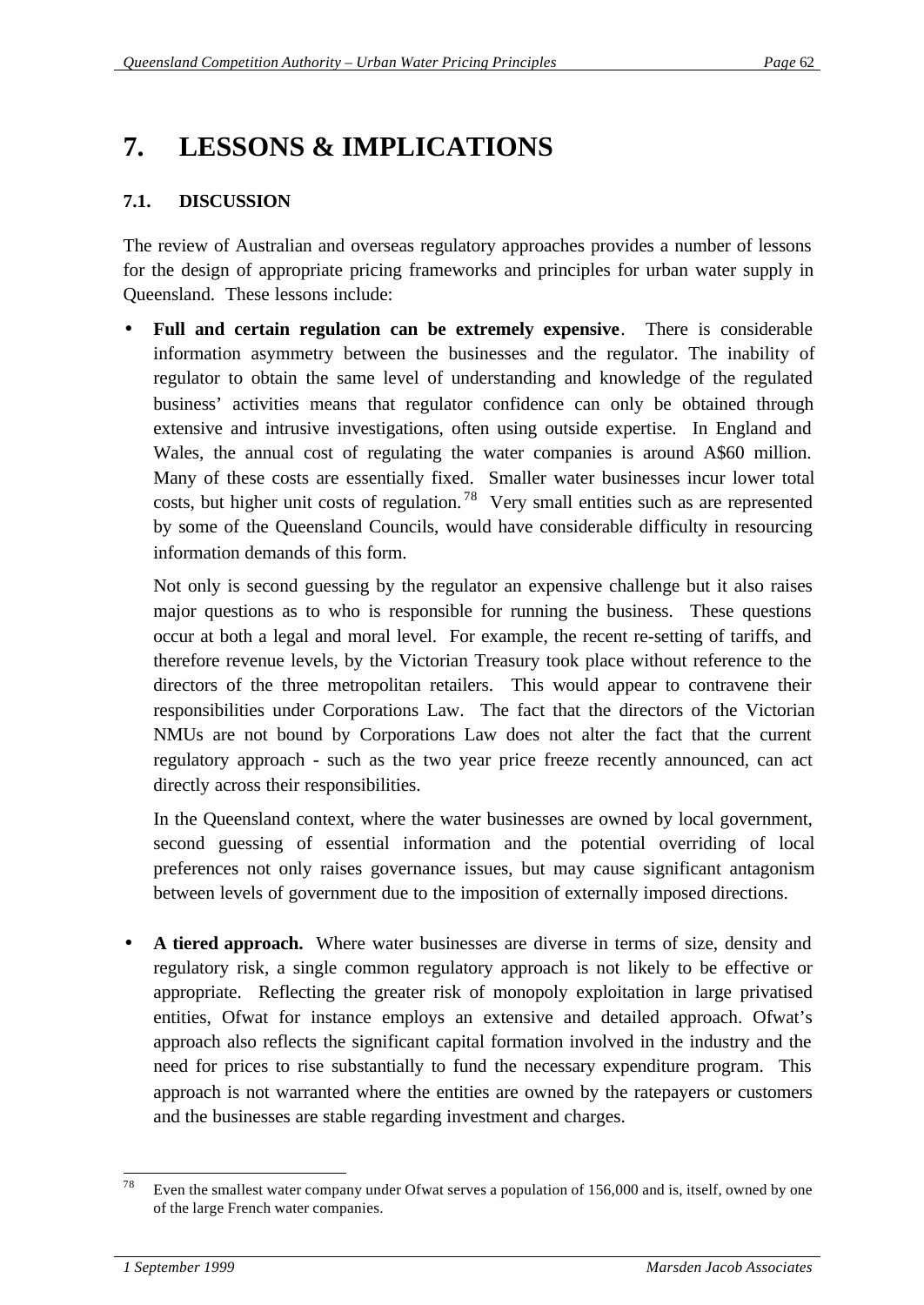In Australia, the NSW and Victorian regulatory systems each demonstrate a two tier approach with a more direct and detailed regulatory process for the three or four larger entities and reliance on guidelines and business plans for the smaller entities. As IPART comments:

*"While the Inquiry has identified significant scope for the application of common pricing principles, an important theme is the need to cater for diversity in actual practice in meeting particular local circumstances."*<sup>79</sup>

Light-handed regulation must be carefully designed. Light-handed regulation can be both expensive and ineffective. The New Zealand reliance on the court process as a substitute for regulation may provide less certainty and higher costs, as the Clear vs. NZ Telecom case demonstrates.

An alternative light-handed approach is to rely on publication of clear guidelines and audit on an exception basis, ie. an approach on water pricing might include:

- − issue and require compliance with guidelines on pricing principles;
- − require reporting against those guidelines;,
- − identify businesses outside guidelines; and
- − audit compliance on an exception basis with a focus on non-compliant businesses.

A current example of this approach is the provisions made by the ACCC to protect the public against price exploitation due to the introduction of the GST, where the ACCC has issued guidelines which all businesses must comply with and has retained the discretion and resource capability to undertake spot audits and investigations. The ATO has operated on a similar basis for a number of years.

An important support for this approach is to create incentives for compliance. The payments scheme introduced by the Queensland Department of Local Government and monitored by the QCA is a good example.

• **A system to monitor and flag problems.** An essential prerequisite of an effective light-handed approach is the ability to monitor and signal potential problems.

This requires:

- − clear separation of water business accounts from municipal functions;
- − separation of water and wastewater accounts;
- − that regular accounts be published; and
- − development of financial, physical and customer service performance indicators and the public reporting of these in some form of "league ladder".

 *ibid*, Introduction.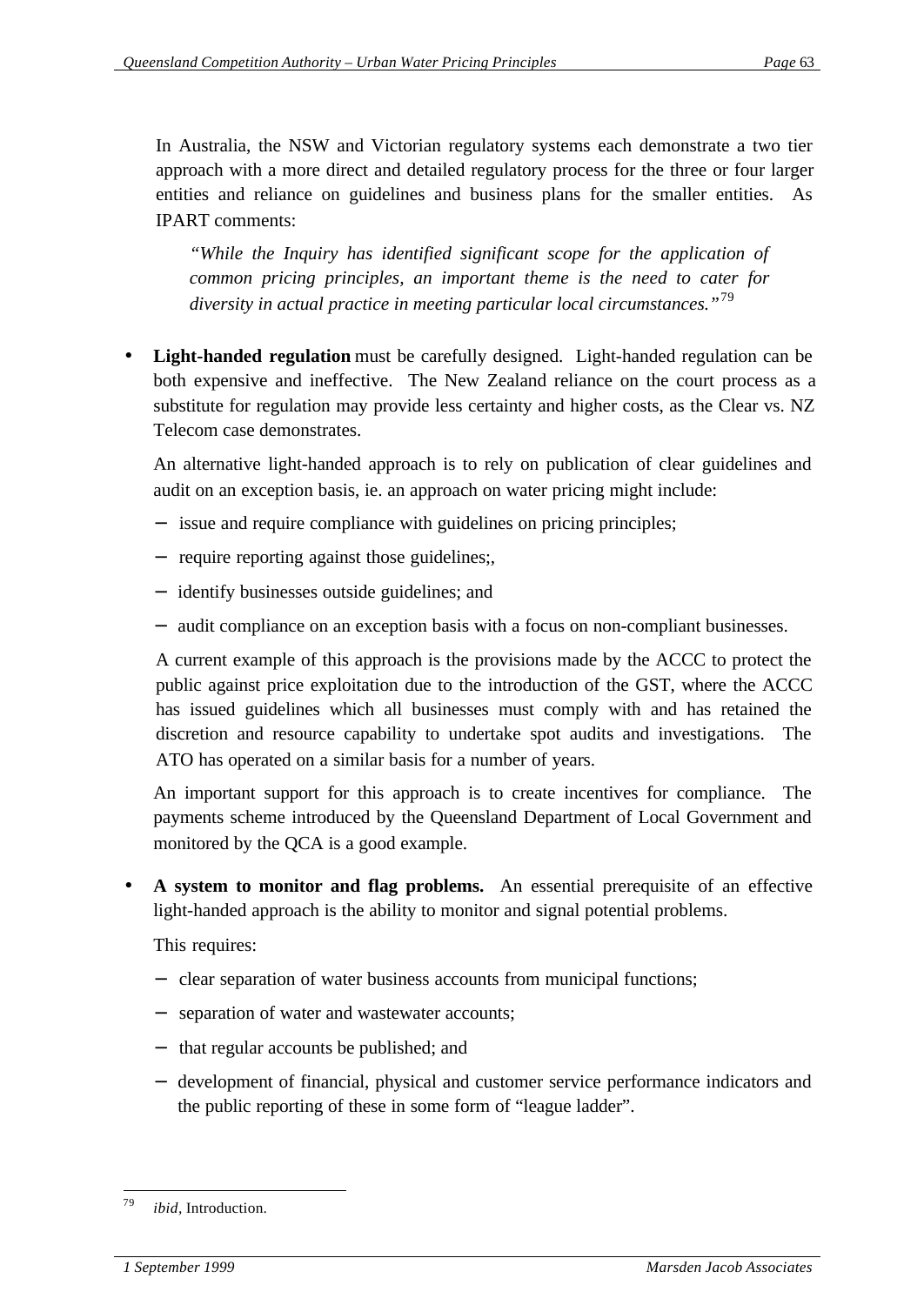Regulators should, where possible, rely on existing reporting frameworks which are inherent to the normal running of the business or are required by other government departments.

However acquisition of this information by the regulator is not sufficient. More important is the broader availability and transparency of this information to customers and interest groups. This will provide an active forum for the review and critique of the data which will also help stimulate effective comparative competition and peer group pressure to improve performance.

This approach incorporates elements of the regulatory and industry regimes operating for the NSW and Victorian NMUs.

Clearly, this regime may not be a cost effective method of dealing with the very smallest of the water businesses. Similarly, for the very large water businesses such as Brisbane Water and SEQWB such a regime may need to be more rigorously applied.

**Efficient business costs should underpin price regulation**. In practice, regulators have little effective information on efficient business costs. High level investigations such as data envelop analysis are at best, indicative and by definition are high level.

Ofwat is able to mimic some of the pressures of the market, through the use of comparative benchmarking in validating costs and setting prices. This requires a significant number of independent entities with relatively equivalent operating parameters.

As a result, regulators such as Ofwat and IPART make extensive use of specialist engineering advisors to audit and report on capital needs, design standards, operating protocols and so on. These audits are an essential component of the more comprehensive but intrusive regulatory approaches where it is the regulator who makes the ultimate decision.

A light handed approach based on guideline compliance, and investigation of the noncompliant exceptions, does not allow the regulator to enforce these regulatory audits, even if they were desirable. On the other hand, there are significant advantages from having periodic reviews of key activities for more significant water businesses. The value of this approach is evidenced not only in regulatory pricing, but also in maintaining the effectiveness of strategic directions and day-to-day operations in major successful corporations through their use of external management consultancy.

• **No one regulatory method or formula.** Despite the apparent textbook clarity between different regulatory methods, the choice between the alternatives of rate of return regulation, price cap regulation (based on, say, CPI-X) and commercial viability (based on adequacy of cash flows to sustain the business and fully meet directors obligations) is more apparent than real.

Major regulators such as Ofwat certainly present their results as the outcome of the application of a weighted average cost of capital applied to a regulatory capital base.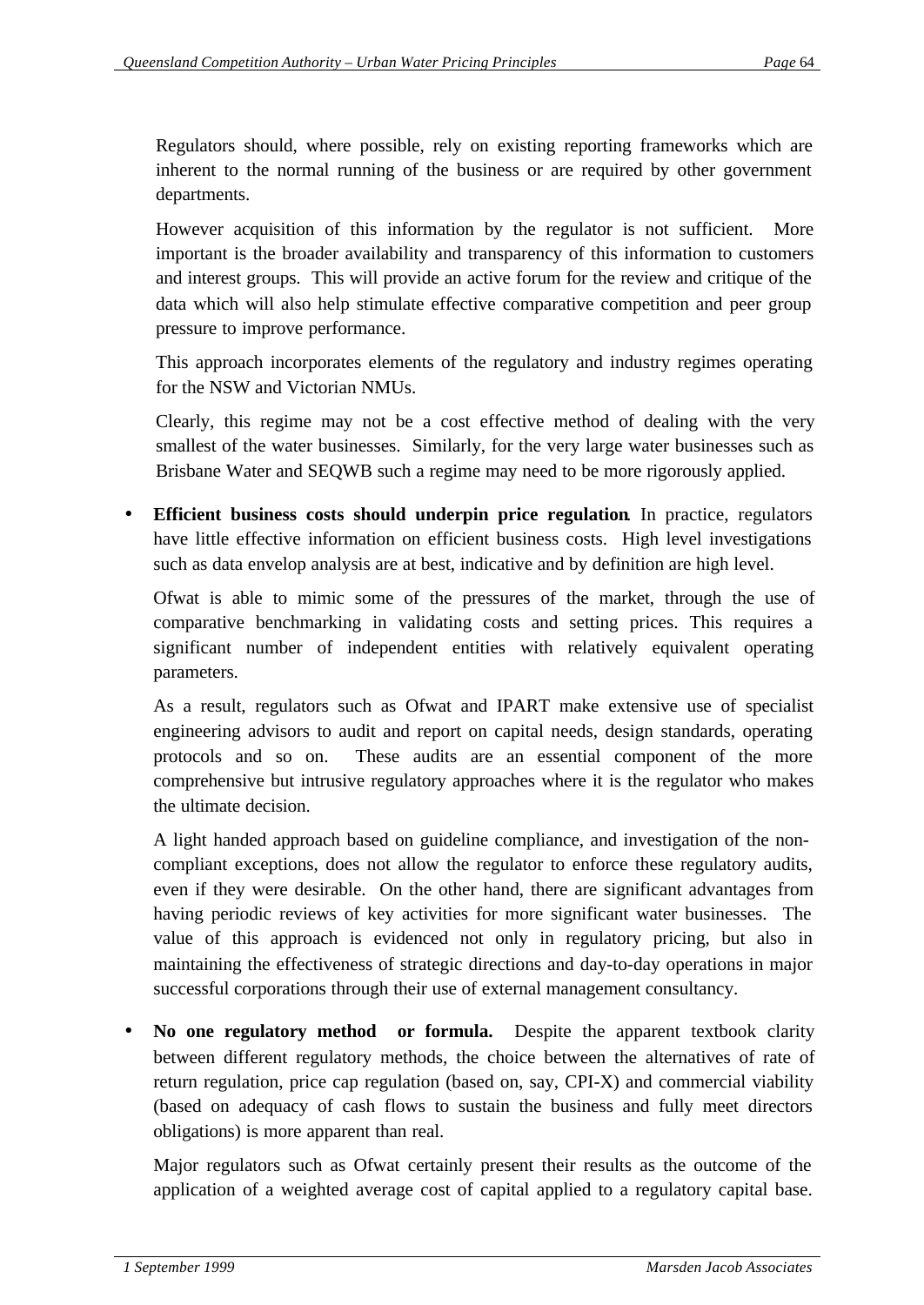However, in arriving at their price/revenue determinations, they pay particular attention to the adequacy of cash flows and cash-flow performance indicators. Equally, where major expenditure is required, the approach approximates to rate of return regulation.

In other words, the approach is eclectic and includes judgements on eg. productivity gains, the timing for the introduction of new standards (to phase expenditure programs), trade-offs between engineering and non-engineering solutions to capacity augmentations. Both the Ofwat and IPART experience demonstrates substantial regulator discretion and judgement.

The more intrusive the regulatory approach, the greater the need for judgement and discretion to be exercised. There is also an apparent conflict between clarity of process and regulatory discretion. Ofwat has sought clarity in process and has encouraged public contribution to the decision making. However, the Director General has always stressed that his final decision has to be the outcome of judgment rather than being merely a mechanistic determination. This has allowed him to balance qualitative issues, such as customers' willingness to pay and the rate of any change, against quantitative parameters.

In contrast to the discretion exercised in the determination of process to final customers, prices determined for access regimes, generally under TSLRIC pricing<sup>80</sup>, appear to be more directly based on formula approaches. This reflects the essentially commercial relationship between the parties to an access regime, in contrast to prices over-sight where the regulator has to act on behalf of the general public.

However, since TSLRIC pricing is also directly dependent on the WACC and the nominated capital increment (typically the cost of duplicating the entire infrastructure) the arbitrated access prices set by the regulator can also be subject to the considerable discretion of the regulator. A recent example is the gas distribution (access arrangements) determination in Victoria, where the competing parties adduced weighty evidence in support of widely varying figures for the WACC, from 5.5% to 9.73%.<sup>81</sup> Given this spread, there is clearly no single correct answer, even in seemingly formula driven approaches.

  $TSLRIC = total service long run incremental cost.$ 

<sup>&</sup>lt;sup>81</sup> Office of the Regulator General, (1998) Final Decision on the Victorian Gas Distribution Access Arrangements, October.